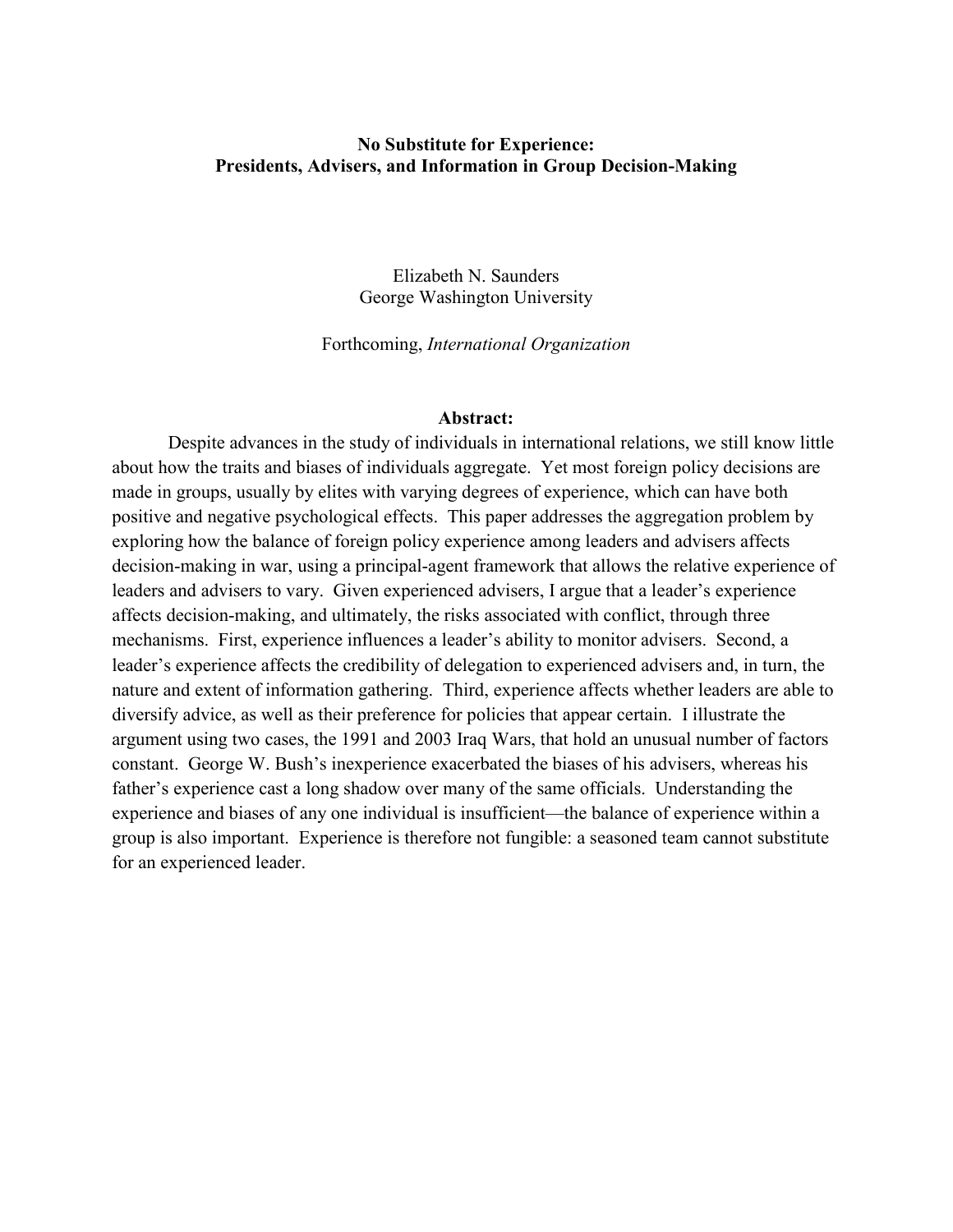Political psychology is enjoying a renaissance in international relations, as the papers in this volume show. Both the introductory and concluding essays, however, raise a longstanding criticism: that psychological approaches identify a list of biases without specifying when and how these biases matter. Part of the problem is the unit of analysis. Studies of individual preferences and beliefs rarely address how biases aggregate, but foreign policy decision-making often happens in groups.<sup>[1](#page-1-0)</sup> Many theories of group decision-making that could help bridge this gap, such as "groupthink" or the bureaucratic politics model, do not adequately address how politics can affect groups themselves.<sup>[2](#page-1-1)</sup>

What explains why biases matter in certain cases rather than others, even within the same institution? This paper helps to address the "aggregation problem"—highlighted by both Powell and Stein's conclusions as a vital area of future research—by linking individual-level variation in bias with a political model that relates individuals within a group. In doing so, it addresses two still-unanswered questions raised by new behavioral research in IR, particularly on elites. The first question is how elite experience influences decision-making, a crucial issue given that most foreign policy decisions are made by elites with varying degrees of experience. Although research has demonstrated the importance of leaders' experience,  $3$  it also suggests that experience is a double-edged sword. Experienced elites think more strategically and are less prone to certain kinds of bias.<sup>[4](#page-1-3)</sup> Yet experience can lead to other biases like overconfidence, and may not lead to better judgment.<sup>[5](#page-1-4)</sup> We still know little about when the benefits or drawbacks of experience will dominate. This leads to a second question: how do groups made up of

<span id="page-1-0"></span><sup>&</sup>lt;sup>1</sup> On this point, see, among others, Levy 1997: 102-104; t'Hart, Stern and Sundelius 1997. Rationalist theories also face aggregation problems, but psychological biases are usually assumed to cancel out in groups or institutions.<br><sup>2</sup> Janis 1982; Allison and Zelikow 1999.

<span id="page-1-2"></span><span id="page-1-1"></span><sup>&</sup>lt;sup>3</sup> See for example, Saunders 2011; Colgan 2013; Horowitz, Stam and Ellis 2015.

<span id="page-1-3"></span><sup>4</sup> Hafner-Burton, Hughes and Victor 2013.

<span id="page-1-4"></span><sup>5</sup> Ibid.: 372; Tetlock 2005.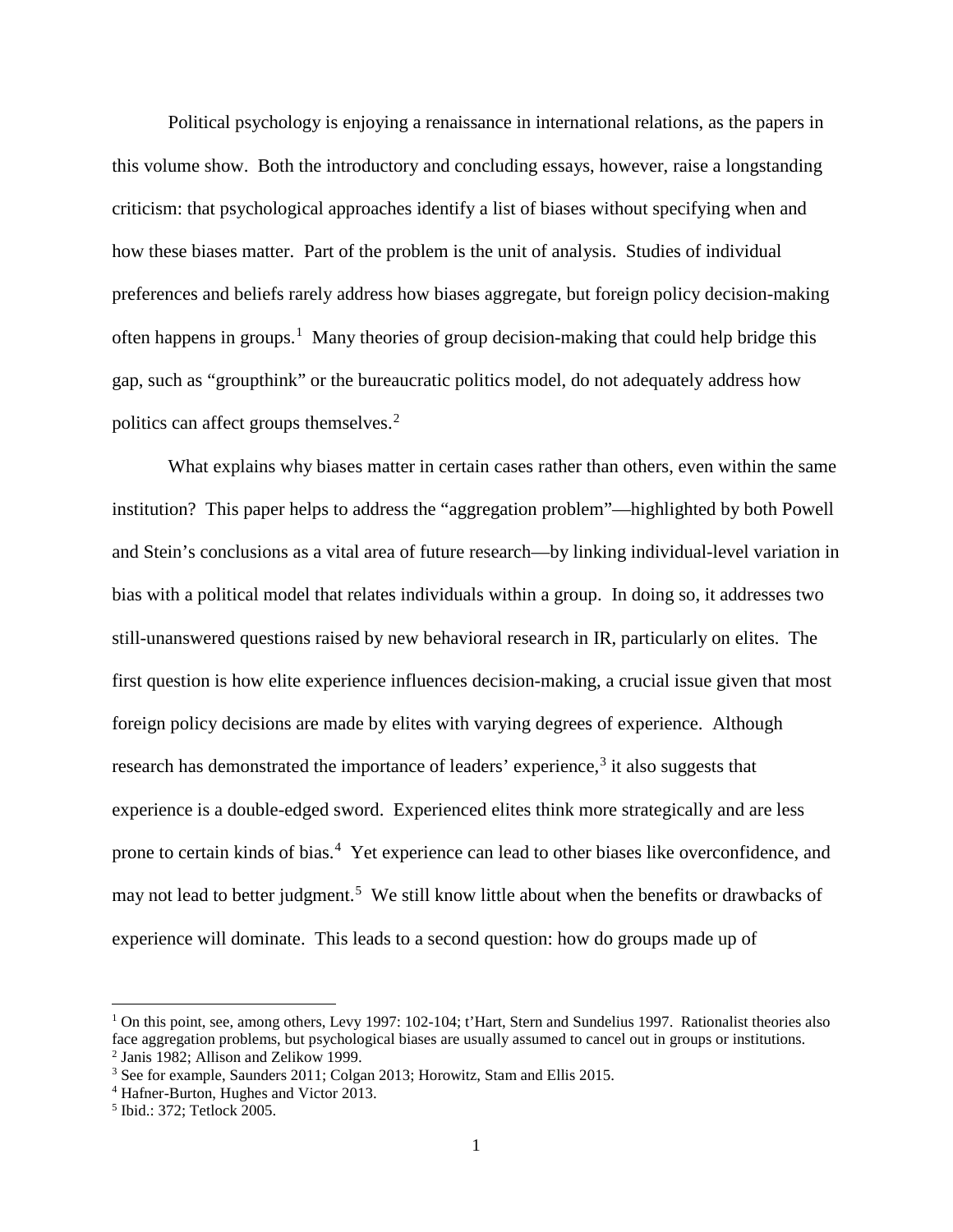individuals with varying levels of experience and political power make decisions? This question is important not only for understanding how biases aggregate, but how they might be mitigated, since accountability can reduce some of the more pernicious effects of experience. [6](#page-2-0)

These aspects of decision-making, I argue, are intertwined. The balance of experience between leaders and advisers shapes how effectively leaders oversee group decision-making, and whether they can harness the benefits and minimize the risks of an experienced advisory team. The paper draws on advances in the principal-agent (PA) literature—which has generated insights in many political settings, but usually within a rationalist framework—as well as in behavioral economics and political psychology. The PA model and individual-level approaches can be fruitfully combined, relaxing the rationalism of the former while providing a firmer political footing for the latter. The behavioral economics and business literature has begun to incorporate individual-level bias (such as overconfident CEOs or financial professionals), suggesting that exploring the characteristics of principals and agents is promising.<sup>[7](#page-2-1)</sup>

This paper examines how the balance of experience influences the assessment and mitigation of risks in war.<sup>[8](#page-2-2)</sup> Given experienced advisers (i.e., agents), I argue that the experience of the leader (i.e., principal) affects decision-making through three mechanisms. First, a leader's experience influences how effectively he can monitor experienced advisers. Second, experience in a leader affects the credibility of delegation to experienced advisers, and in turn, the nature and extent of information gathering. Third, experience affects whether leaders are able to diversify the advice they receive, as well as their preference for policies that appear certain.

<span id="page-2-0"></span><sup>6</sup> Tetlock and Lerner 1999; Tetlock 2005: 218.

<span id="page-2-1"></span><sup>&</sup>lt;sup>7</sup> See, for example, Goel and Thakor 2008; Pitesa and Thau 2013.

<span id="page-2-2"></span><sup>8</sup> On risk, see McDermott 1998; Vertzberger 1998; Kertzer, this volume.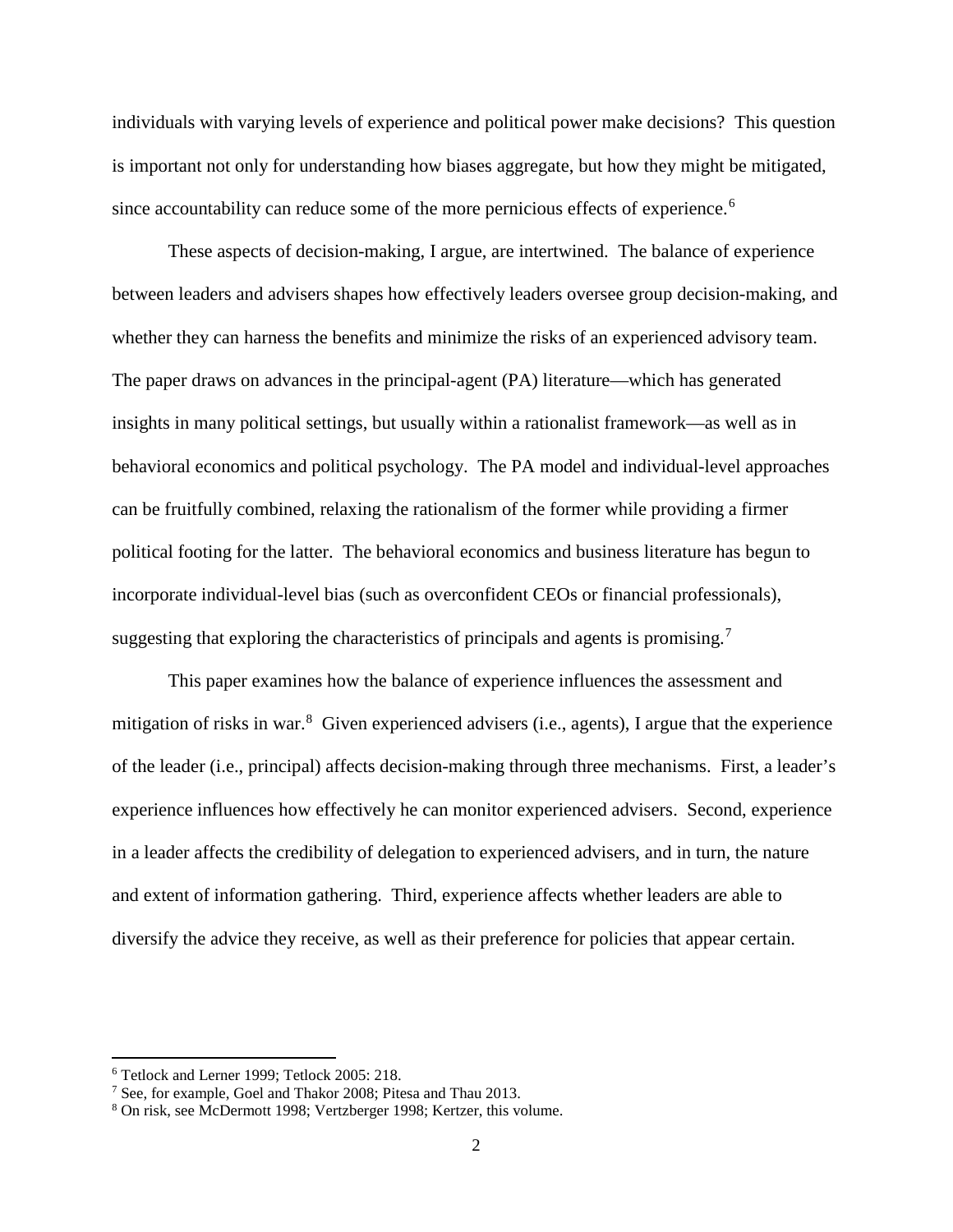These processes affect how leaders gather and process information, and assess and mitigate the risks associated with conflict.

Arguments about group decision-making face empirical challenges. I illustrate the argument using two cases, the 1991 and 2003 Iraq Wars, which hold an unusual number of factors constant, especially the identity and experience level of many of the advisers themselves. The 2003 Iraq War has been the subject of several analyses emphasizing psychological bias, including Herrmann's paper in this volume, which focuses on preferences and beliefs.<sup>[9](#page-3-0)</sup> Yet failures arose despite a team with high levels of experience. My framework suggests that bias in decision-making depends not only on the advisory team, but also how their experience interacts with that of the leader. George W. Bush's inexperience exacerbated the biases of his advisers, whereas his father's experience cast a long shadow over many of the same officials.

The paper also addresses an important real-world question: Does it matter whether a leader has previous experience with the substance of international issues and problems, even if the advisory team is already experienced? In recent decades, the United States has tended to elect leaders without significant foreign policy experience—and those leaders, in turn, reassure voters that they will be surrounded by experienced advisers. But experience is not fungible: an experienced team cannot compensate for a lack of experience at the top.

#### **The Politics of Political Psychology in International Relations**

In the revival of international relations scholarship on how individuals shape decisions, the role of experience has attracted particular attention. One line of observational research focuses on political leaders, especially how variation in the beliefs and experience that leaders acquire before attaining office affects their decision-making and behavior—including the

<span id="page-3-0"></span><sup>&</sup>lt;sup>9</sup> See also Lake 2010/2011.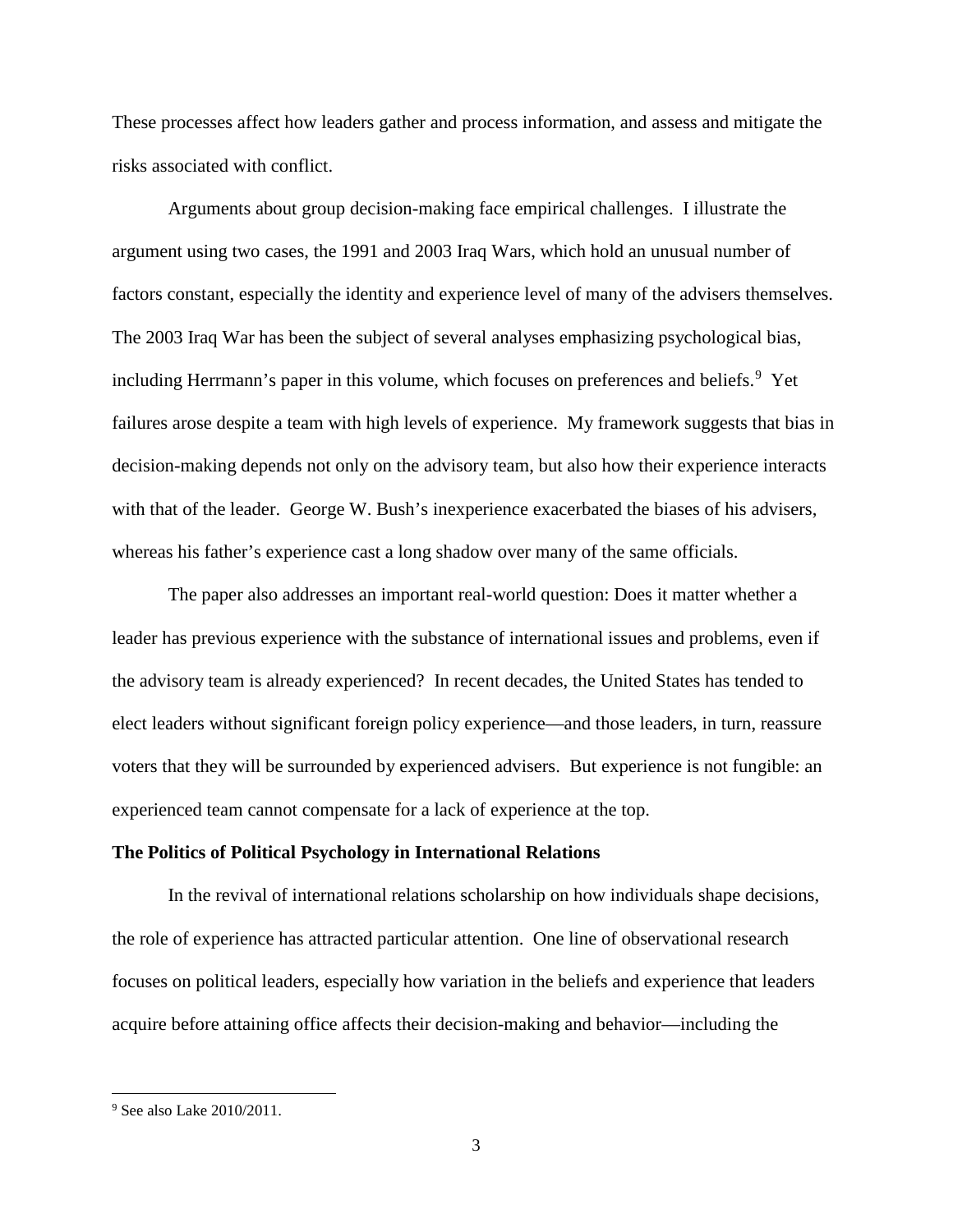initiation and conduct of war—once ensconced in power.[10](#page-4-0) On the experimental side, studies drawing on samples of experienced elites have complemented existing research documenting systematic biases in how individuals perceive and process information.<sup>11</sup>

Much of this research demonstrates that experience correlates with many cognitive traits in elites, but it also shows that experience can have both positive and negative effects on decision-making. On the one hand, as Hafner-Burton and colleagues summarize, experienced elites exhibit more strategic and cooperative behavior, more effective use of heuristics, more effective playing of iterated games, and greater awareness of other players. On the other hand, experience can be correlated with certain forms of bias, such as overconfidence, which can lead to "overestimating one's capabilities and/or underestimating an opponent, the difficulty of a task, or possible risks."[12](#page-4-2) Furthermore, Tetlock's work has shown that experts do not make more accurate judgments than novices on many political questions.<sup>[13](#page-4-3)</sup> Tetlock finds that experts tend to be overly attached to their own judgments, suggesting that overconfidence may reinforce inappropriate or inapplicable heuristics. Additionally, power can also exacerbate biases, including overconfidence and risk-taking.<sup>[14](#page-4-4)</sup> But much work remains to understand the political or institutional conditions that might magnify or diminish the effects of experience.<sup>15</sup> The default assumptions in the rationalist and institutionalist literatures are that these biases cancel or are aggregated out by institutions, and thus can be largely ignored.

Theories of group decision-making would seem to be natural candidates to address the aggregation problem. But the literature on group decision-making remains curiously apolitical.

<span id="page-4-0"></span><sup>10</sup> See, for example, Saunders 2011; Colgan 2013; Horowitz, Stam and Ellis 2015.

<span id="page-4-1"></span><sup>&</sup>lt;sup>11</sup> See Hafner-Burton, Hughes and Victor 2013. See also Tetlock 2005.

<span id="page-4-2"></span><sup>&</sup>lt;sup>12</sup> Johnson and Fowler 2011: 317; see also Johnson 2004; Hafner-Burton, Hughes and Victor 2013: 370-373.

<span id="page-4-3"></span><sup>&</sup>lt;sup>13</sup> Tetlock 2005: ch. 1.<br><sup>14</sup> See, for example, Anderson and Galinsky 2006; for a useful summary, see also Renshon 2015: 664-667.

<span id="page-4-5"></span><span id="page-4-4"></span><sup>&</sup>lt;sup>15</sup> Efforts to group together biases that point in the same direction are helpful, but lack explicit aggregation mechanisms. See, for example, Kahneman and Renshon 2009; Hafner-Burton, Hughes and Victor 2013.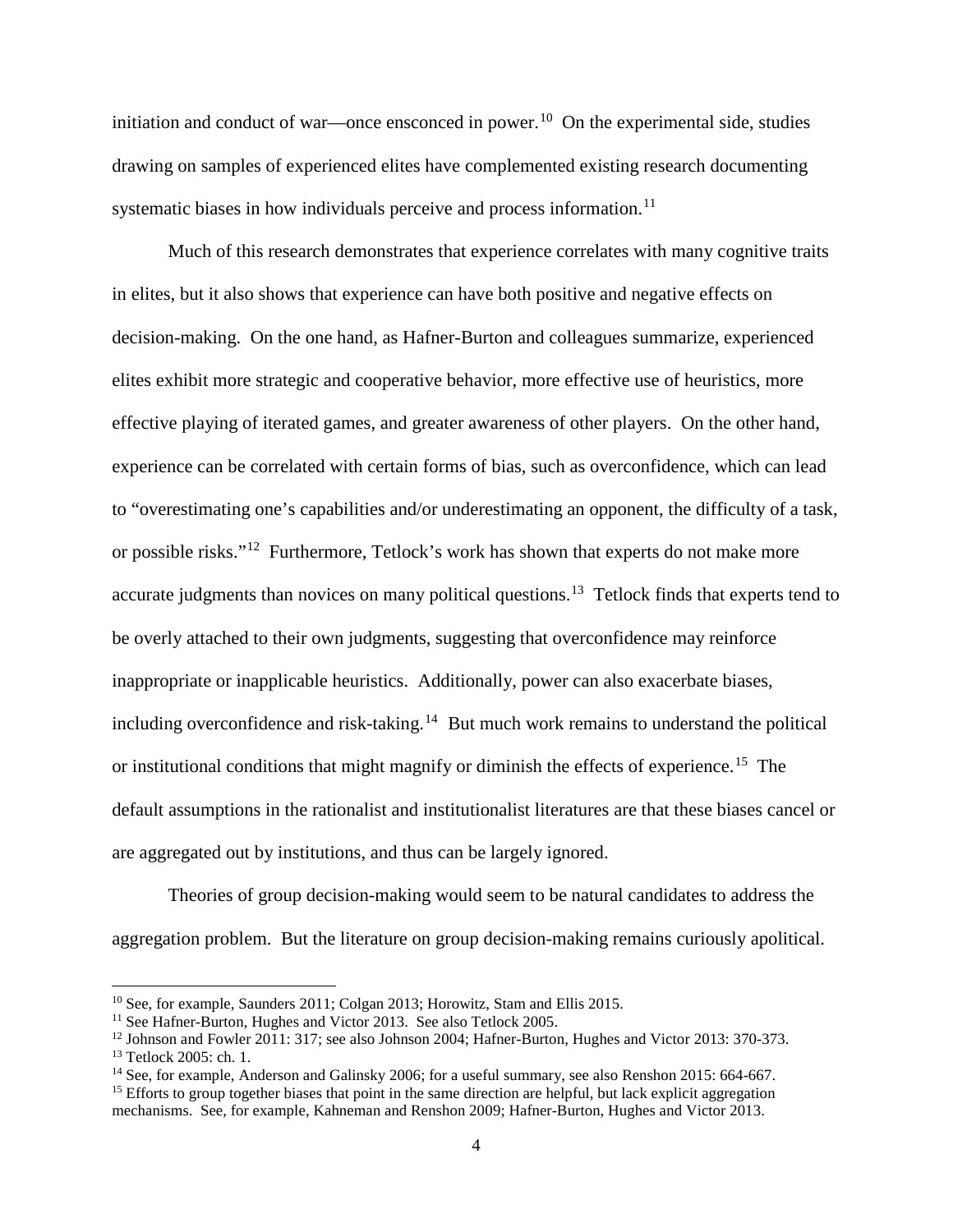One of the most often-invoked theories remains Irving Janis' "groupthink," a set of symptoms such as "pressures toward uniformity" that stem in part from group cohesiveness.<sup>[16](#page-5-0)</sup> One possible remedy for groupthink is Alexander George's notion of "multiple advocacy," or a diversity of viewpoints that can "improve the quality of information search and appraisal."[17](#page-5-1) George argued for "structured, balanced debate among policy advocates" with "no major maldistribution among the various actors."[18](#page-5-2) But neither the groupthink nor "multiple advocacy" approaches adequately incorporate the politics surrounding advisers, which can make the balance George advocates unrealistic. A second approach, the bureaucratic politics tradition, emphasizes the "pulling and hauling" among decision-makers (sometimes, though not exclusively, in small groups), but likewise does not adequately address differences in power and influence.<sup>19</sup> A third approach has emphasized the political psychology of small groups. Some research in this vein focuses on leadership style and its effect on the group; other work explores advisory processes, or "openness of debate." [20](#page-5-4) Although descriptively rich, this work has also tended to give less attention to the politics, selection effects, and hierarchical relationships that shape the structure of debate itself.

Recent scholarship on leaders, however, explores how individual traits are expressed within institutions or groups. For example, certain regime types, such as authoritarian regimes, may select for individuals with traits like risk-acceptance.<sup>21</sup> From another perspective, as discussed below, approaches to reducing the effects of biases center on accountability, which might occur in some group settings or regime types rather than others. These arguments

<span id="page-5-0"></span><sup>16</sup> Janis 1982: 244.

<span id="page-5-1"></span><sup>17</sup> George 1980: 193.

<span id="page-5-2"></span><sup>18</sup> Ibid.: 193-194.

<span id="page-5-3"></span> $19$  Allison and Zelikow 1999; for a critique emphasizing the absence of politics, see Bendor and Hammond 1992; 315-317.

<span id="page-5-4"></span> $20$  See, for example, Hermann and Hermann 1989; t'Hart, Stern, and Sundelius 1997; Preston 2001; Johnson 2004: 48-49.

<span id="page-5-5"></span><sup>21</sup> Rosen 2005: 6; Colgan 2013: 656-657; Horowitz, Stam and Ellis 2015.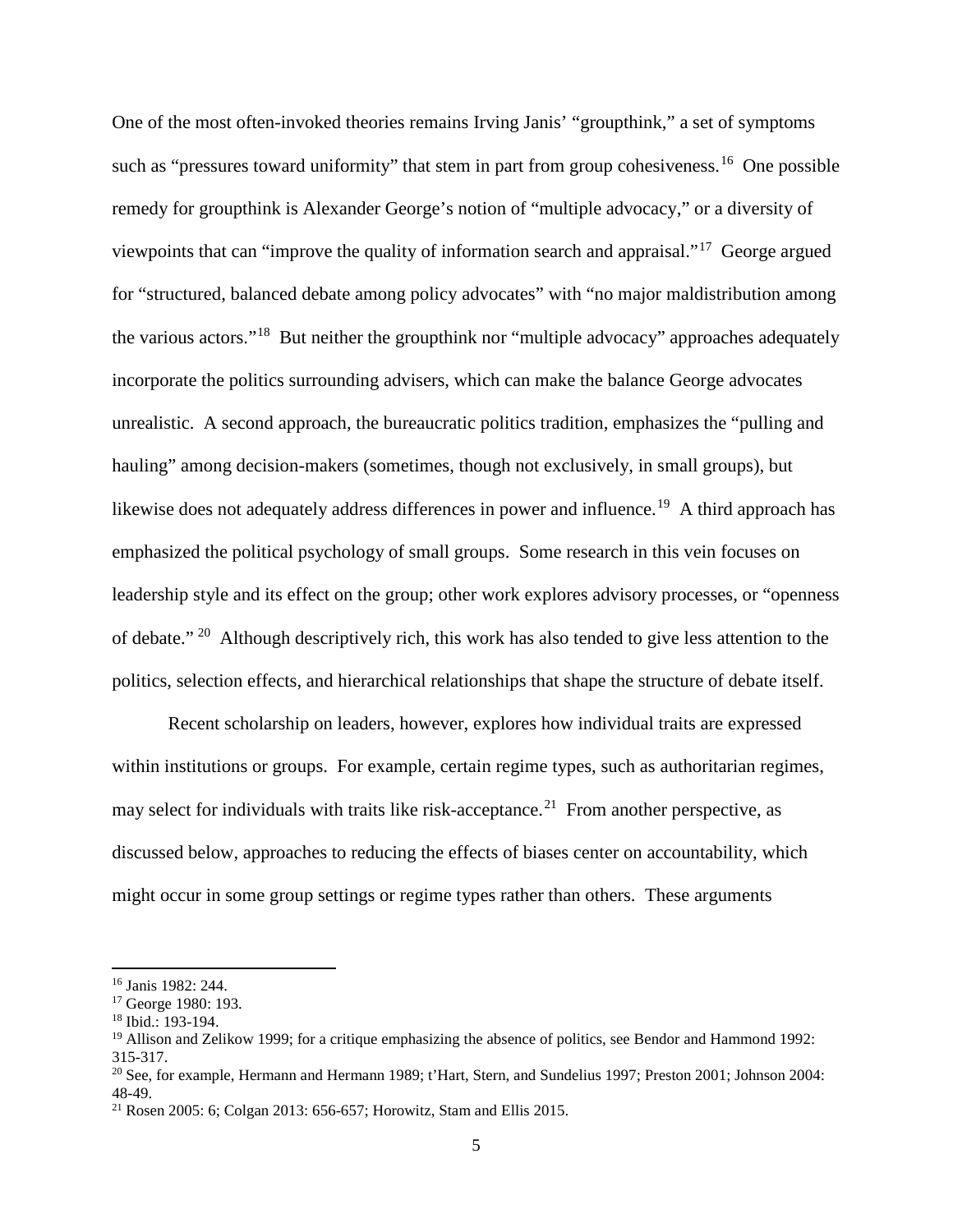highlight the promise of exploring how individual-level tendencies interact with the politics of groups and institutions.

## **Theoretical Framework: Experience, Principals, and Agents**

## *Individuals and the Riskiness of Policy Choices*

Before turning to the model itself, I first define the dependent variable, which concerns the riskiness of policy options in wartime decision-making, specifically the gap between the latent riskiness of the option chosen and the way leaders assess and mitigate that risk. Following Vertzberger, I assume that risk has both a subjective and an objective component. Vertzberger distinguishes between "real risk" and "perceived risk," which is subjective and can vary across individuals. Although it is impossible to define "absolute risk," he notes that "perceived risk need not be, and often is not, congruent with actual risk" as a result of "unavailable information, misperception, and misinterpretation."[22](#page-6-0) Two dimensions of risk may influence this potential gap between latent riskiness and the perceived risk: assessment and mitigation.<sup>23</sup> First, as Kertzer's paper in this volume suggests, there is a perceptual element of risk assessment. This risk perception, which affects estimates of risk itself, is distinct from risk preferences (i.e., those who are risk-acceptant or risk-averse for a given gamble).<sup>[24](#page-6-2)</sup> Biases like overconfidence can affect risk assessment: as Johnson and Fowler note, overconfidence can lead decision-makers to assess options in ways that are blind to risk, act when costs are greater than benefits, or otherwise miscalculate the riskiness of a strategy.<sup>25</sup> Perceiving (or misperceiving) risk to be low for a given option is not the same as holding risk-acceptant preferences or consciously choosing a risky option; rather, decision-makers may believe that risk is low.

<span id="page-6-1"></span><span id="page-6-0"></span><sup>&</sup>lt;sup>22</sup> Vertzberger 1998: 18.<br><sup>23</sup> On relative riskiness of options see McDermott 1998: 11.

<span id="page-6-2"></span> $24$  For discussions, see Kertzer, this volume, 10-11; McDermott 1998: 165-170.

<span id="page-6-3"></span><sup>25</sup> Johnson and Fowler 2011: 317.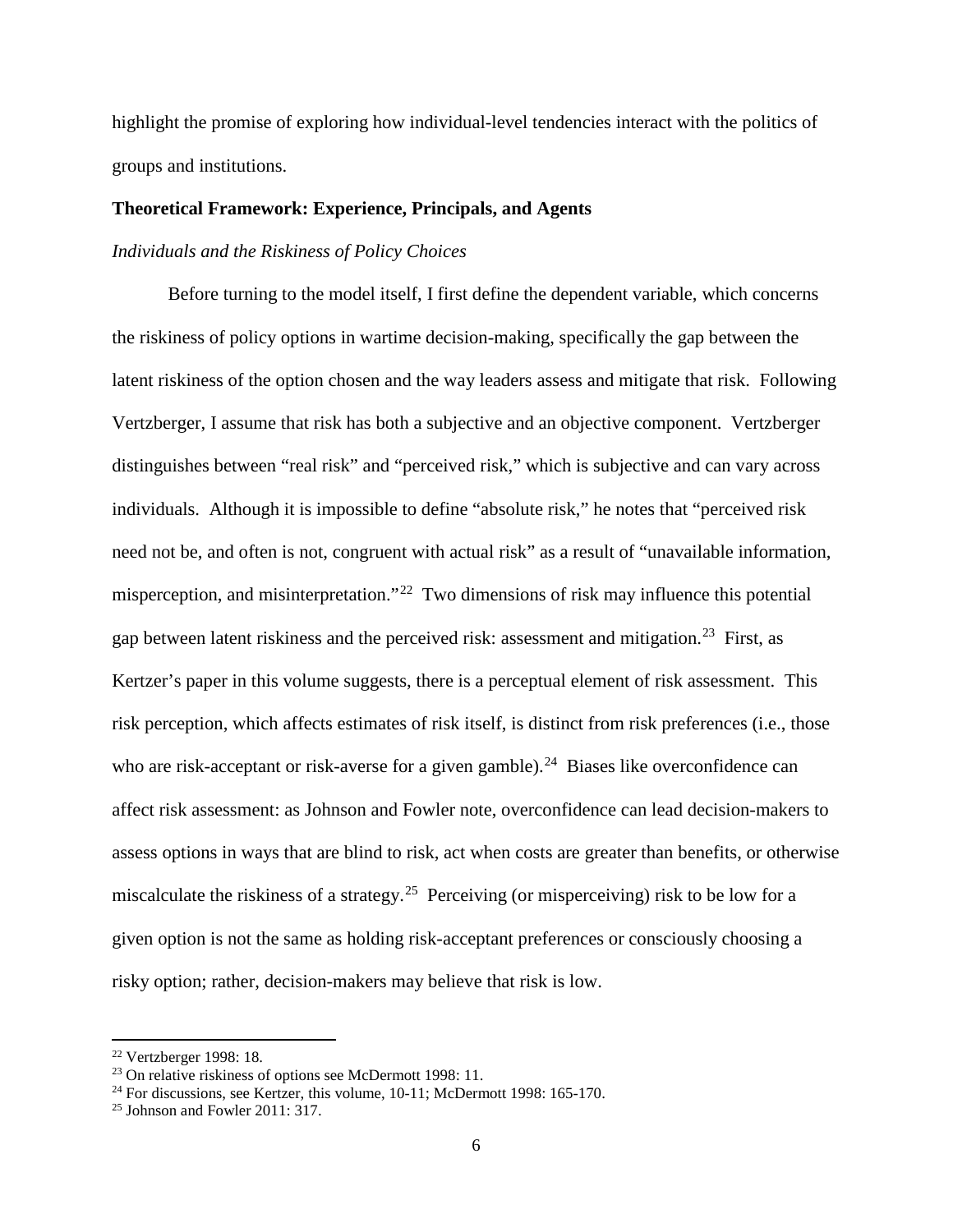Second, the capabilities and actions of policymakers can diminish risk. Setting aside the subjective assessment of risk for the moment, policy choices come with a distribution of risks, often described in terms of the outcome variance; for example, war is commonly seen as a higher-variance option than peace. Planning, information gathering, and investing in capabilities can minimize downside risks and lower the probability of realizing the most costly outcome. One could think of this reduction as lowering the variance of a given option, or of expanding the choice set to include lower-risk options (or less risky versions of the same option).<sup>[26](#page-7-0)</sup> A given policy like war can be undertaken in more or less risky ways depending on whether policymakers have adequate capabilities, plan and mobilize them deftly, and acquire and process information (to accurately assess costs and the probability of success). Furthermore, if risk assessments themselves are biased, decision-makers may not take mitigating steps. For firms, risky projects can be valuable; for states, while high-variance strategies can sometimes be beneficial, managing risk would presumably be desirable.<sup>27</sup> Notably, however, risk is not solely the province of hawks. Decisions to preserve the status quo can involve risk.<sup>28</sup>

## *Foreign Policy Experience*

The focus of this paper is on how the foreign policy experience of top elite decisionmakers affects risk in war. I define foreign policy experience as substantive expertise about particular foreign policy areas, often (though not exclusively) acquired prior to taking office. Despite recent advances, it remains challenging to specify what kind of experience matters.

<span id="page-7-0"></span><sup>&</sup>lt;sup>26</sup> Both the variation in risk perception and in actual outcome variance will also affect the overall risk of war, as in a bargaining model. In the case of intervention by an overwhelmingly powerful state, however, it makes sense to focus on the decision-theoretic aspects within the intervening state.

<span id="page-7-1"></span> $27$  Johnson and Fowler (2011) argue that overconfidence can be a useful motivator, but can lead to costly wars in a modern setting.

<span id="page-7-2"></span><sup>28</sup> Vertzberger 1998: 25.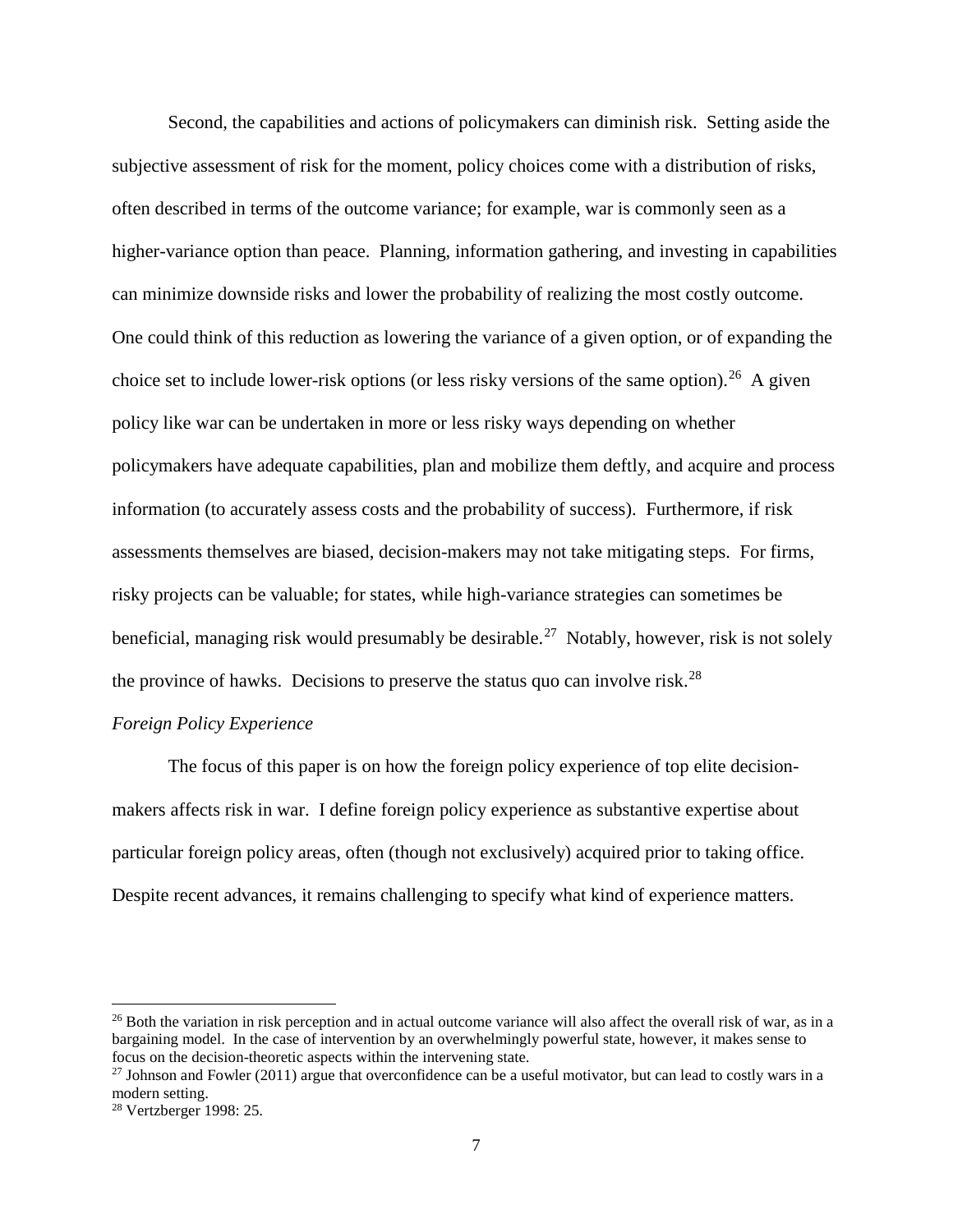There are empirical hurdles to studying experienced elites, especially in the context of "illstructured" problems like those in political science, where experts may not agree on a solution.<sup>29</sup>

Nonetheless, existing research suggests two important points about foreign policy experience. First, a base of substantive, domain-specific knowledge is important, and is distinct from procedural experience and acumen (such as good organizational or bargaining skills). A substantive knowledge base is critical for helping an expert convert a problem into a manageable task, break a problem down into component parts, and analyze it at a deeper level than a novice.<sup>30</sup> This knowledge base also allows an expert to use information differently, and gives policymakers the cognitive architecture and context to assimilate new information.<sup>31</sup> Experts can use heuristics to assess what information is important, use their previous experience with patterns to make connections between pieces of information in ways that a novice could not, and gather and assess information more quickly and efficiently.<sup>[32](#page-8-3)</sup>

Research in the political and international realm confirms the importance of a knowledge base. Jervis argues that it is a feature of rational foreign policy analysis to sort and process information in a way that is consistent with existing beliefs, and that cognitive context is essential to effective, rational decision-making.<sup>33</sup> Even Tetlock, who is skeptical about the value of expertise, acknowledges that a knowledge base is important.<sup>34</sup> Indeed, researchers with the Good Judgment Project found that political knowledge was a key predictor of better forecasting.<sup>[35](#page-8-6)</sup> Furthermore, Hafner-Burton et al. show that domain-specific experience with a

<span id="page-8-0"></span> $29$  For a discussion, see Voss and Post 1988: 262- 263.<br> $30$  See, for example, Glaser and Chi 1988; Voss and Post 1988.

<span id="page-8-3"></span><span id="page-8-2"></span><span id="page-8-1"></span> $31$  Jervis 1976: ch. 4.<br> $32$  For an overview, see Glaser and Chi 1988; see also Voss and Post 1988.

<span id="page-8-4"></span><sup>33</sup> Jervis 1976: 145; 161.

<span id="page-8-5"></span><sup>34</sup> Tetlock 2005: 56.

<span id="page-8-6"></span><sup>35</sup> Mellers et al. 2015: 3.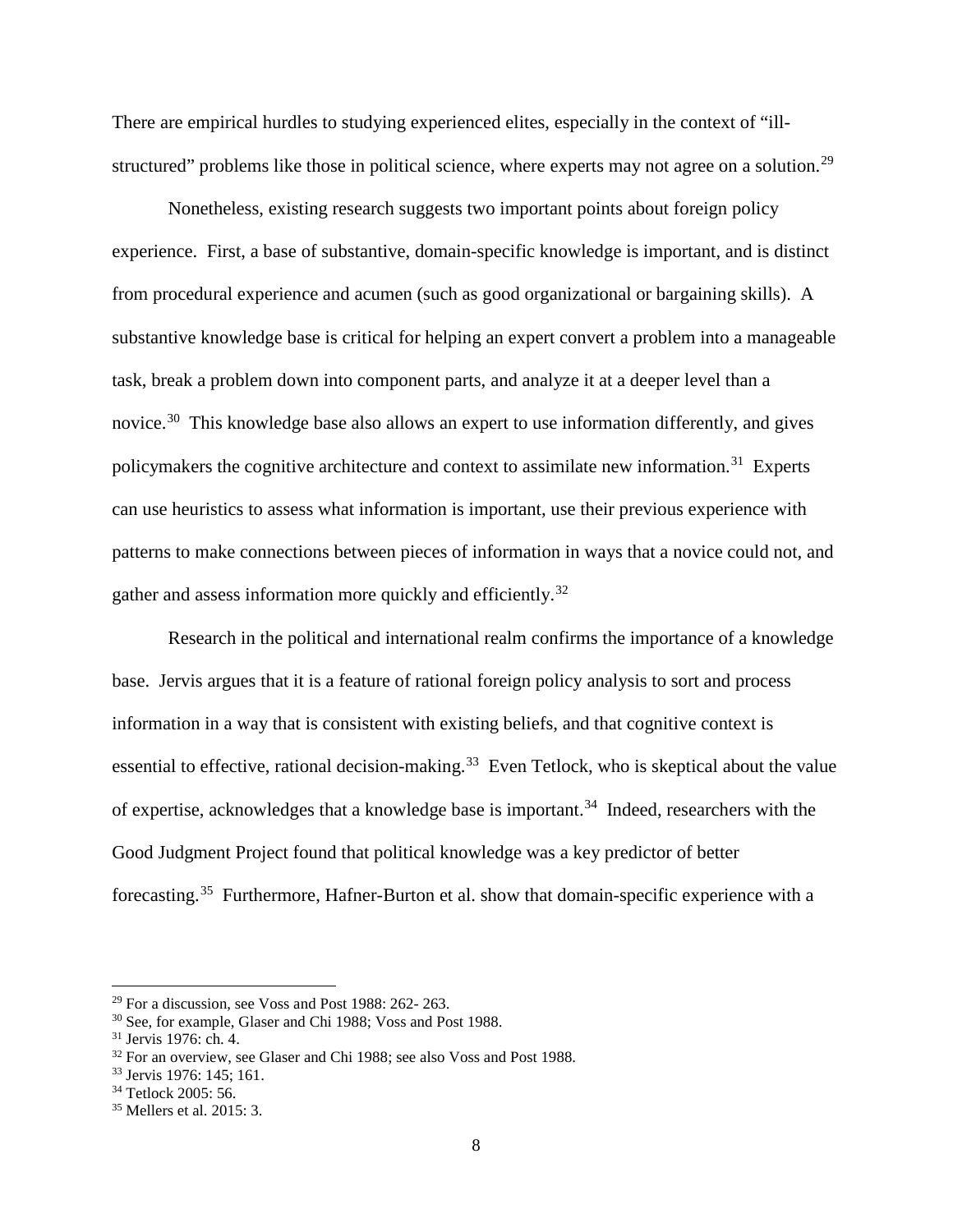particular policy area is an important factor in crisis behavior.<sup>[36](#page-9-0)</sup> In the bargaining game explored by Rathbun, Kertzer, and Paradis in this volume, high-cognition egotists are able to think more strategically from the start of the game, while their low-cognition counterparts only catch up after successive rounds, because they "need the experience and reinforcement provided by the game."<sup>37</sup> These findings dovetail with public opinion research, where political knowledge provides survey respondents with the cognitive context to express opinions.<sup>38</sup> The findings of Rho and Tomz in this volume illustrate the importance of this kind of domain-specific knowledge—in this case, about trade policy.

A second feature of existing research is that there is broad consensus that expertise is highly specific, and is not easily transferred across different domains or subject areas.<sup>39</sup> This finding stretches back to research on chess, where even masters were flummoxed by the random placement of pieces on the board.<sup>40</sup> This domain-specificity applies to ill-structured problems: as Voss and Post conclude, methods are not enough and "the applications of the methods per se will lead to inadequate solutions unless the individual has and employs substantial knowledge of the domain in question."[41](#page-9-5) Expertise in one area does not readily equip a policymaker to grapple with issues in another domain.

Thus existing research suggests that substantive knowledge of a policy domain is crucial and distinct from executive experience, especially in other domains. One could further speculate that for decision-making on national security, experience with or exposure to issues of security and defense policy would be important, and that exposure to foreign and international economic

<span id="page-9-0"></span><sup>36</sup> Hafner-Burton, Hughes and Victor 2013.

<span id="page-9-1"></span><sup>&</sup>lt;sup>37</sup> Rathbun, Kertzer, and Paradis, this volume: insert page number.

<span id="page-9-2"></span><sup>38</sup> Zaller 1992: 24-26.

<span id="page-9-3"></span><sup>39</sup> For a summary, see in Hafner-Burton, Hughes and Victor 2013: 379, n.28; see also Glaser and Chi 1988: xvii.

<span id="page-9-4"></span> $40$  Chase and Simon 1973.

<span id="page-9-5"></span><sup>41</sup> Voss and Post 1988, 283.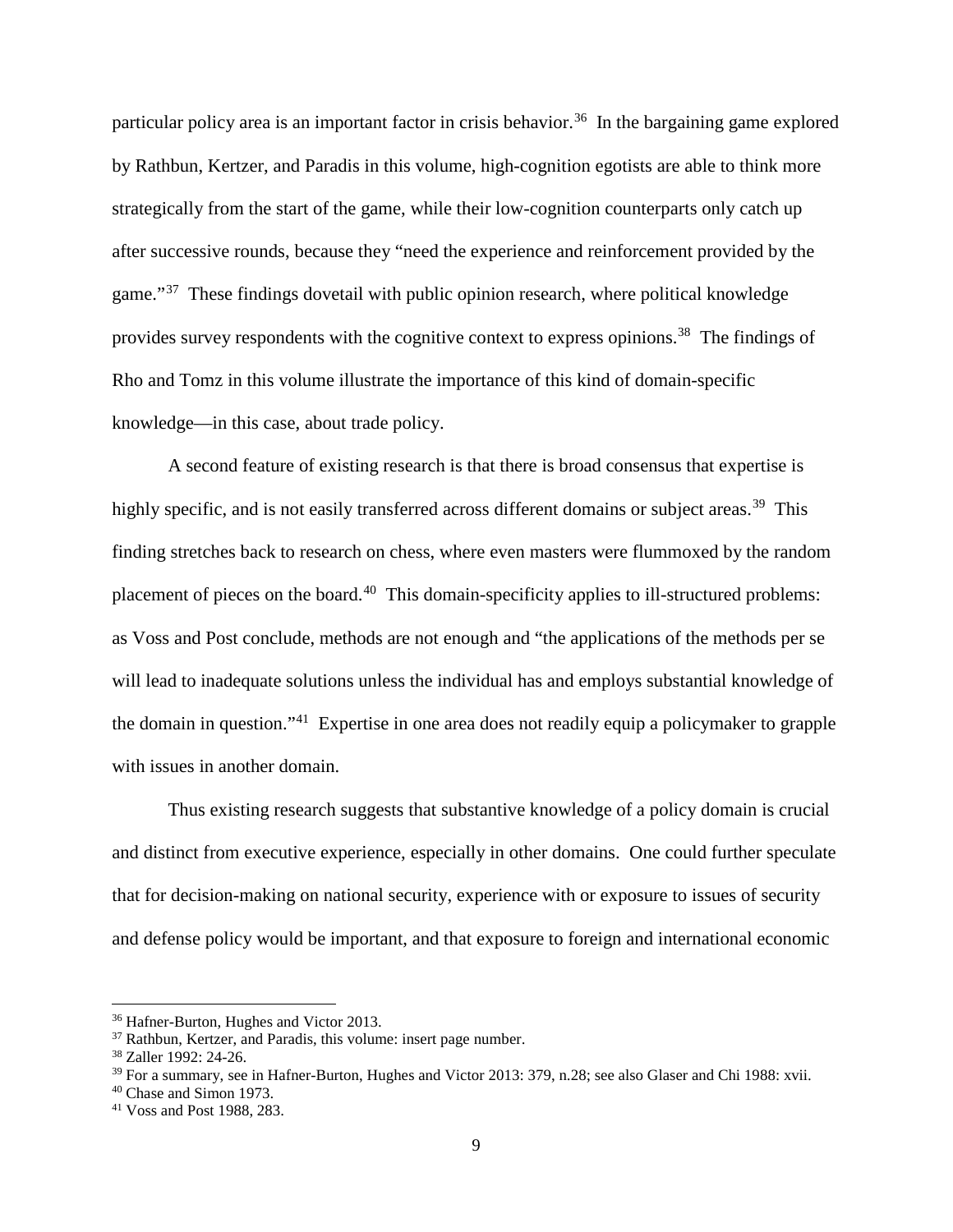issues is insufficient. Studies suggest a variety of ways that future leaders acquire experience, including education, military experience, and previous governmental experience.<sup>[42](#page-10-0)</sup> Among recent presidents, truly broad-reaching experience—as George H.W. Bush had—is rare. But leaders with significant knowledge of foreign policy are more likely to know what questions to ask and what information may be missing from the discussion, and thus are better-equipped to assess the quality of proposals.

While other cognitive traits may be amenable to the aggregation mechanisms described below, prior foreign policy experience, and especially the *relative* experience of leaders and advisers, offers several advantages for explicating the model. This relative balance is simple to observe, not only for scholars, but also for decision-makers in the group. Experience is tied to events and characteristics in an individual's background, rather than a trait that may only emerge in crises. Thus the balance of experience is more likely to be known from the outset and to generate the kind of monitoring and delegation effects described below. Additionally, observing experience prior to crises allows measurement independent from behavior (a significant challenge for non-experimental research on individuals).

#### *The Principal-Agent Framework*

All leaders must rely on the expertise and information-gathering resources of others to help them make decisions, but their agents—who include bureaucratic officials and military leaders—may have different preferences or incentives. $43$  In the rationalist literature, two key problems stem from the identity and actions of the agents.<sup>[44](#page-10-2)</sup> First, principals may have

<span id="page-10-0"></span><sup>42</sup> Saunders 2011; Horowitz, Stam and Ellis 2015.

<span id="page-10-1"></span><sup>&</sup>lt;sup>43</sup> For overviews of the formal literature, see Bendor, Glazer and Hammond 2001; Gailmard and Patty 2012. Applications relevant for IR include Gailmard and Patty 2013; Feaver 2003. I bracket the principal-agent relationship between the president and voters except to note that voters want the president to counter threats without taking serious risks (Downs and Rocke 1994).

<span id="page-10-2"></span><sup>44</sup> See Kiewiet and McCubbins 1991.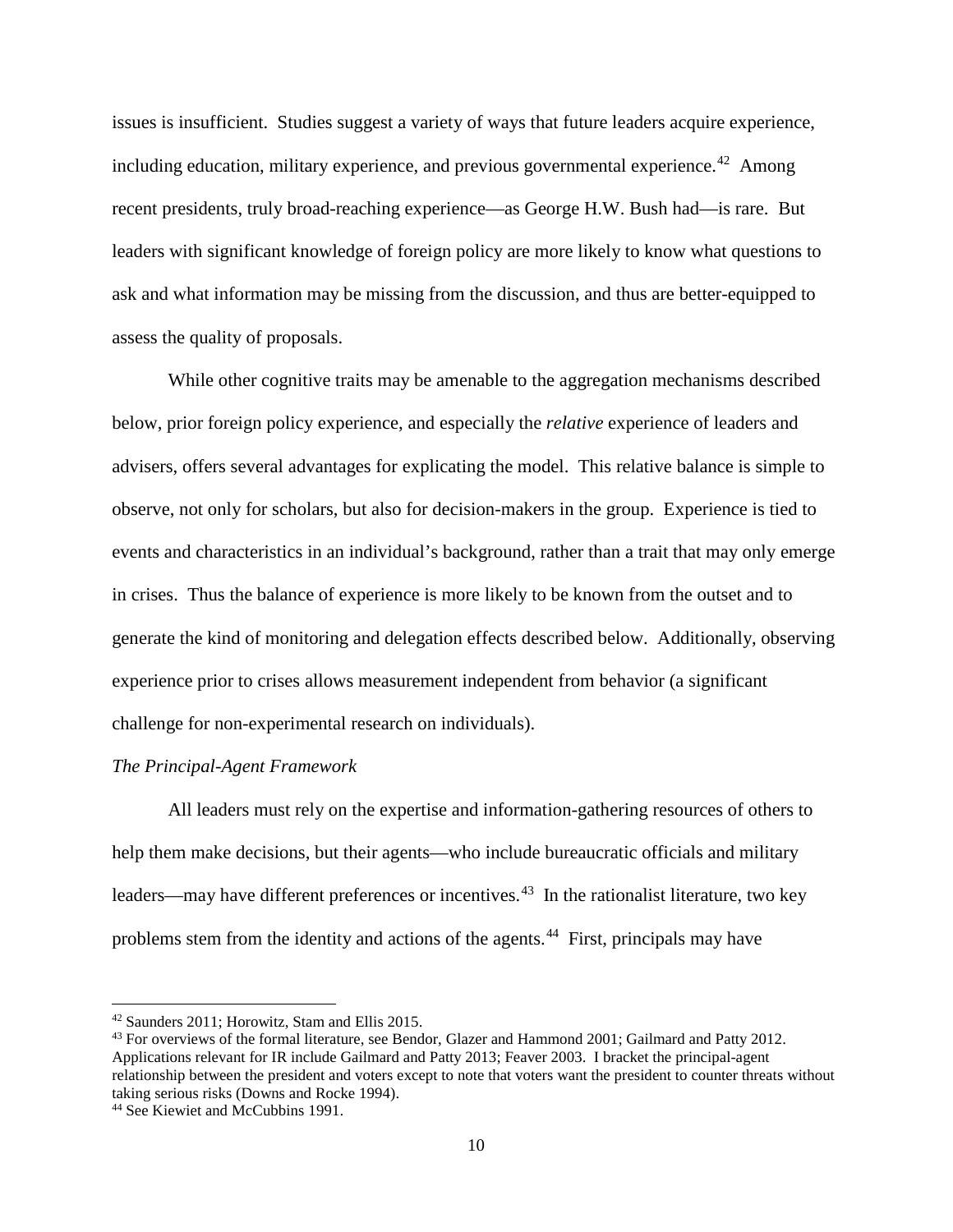incomplete information about the agent; this adverse selection problem can be alleviated through selection and screening mechanisms. Second, moral hazard problems may arise, leading to riskier behavior or actions that deviate from the principal's preferences. Actions that seemingly accord with the principal's preference but that undermine the principal's authority or long-term interest, or tie the principal's hands, can constitute "shirking."[45](#page-11-0) Monitoring or punishment can help alleviate moral hazard, but entail costs.<sup>46</sup> On top of the problems that emerge in the rationalist literature, agents can have cognitive biases that the principal may wish to manage.

I argue that the relative experience of the principal with respect to the agents affects the principal's ability to manage agency problems, including managing the biases associated with experience. Thinking about a president and a team of foreign policy advisers, a useful starting point is to consider four possible combinations of the balance of experience, as shown in Table 1. First, in the upper left, an experienced president (principal) might appoint experienced advisers, as George H.W. Bush did. In the upper right, if the president himself is experienced, he may reserve the key foreign policy role for himself, as in the case of FDR or JFK (upper right). In the lower left, an inexperienced president might appoint experienced advisers, as George W. Bush did. Alternatively, in the lower right, both the president and his advisers might lack experience. A mild version of this scenario might be an inexperienced president whose party has been out power for a long time, weakening the foreign policy "bench"; a more extreme version would be if experienced advisers refused to serve an inexperienced nominee (as many Republican foreign policy hands refused to work for Donald Trump, diluting the pool of potential advisers). Since most presidents appoint experienced advisers, I focus on the left-hand column, holding constant experienced agents and varying principal experience.

<span id="page-11-0"></span><sup>45</sup> Feaver 2003: 66-67.

<span id="page-11-1"></span><sup>46</sup> Ibid., 72-75; see also Kiewiet and McCubbins 1991: ch. 2.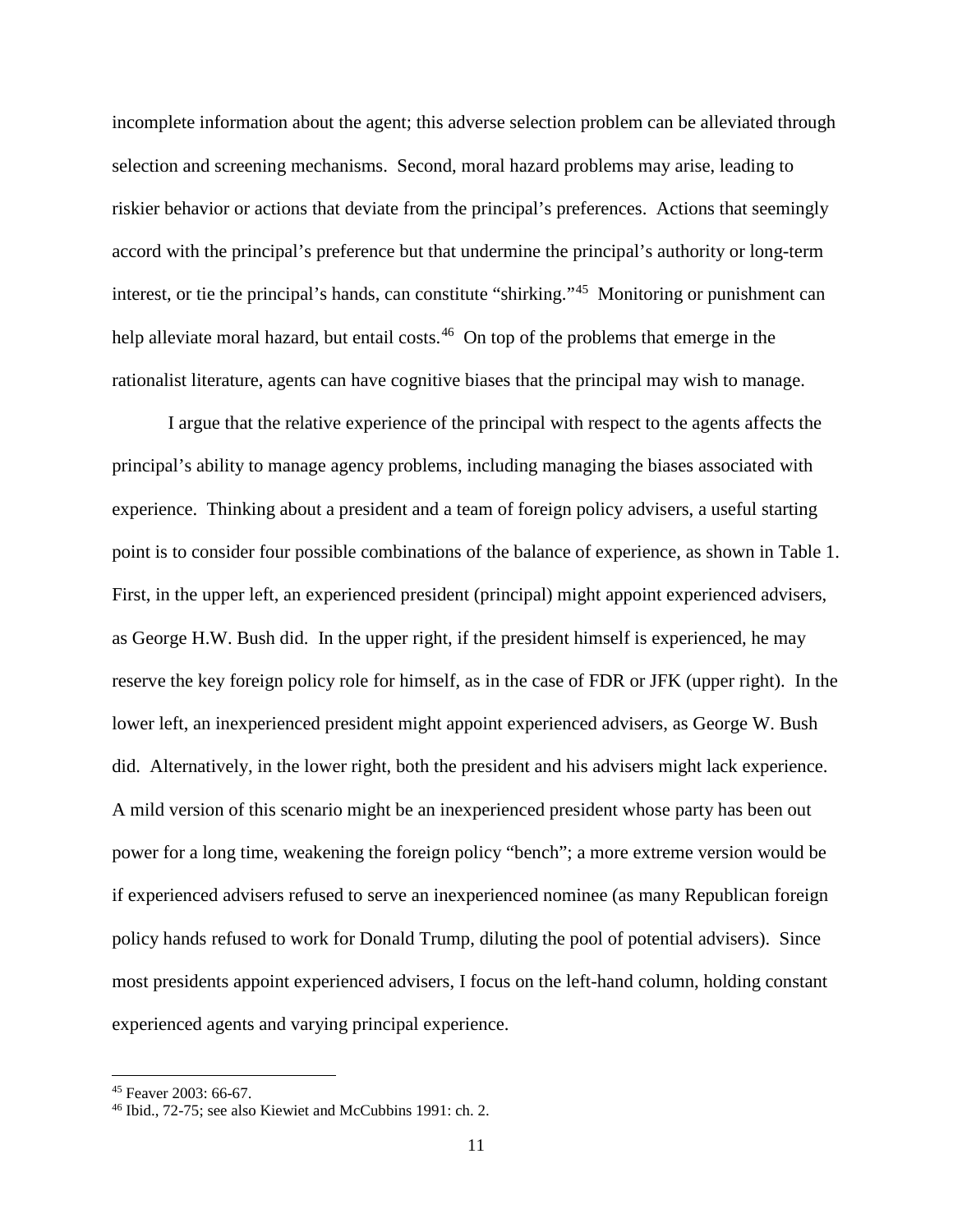#### **How the Principal's Experience Shapes Group Decision-Making: Three Mechanisms**

The basic problem for the principal is how to harness the agents' experience while reigning in problematic biases. I identify three mechanisms through which the experience of the principal magnifies or diminishes bias: monitoring, delegation and information acquisition, and diversity of views. Table 2 summarizes these mechanisms and their effects on decision-making. *Experience as a Monitoring Device*

Monitoring is an important tool for principals to ensure that agents serve their interests. Although often discussed within a rationalist setting, scholars of organizational behavior have explored how monitoring affects agents with varying psychological characteristics and reduces certain forms of bias. For example, agents who feel more powerful (relative to other agents) or more responsible for decisions engage in more self-serving and risky financial investment decisions, but these effects are mitigated by monitoring.<sup>47</sup> But monitoring not only entails costs to the principal in terms of effort and attention, but can also be counterproductive because it can undermine trust. The costs of monitoring are thus partly psychological: Frey argues that such trust effects dominate the "disciplining effect" of monitoring when the relationship between principal and agent is personal—generating a "psychological contract"—rather than anonymous (or market-driven).  $48$ 

For presidential principals managing a team of experienced advisers, I argue that experience itself can serve as a monitoring device that is both efficient and often implicit, so that it does not impose undue costs or undermine trust. Experienced principals are better able to undertake direct monitoring that evaluates the work of agents, because their stock of knowledge allows them to take in and assimilate new information, or at least have a better sense of what

<span id="page-12-0"></span><sup>47</sup> Kirby and Davis 1998; Pitesa and Thau 2013.

<span id="page-12-1"></span><sup>48</sup> Frey 1993; see also Falk and Kosfeld 2006.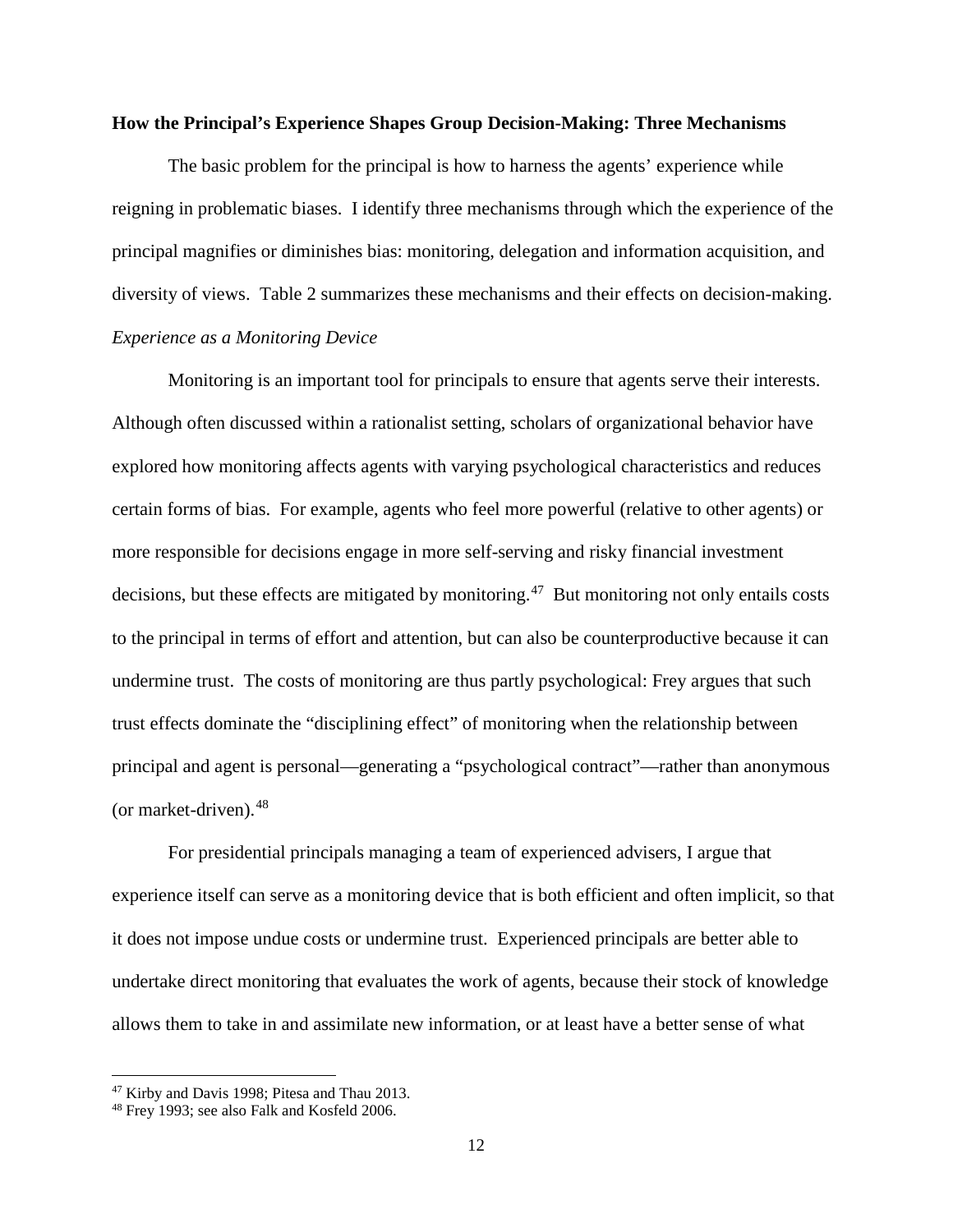questions to ask or where there are gaps in the discussion. If, in contrast, the principal is not experienced enough to understand and process information, then the revelation of hidden action by agents might not mitigate the moral hazard problem. Laypeople face this problem in everyday life when hiring agents with specialized knowledge: a patient who gets a detailed explanation of treatment usually lacks the background to judge a doctor's actions.<sup>[49](#page-13-0)</sup>

Experienced principals may also be more effective at indirect or implicit monitoring. Agents who serve a principal with a reputation for expertise or experience in a given domain like foreign policy know that their work will face an independent check. As Lerner and Tetlock argue, accountability can be an important tool for de-biasing, but its effectiveness depends on the audience to whom decision-makers are accountable.<sup>[50](#page-13-1)</sup> Preemptive self-criticism—which would presumably prompt consideration of alternatives, as well as better estimates of uncertainty or probability of success—is more likely when the "evaluative audience" is "perceived to be well informed (so that it cannot easily be tricked) and powerful (so that decision makers want its approval)."<sup>[51](#page-13-2)</sup> Accountability can also attenuate overconfidence under certain conditions.<sup>[52](#page-13-3)</sup>

If advisers know that the principal will ultimately review their work, they may assess alternatives, probabilities, and risks more accurately. Weak monitoring (either implicit or explicit), however, may effectively underwrite more risky policy options (given that advisers can frame the way options, information, and estimates of costs and uncertainty are presented). Even apparently successful policies can be based on suboptimal risk assessments or plans, so poor monitoring would allow such risky behavior to continue in future decision-making. These arguments lead to the following hypothesis:

<span id="page-13-0"></span><sup>49</sup> On this form of information asymmetry, see Arrow 1963: 951-952.

<span id="page-13-1"></span><sup>50</sup> Lerner and Tetlock 1999; Tetlock and Lerner 1999; Mellers et al. 2015.

<span id="page-13-2"></span><sup>&</sup>lt;sup>51</sup> Tetlock and Lerner 1999: 575.

<span id="page-13-3"></span><sup>52</sup> See ibid., Table 1; Johnson 2004: 41-43.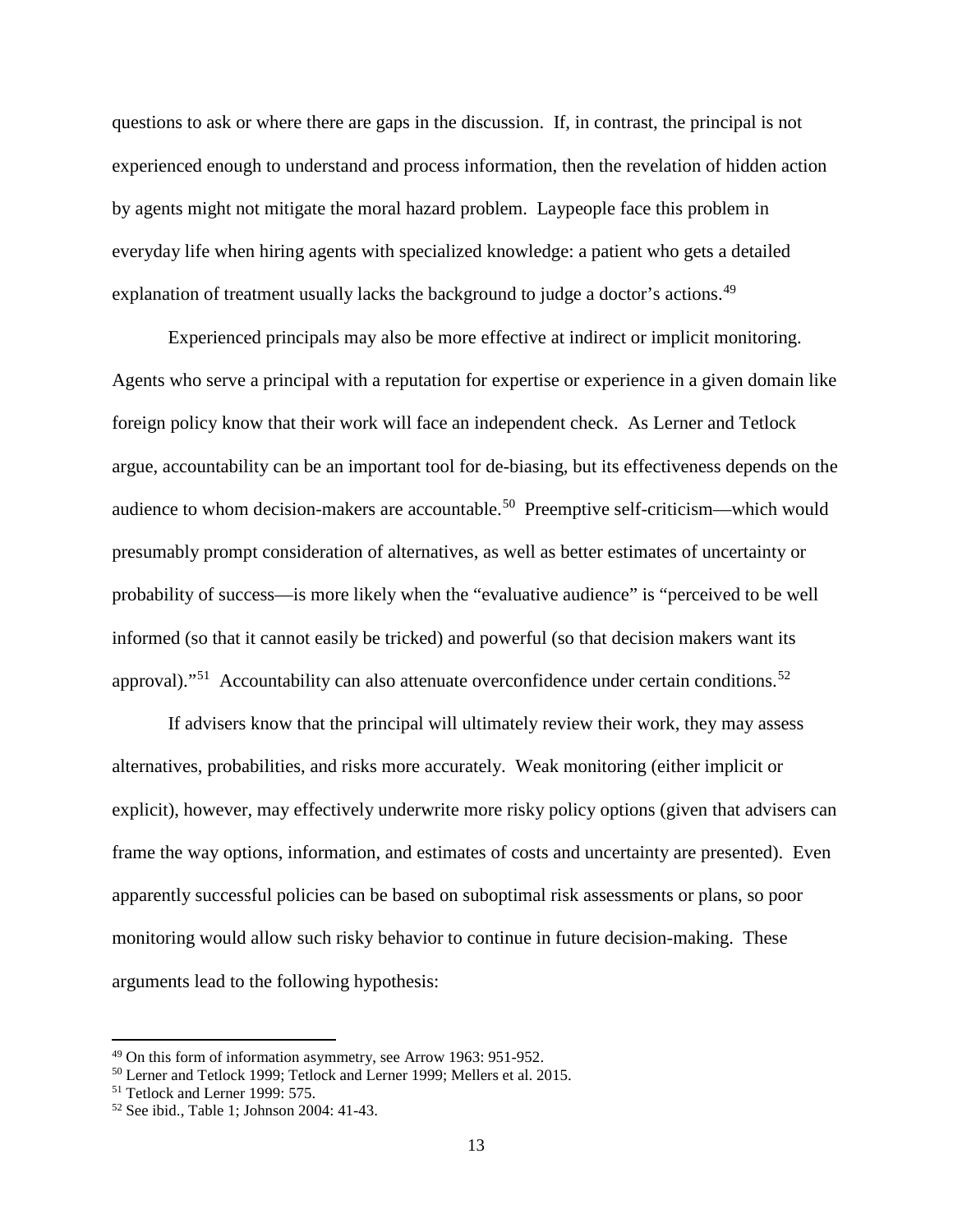*H1*: An inexperienced principal leads to less effective explicit and implicit monitoring of advisers.

## *Experience, Delegation, and Information Acquisition*

A second mechanism through which an experienced leader can affect bias among experienced advisers is by facilitating delegation, a process which has long interested scholars of Congress and the bureaucracy and which affects information-gathering. Delegation can help busy principals draw on the expertise and information of agents, but a significant question is how to motivate agents to invest in acquiring potentially costly information.<sup>53</sup> The principal may have difficulty committing not to use the information gathered by agents for his own purposes.<sup>54</sup> Delegation can give agents discretion over policy and therefore incentivize them to gather information—thus affecting both the objective and subjective empowering of agents—but credibly committing to delegation is a major challenge. Successful delegation may result in policies that diverge from the principal's preferences, or "bureaucratic drift." Some models thus see a trade-off between this drift and the level of information applied to a decision.<sup>[55](#page-14-2)</sup>

These models of endogenous information acquisition, however, are built on the strong assumption that all actors known that the relationship between policy choices and policy outcomes is simple and linear, and the difference between an expert and a non-expert is a single piece of information about the state of the world. For example, all policymakers might know that more defense spending might lead to more aggressive security policies, but only experts know the current level of an adversary's military capabilities.<sup>[56](#page-14-3)</sup> As Steven Callendar argues,

<span id="page-14-0"></span><sup>53</sup> See Gailmard and Patty 2012 for a review.

<span id="page-14-1"></span><sup>54</sup> Callendar 2008; Gailmard and Patty 2013.

<span id="page-14-2"></span><sup>&</sup>lt;sup>55</sup> See, for example, Bawn 1995. Recent models suggest that the principal may do best by completely delegating to agents and not reviewing their recommendation, because more information will be used by the agent. See Dessein 2002; Gailmard and Patty 2013.

<span id="page-14-3"></span><sup>56</sup> Hirsch and Shotts 2012: 69-70.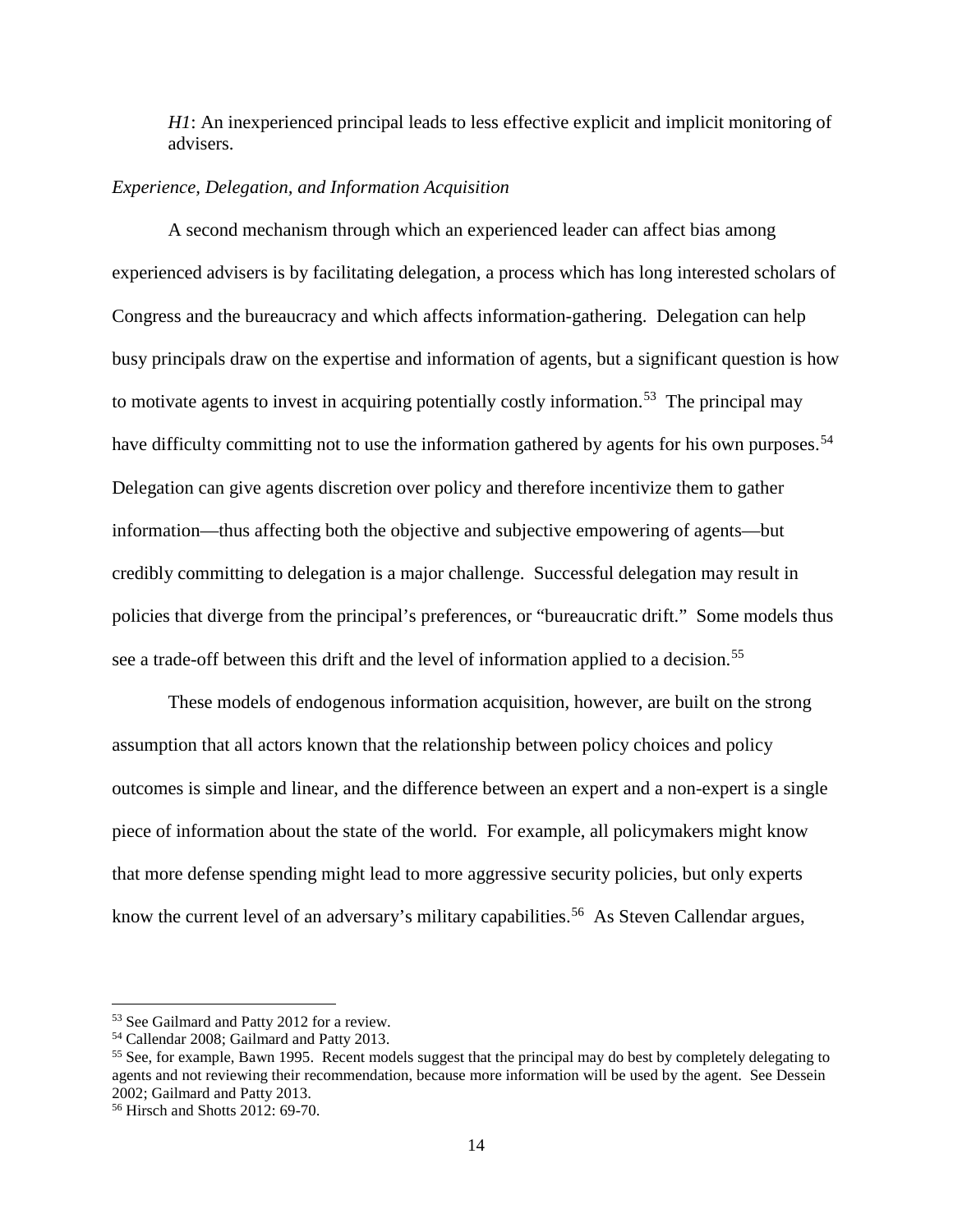existing models assume that if a layperson (or uninformed principal) acquired this information, the principal would instantly become an expert—and thus could appropriate the information to implement its preferred policy.[57](#page-15-0) If, however, policy is highly complex, then expertise cannot be "inverted" (in Callendar's terms), in the sense that merely passing on this information cannot render the principal an expert and thus it is much more difficult for principals to expropriate the information. Policy complexity thus functions as a form of *de facto* delegation, and "when delegated to, an expert agency acts as if the threat of oversight did not exist."<sup>58</sup> The price, of course, is that the agent achieves its ideal outcome. As Callendar notes, however, his model is informational, but a fruitful avenue would be to "view expertise as an ability…rather than a difference in knowledge."[59](#page-15-2)

I argue that a principal's inexperience can enable credible delegation by rendering information non-invertible. Agents who serve an inexperienced principal may believe he is unlikely to fully grasp the complexities of policy options or ask probing questions, and thus these agents will be more likely to believe they have authority. An experienced principal, in contrast, may be at an informational disadvantage in any given crisis, but has a greater ability to detect low-quality proposals or gaps in information (or simply know when he is working without full information), as well as assimilate new information. [60](#page-15-3) 

Some aspects of these effects, such as bureaucratic drift, could be accommodated by a rationalist framework. But cognitive differences within a group can lead to more risky behavior. First, credible delegation to experienced agents may increase their real and subjective sense of

<span id="page-15-0"></span><sup>57</sup> Callendar 2008: 127. This assumption makes sense only when the relationship between policy choice and policy outcomes is sufficiently simple (Hirsch and Shotts 2012: 69-70).

<span id="page-15-1"></span><sup>58</sup> Callendar 2008: 125.

<span id="page-15-2"></span><sup>59</sup> Ibid.: 138.

<span id="page-15-3"></span> $60$  The experienced principal may not achieve the same degree of credible delegation, but rather approximates a "closed rule," as when Congress delegates to a committee and commits not to amend its recommendation, thus retaining a veto but incentivizing the committee to invest in expertise. See Gilligan and Krehbiel 1987.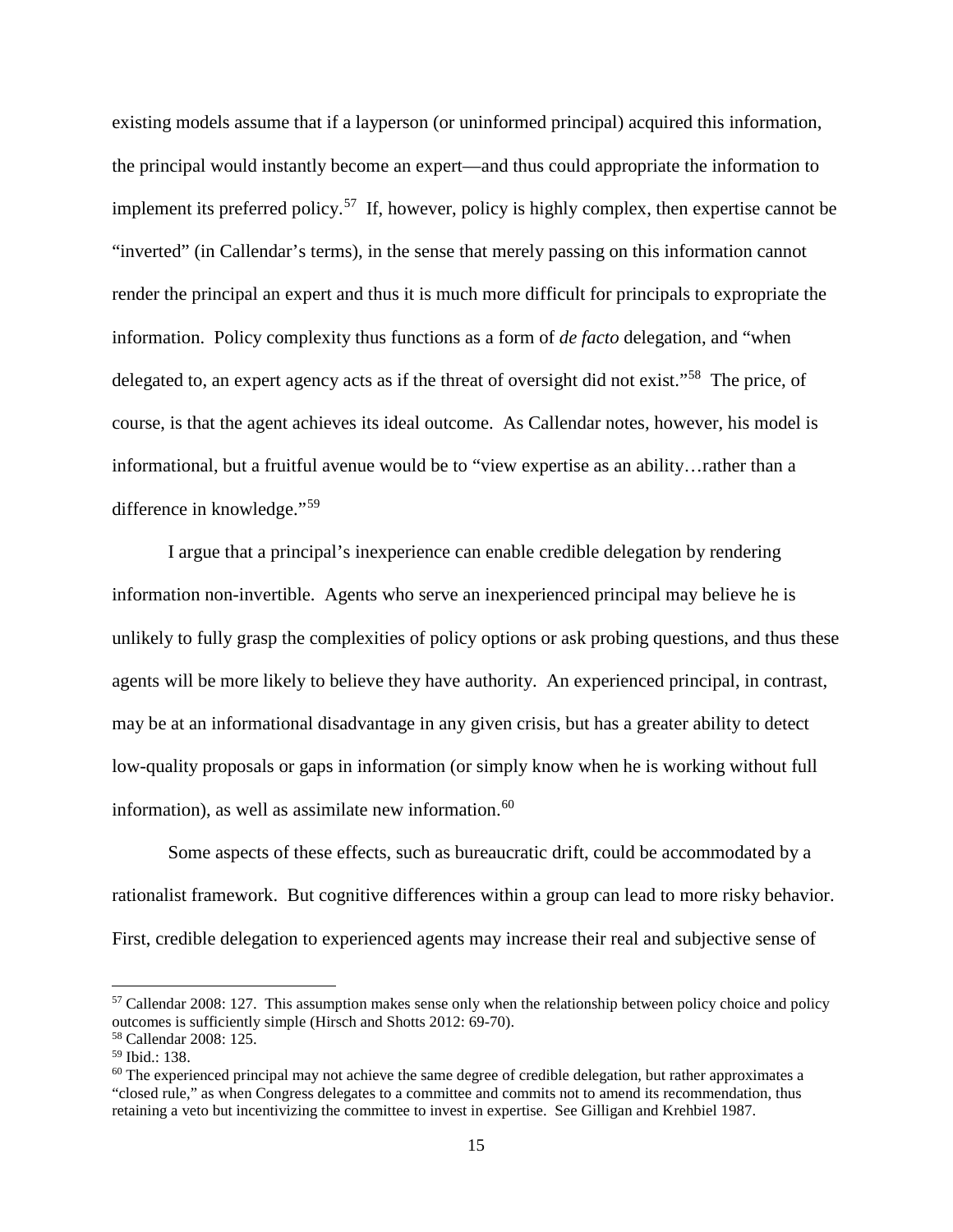power, leading to biased risk assessment or mitigation strategies. Second, delegation may lead agents to define the problem in specific, possibly more limited ways than the principal would.<sup>[61](#page-16-0)</sup> Agents may invest in information only about a portion of the policy. The military, for example, might declare that it does not "do" nation-building. Third, studies in business and finance suggest that overconfidence can affect information acquisition. For example, Gael and Thakor argue that overconfident CEOs underinvest in information about risky projects because they perceive the initial signal they receive about the project as more precise than a rational CEO; overconfident CEOs thus believe less information investment is required to achieve the same level of precision.<sup>[62](#page-16-1)</sup> These arguments lead to the following hypotheses:

*H2*: An inexperienced principal is likely to make delegation more credible, increasing perceived and actual levels of power and overconfidence among advisers. *H3*: An inexperienced principal may decrease incentives for advisers to invest in information, or lead to information-gathering on agent-defined alternatives.

## *Experience and Diversity in Decision-Making*

A third mechanism through which experience can shape bias in decision-making is by affecting whether and how divergent viewpoints are incorporated into decision-making. Although evidence for either the groupthink phenomenon or the benefits of multiple advocacy has been elusive, there is some evidence that in small doses, diversity can be helpful to group dynamics.[63](#page-16-2) There is also the phenomenon of "group polarization" or the "risky shift," which suggests that when groups of like-minded individuals deliberate, groups behave in riskier ways than their average member.<sup>[64](#page-16-3)</sup> One mechanism driving group polarization is "the existence of a limited argument pool, one that is skewed...in a particular direction."<sup>[65](#page-16-4)</sup> In a study of corporate

<span id="page-16-0"></span><sup>61</sup> Jones, Boushey and Workman 2006: 58-60.

<span id="page-16-1"></span> $62$  Goel and Thakor 2008: 2761-2762.<br>  $63$  Page 2011: 2.

<span id="page-16-4"></span><span id="page-16-3"></span><span id="page-16-2"></span><sup>&</sup>lt;sup>64</sup> Myers and Lamm 1976: 602.<br><sup>65</sup> Sunstein 2002: 179.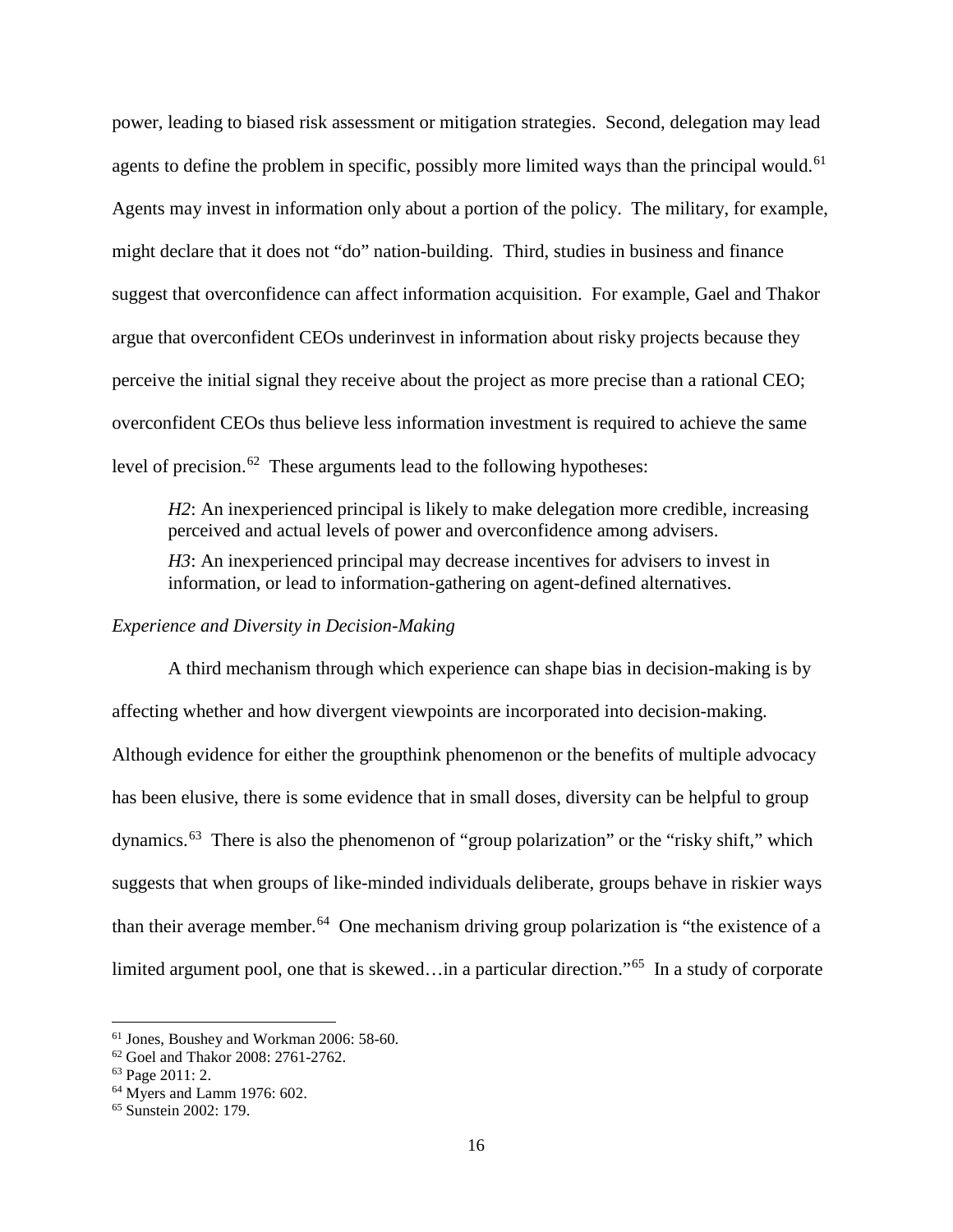boards, Zhu argues that one way to counter group polarization is to have a credible representative of a minority position; he finds that when directors with minority viewpoints have more experience with acquisitions, the degree of group polarization around subsequent acquisition  $decisions$  is reduced.<sup>[66](#page-17-0)</sup>

Thus presidents might wish to pursue "multiple advocacy" by appointing an authoritative, experienced individual who is more likely to take an alternative view, potentially diversifying the argument pool and endowing these alternative arguments with credibility in the eyes of others within the group. One route to such credibility is an independent power base or source of popularity, as in a "team of rivals."[67](#page-17-1) Yet empowering a credible source of dissent comes with potential costs, since it gives an adviser with independent standing access to inside information and a platform, and the risk of defection remains.

Although empowering a rival poses challenges for any president, they are likely to be greater for inexperienced leaders. Disagreement with an adviser with a strong reputation on foreign policy might confirm the image of the leader as inexperienced. Inexperienced leaders are thus more politically beholden to their experienced advisers, which might suggest that such advisers would be empowered, but could give them disproportionate voice for the wrong reasons. Alternatively, knowing the political risk, inexperienced leaders might choose to cut potential dissenters out of the loop, negating the benefits of their distinct viewpoint. The need to appoint someone to cover inexperience may thus result in a form of adverse selection, or undermine mechanisms to avoid adverse selection.

Inexperienced leaders may rely on more homogeneous advice not only because they face greater political risk from diversity, but also because they may incentivize proposals that are

<span id="page-17-0"></span><sup>66</sup> Zhu 2013: 806-807.

<span id="page-17-1"></span><sup>67</sup> Goodwin 2006.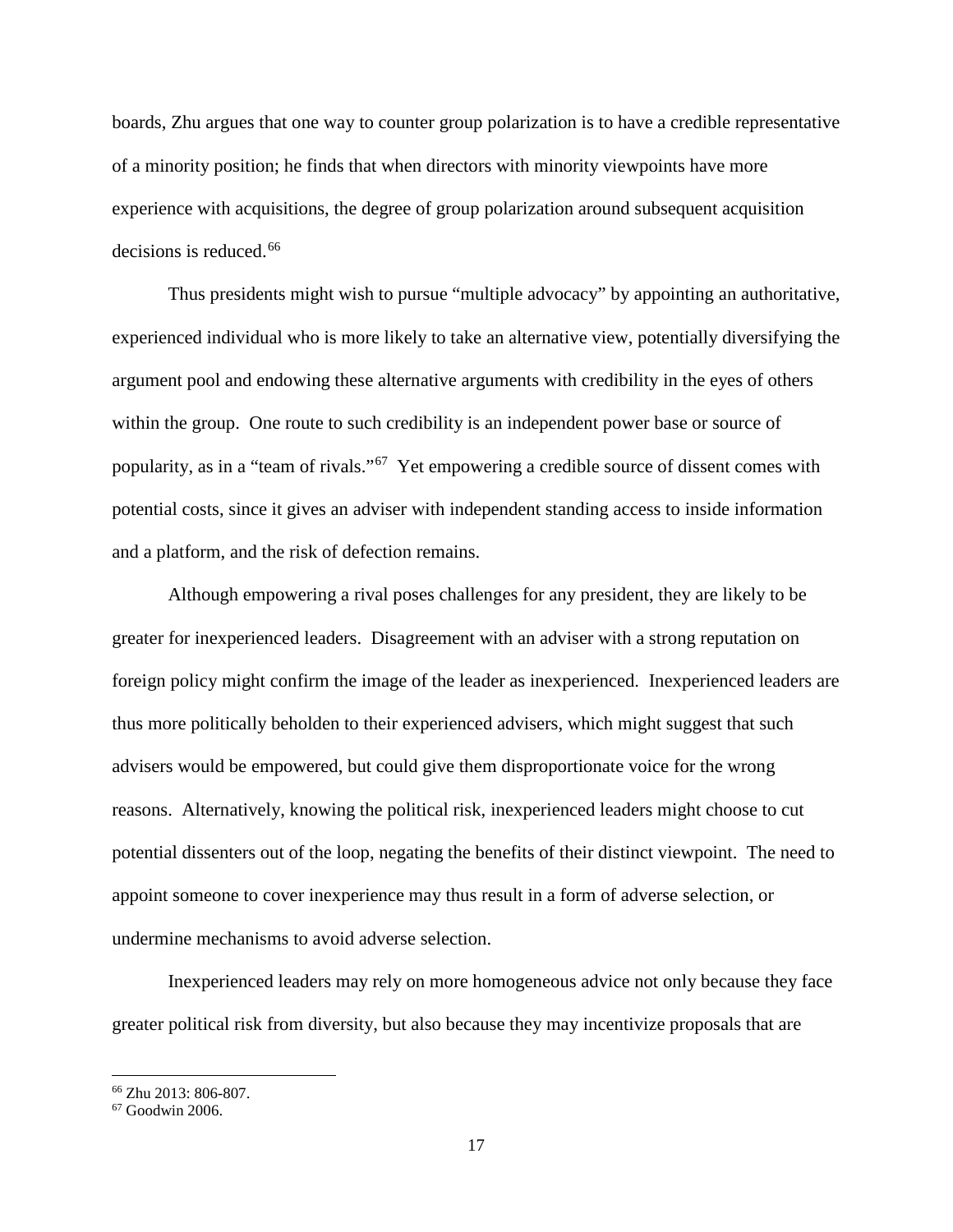crafted to look more certain. Psychologists have documented "ambiguity aversion," or the dislike of outcomes whose probability is uncertain (as opposed to a risky choice whose uncertainty is known). $68$  Although there is little evidence on whether experience reduces ambiguity aversion, one argument might be that inexperienced elites are more likely to prefer certainty (and are more averse to ambiguity), leading to incentives to present inexperienced principals with choices that are framed in more certain terms. These arguments suggest two final hypotheses:

*H4*: An inexperienced principal is more likely to marginalize potentially divergent viewpoints.

*H5*: Advisers are more likely to present inexperienced principals with proposals that are framed with high degrees of precision.

## **Research Design**

In studying group decision-making, a significant methodological challenge is to find comparable groups and situations. My approach is to vary principal experience while holding adviser experience and the identities of the advisers as constant as possible. The repeated US involvement in Iraq provides a particularly useful comparison between two presidents who represent extreme values on the independent variable while holding an unusual number of factors constant. The comparison is imperfect—given the intervening factor of  $9/11$ , the decay within Iraq, and the connections between the wars themselves—but nonetheless affords significant advantages. The two presidents involved were both Republicans from the same family. The elder Bush had an unusually high level of foreign policy experience, including service as the US envoy to China, ambassador to the United Nations, CIA Director, and Vice President. The younger Bush, in contrast, had virtually no foreign policy experience. Crucially, many of the

<span id="page-18-0"></span><sup>68</sup> Halevy 2007.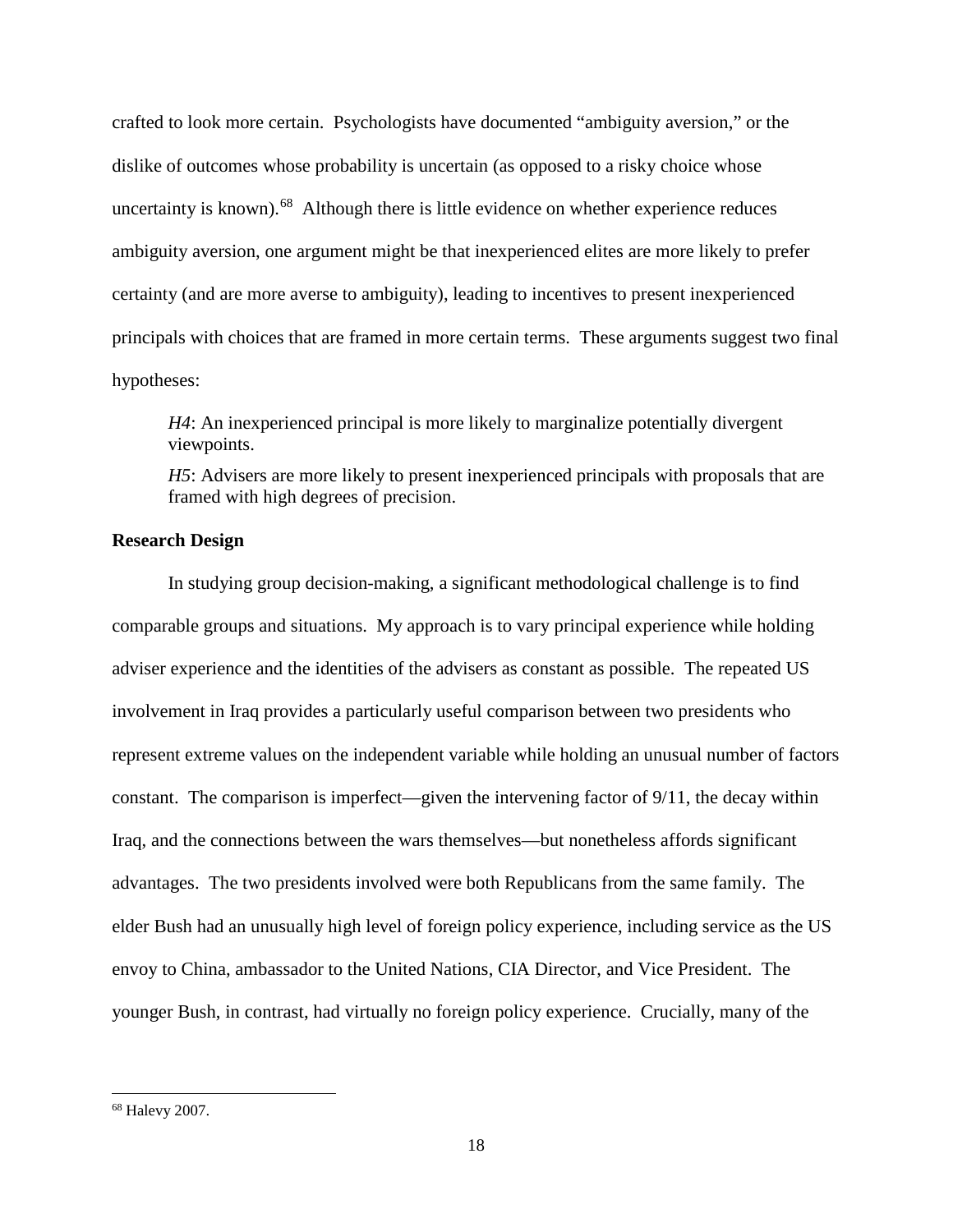same individuals served on the Bush 41 and 43 teams, and were highly experienced in both cases: many Bush 41 advisers served at high levels of previous Republican administrations.

Many commentators have invoked individual biases or some aspect of group decision-making—usually groupthink—to explain the lack of postwar planning in the 2003 Iraq War.<sup>[69](#page-19-0)</sup> Existing accounts suffer from several drawbacks, however. First, Janis' groupthink argument focused on group cohesiveness, but the Bush administration was riven with tension.<sup>70</sup> Second, key officials also had their own agendas that did not always align. Third, there remains the aggregation problem. Johnson persuasively argues that overconfidence shaped the conduct of the Iraq War, and that "openness of debate" affected the level of overconfidence itself.<sup>[71](#page-19-2)</sup> But given that not all U.S. cases display this degree of overconfidence, what are the political antecedents of the nature of debate? Furthermore, why was a group that included many veteran decision-makers and a well-respected skeptic (Colin Powell) unable to test their assumptions?

It is important to specify which aspects of the Iraq decision-making my argument addresses. The 2003 Iraq decision can be thought of as the evaluation of the expected utility of (1) intervening with a "light footprint"; (2) intervening with a large footprint; or (3) not intervening at all. The choice of strategy—i.e., between (1) and (2)—was directly influenced by Bush, who was averse to nation-building prior to taking office and appointed advisers who shared this aversion. Instead, the debate reduced to a light-footprint invasion, or not intervening at all. Yet the evaluation of the risks of a light-footprint invasion was cursory. Had it been more thorough, the administration might not have initiated the war.<sup>72</sup> Notably, the Bush 41 team was also not enamored of nation-building, but left Saddam Hussein in power in 1991.

<span id="page-19-0"></span> $69$  See, for example, Houghton 2008; Johnson 2004: 20-23 (but see Yetiv 2011: 248).

<span id="page-19-1"></span> $70$  See Baker 2013.<br> $71$  Johnson 2004: 213.

<span id="page-19-2"></span>

<span id="page-19-3"></span><sup>&</sup>lt;sup>72</sup> Lake 2010/2011: 40; Jervis 2008/2009: 665.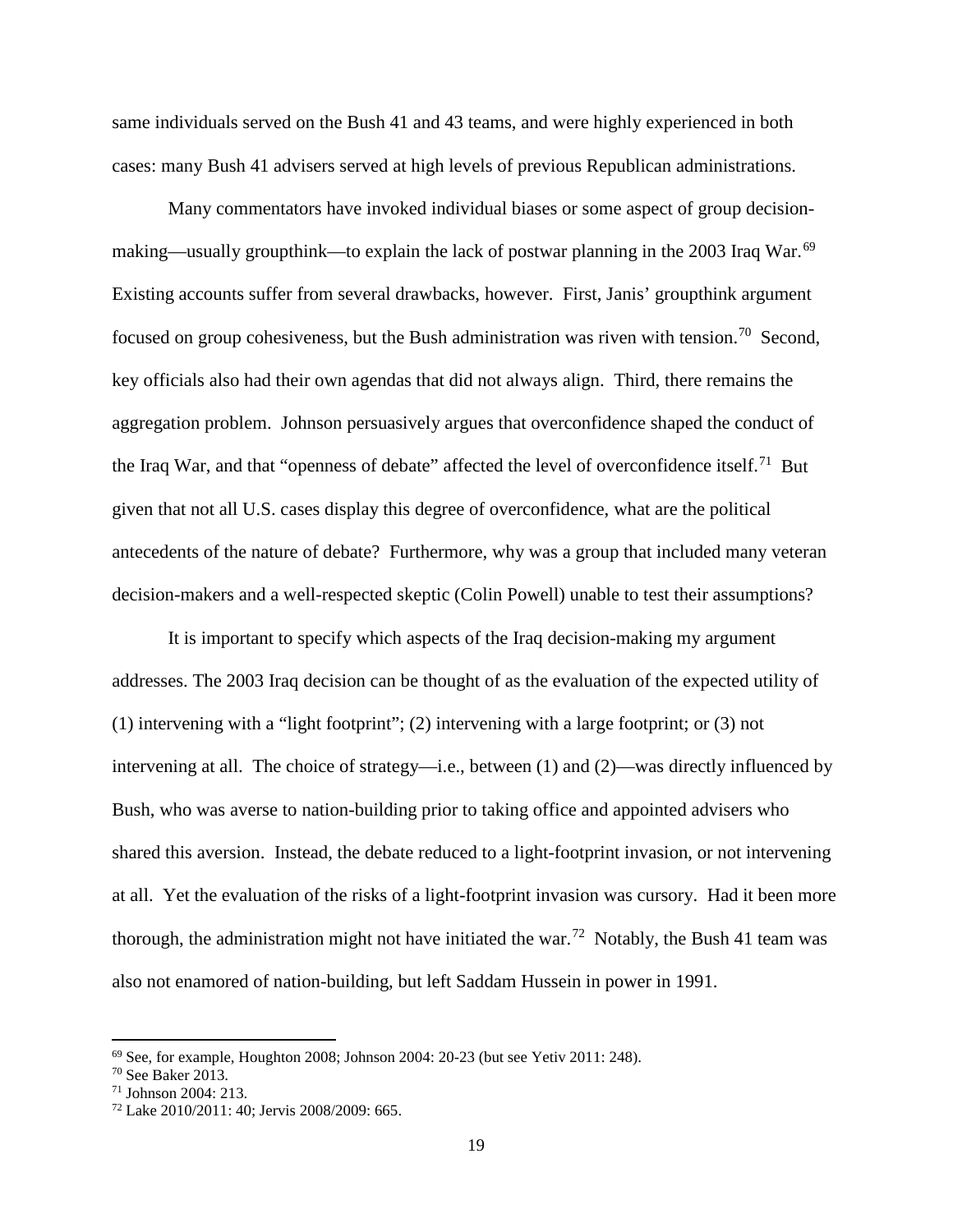Some cognitive or ideational tendencies may have affected the comparison between invading with a light footprint or staying out, especially after the shock of 9/11.<sup>[73](#page-20-0)</sup> But an increase in the estimated cost of doing nothing does not explain the poor estimates for the costs and probability of success of a light-footprint invasion.<sup>74</sup> Furthermore, many accounts also stress Bush 41's emotional response to Saddam's aggression in Kuwait, which may have raised the perceived costs of doing nothing in that case as well.<sup>75</sup> In the 2003 case, there were also differential costs to the participants. Fallows argues that "the President must have known that however bright the scenarios, the reality of Iraq eighteen months after the war would affect his re-election."[76](#page-20-3) Lake notes that administration officials "paid dearly" in terms of their reputations and the Republican majority.<sup>77</sup> But blame often attaches to presidents, and those serving Bush did not face reelection and may have seen their careers as nearing an end.

In the following section, I examine how the balance of experience affected decisionmaking in 2003, focusing on the postwar planning. Given space constraints, I then briefly discuss the 1991 case. Ultimately, the decision-making in 1991, particularly with respect to the postwar phase, resulted in a smaller gap between the latent and actual risk than in 2003.

## **George W. Bush, Experience, and the 2003 Iraq War**

Accounts of the Iraq War often focus on the dominance of members of George W. Bush's administration, including Vice President Dick Cheney and Defense Secretary Donald Rumsfeld. Bush was comfortable with invading Iraq with a light footprint, reflecting some shared beliefs

<span id="page-20-0"></span><sup>73</sup> Jervis 2003: 317-318. One could interpret 9/11 as moving the United States into a domain of losses, but as Hafner-Burton et al. (2013: 370) argue, experienced elites are more likely to resist the pressures of reference framing.

<span id="page-20-1"></span><sup>74</sup> On this point, see Fallows 2004.

<span id="page-20-2"></span><sup>75</sup> Wayne 1993: 37-38.

<span id="page-20-3"></span> $76$  Ibid.

<span id="page-20-4"></span><sup>77</sup> Lake 2010/2011: 18-19.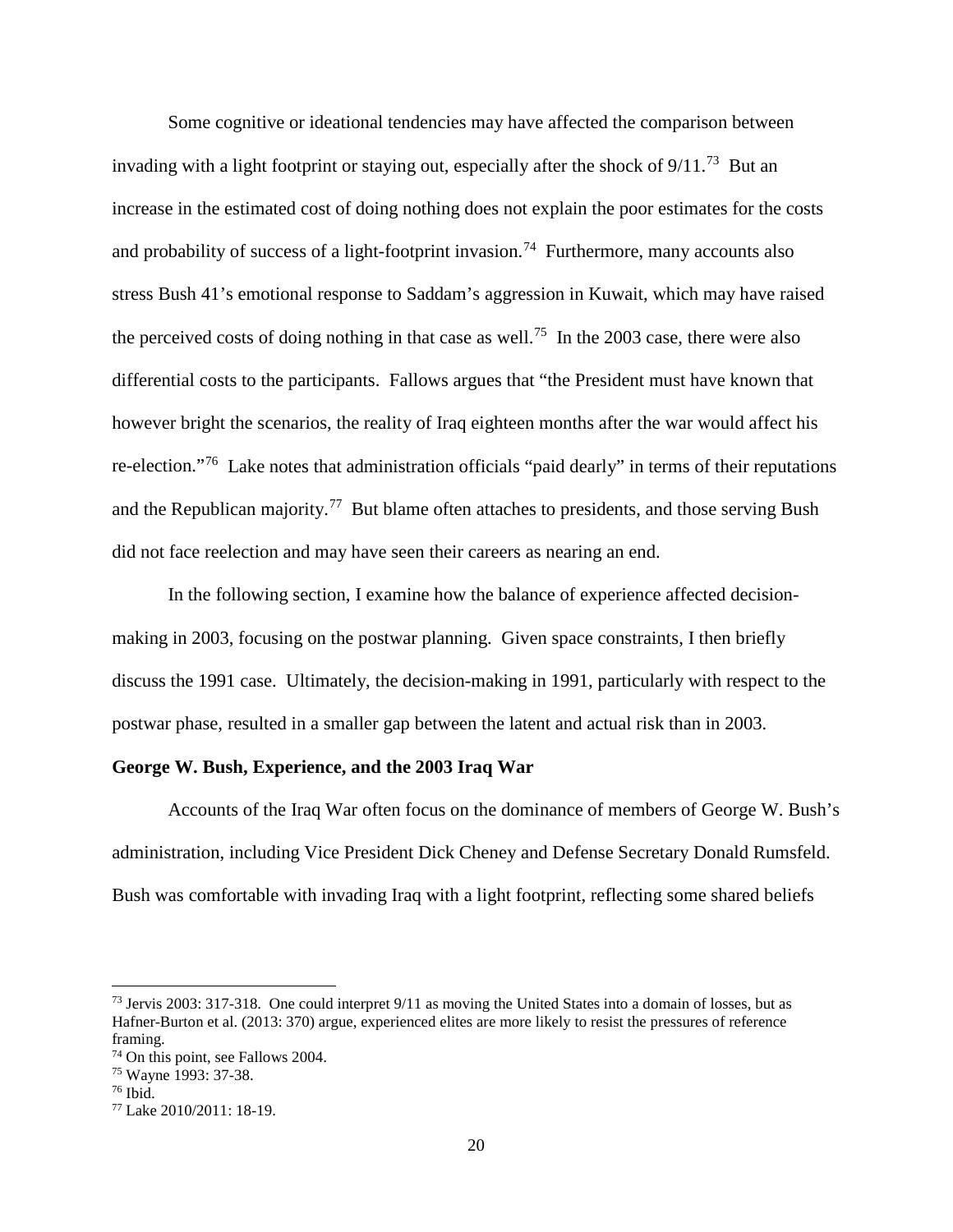with his advisers. But the inadequate estimates of the costs and risks of this approach arguably stemmed at least in part from the mechanisms outlined above.

First, Bush's inexperience led to poor monitoring of his subordinates (consistent with *H1*). There was little explicit monitoring, in the sense of presidential probing and questioning of plans. For example, Fallows notes that "in several months of interviews [he] never once heard someone say 'We took this step because the President indicated...' or 'The President really wanted...'"<sup>78</sup> Fallows concludes that to "fully understand how intelligent people convinced themselves" that a "successful occupation *would not require* any more forethought than they gave it," Bush's leadership was a key factor, including his "lack of curiosity about significant details."[79](#page-21-1) Bush's inexperience also contributed to an atmosphere in which subordinates would not perceive themselves as accountable to a well-informed leader. For example, in a meeting with Iraqi exiles in January 2003, the "very notion of an Iraqi opposition appeared to be new to him," and Bush also seemed "unfocused on the key policy questions of the future of the Iraqi army, debaathification, and an interim government.<sup>80</sup> The inadequacy of Bush's probing of his subordinates was on display when he asked National Security Advisor Condoleezza Rice, "A humanitarian army is going to follow our army into Iraq, right?"<sup>81</sup>

One of the few times Bush did step in forcefully illustrates the difficulties of an inexperienced principal. Dyson argues that Bush was on an "intellectual journey on questions of stability and governance in post-conflict states," from his position against nation-building to a more expansive vision of democracy in Iraq "that would require a good dollop of nationbuilding." Bush thus "risked setting a target of creating democratic institutions without fully

<span id="page-21-0"></span><sup>78</sup> Fallows 2004.

<span id="page-21-1"></span><sup>79</sup> Ibid. (emphasis in original).

<span id="page-21-2"></span><sup>80</sup> Packer 2005: 96.

<span id="page-21-3"></span><sup>81</sup> Gordon and Trainor 2006: 111.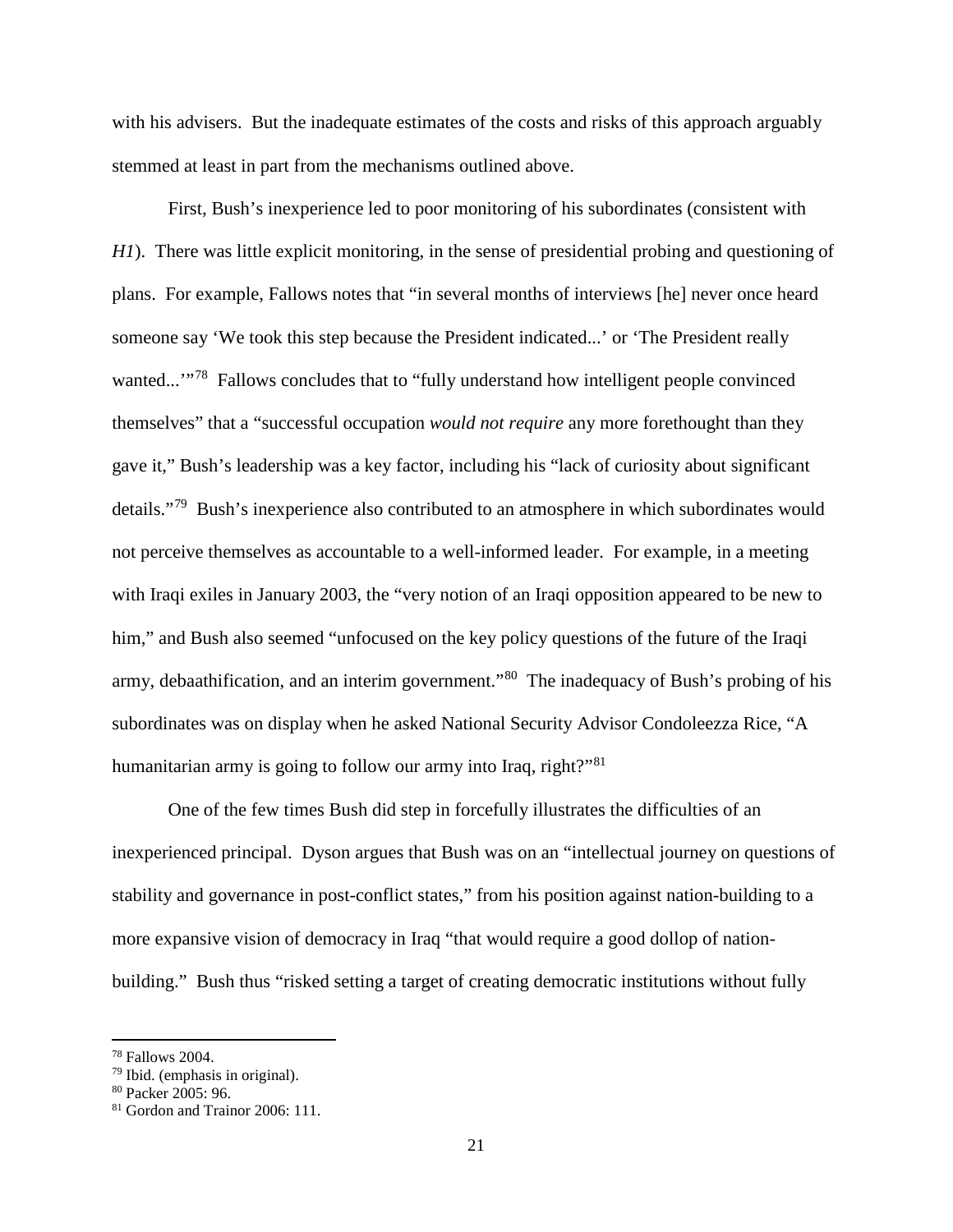committing to the 'armed social work' necessary to achieve them."[82](#page-22-0) Even if we assume that Bush had shifted to a democratization position, he still had to live with his initial policy choices, which strongly deemphasized nation-building and reduced resources available for such missions. When Bush personally empowered L. Paul Bremer to take over following the initial postinvasion stumbles, he did not take into account how difficult it would be to change US policy on a dime, nor did he take steps to mitigate those risks. Available capabilities were insufficient for the shift toward a more transformative vision for Iraq. Furthermore, Bush gave Bremer ambiguous instructions and failed to resolve existing tensions, exacerbating postwar problems.<sup>[83](#page-22-1)</sup>

Bush's inexperience also enabled credible delegation to his subordinates (*H2*). Bush "styled himself as an MBA president and believed good management was to pick good people and then delegate to them."<sup>[84](#page-22-2)</sup> But Bush's inexperience in foreign policy also empowered those who worked for him. Bush lacked the context for asking the right questions when absorbing new information. For example, in a briefing on March 4, 2003, Undersecretary of Defense Douglas Feith briefed Bush and the NSC on postwar planning; as Bob Woodward puts it, the briefing was "a lot of abstract political science, and the president didn't have much to say other than to remark that he wanted to see information on how they would deal with the military and intelligence services."<sup>85</sup> On March 5, CENTCOM Commander Tommy Franks made his final prewar presentation to the NSC, in which Bush asked about postwar plans. Franks asserted that there would be "lord mayors" in major cities and towns, a response "which seemed to satisfy Bush and

<span id="page-22-0"></span><sup>82</sup> Dyson 2013: 467-468.

<span id="page-22-1"></span> $83$  Ibid.

<span id="page-22-2"></span><sup>84</sup> Baker 2013: 272.

<span id="page-22-3"></span><sup>85</sup> Woodward 2004: 329.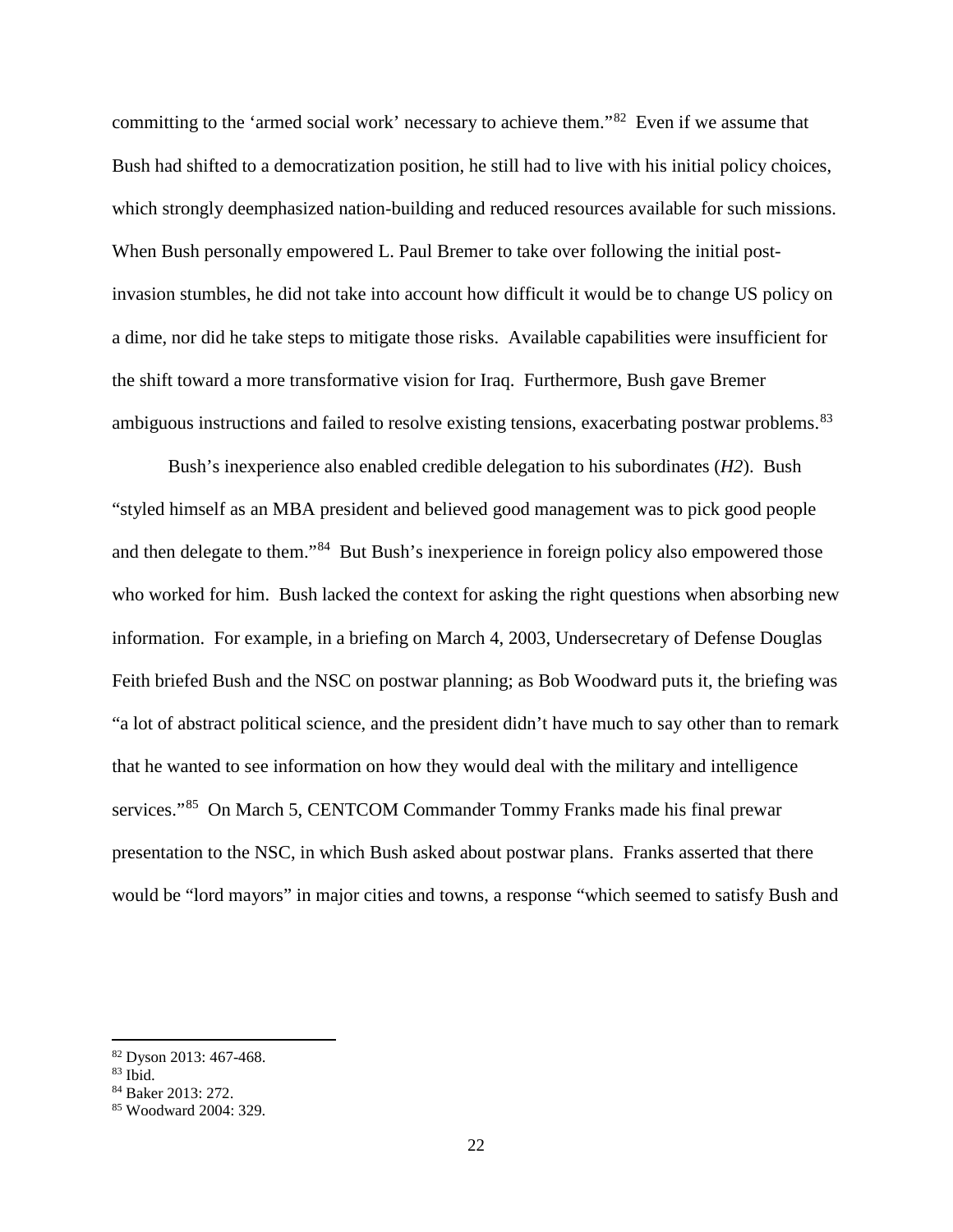there was little follow-up."[86](#page-23-0) Policy information was thus not "invertible"—Bush could not simply be briefed into a full understanding of the risks of invading Iraq.

This lack of invertibility empowered Bush's subordinates, particularly Rumsfeld and Cheney. Peter Baker notes that in considering the vice presidency in the first place, Cheney "surely understood that a president with as little knowledge or interest in details as Bush would leave him plenty of room to maneuver."<sup>[87](#page-23-1)</sup> Though Bush relied on Cheney, as Baker describes, by the fall of 2002 there were "Bush people and Cheney people," with "fissures…that reflected profound differences in policy and personality." Bush "allowed a fractious struggle to play out beneath him without resolving it firmly one way or the other.<sup>88</sup> Ari Fleischer, Bush's first press secretary, posited that Bush "would almost always agree with Cheney and Rumsfeld about what the objectives should be, which was a hawk, but what people miss is that he would agree with Condi Rice and Colin Powell about how to achieve it."[89](#page-23-3) But Cheney clearly felt empowered. In August 2002, for example, Bush was reportedly displeased with Cheney's aggressive speech to the Veterans of Foreign Wars, but "chose not to confront Cheney, instead telling Rice to do it."[90](#page-23-4) In discussing Iraq at one of their weekly lunches, Cheney asked Bush, "Are you going to take care of this guy or not?"<sup>91</sup> Rumsfeld was also disproportionately empowered. Dyson argues that Bush's inexperience gave Rumsfeld significant control over policy. Dyson reports that Kim Holmes, an Assistant Secretary of State in the first Bush term, saw the imbalance between Bush as a "novice" on foreign policy and those who "had been around for decades" as problematic because he did not "have an independent base of knowledge that enables you to be

<span id="page-23-0"></span><sup>86</sup> Gordon and Trainor 2006: 160.

<span id="page-23-1"></span><sup>87</sup> Baker 2013: 61.

<span id="page-23-2"></span><sup>88</sup> Ibid.: 229.

<span id="page-23-3"></span><sup>89</sup> Quoted in ibid.: 230.

<span id="page-23-4"></span> $90$  Ibid.: 211.

<span id="page-23-5"></span><sup>91</sup> Ibid.: 247.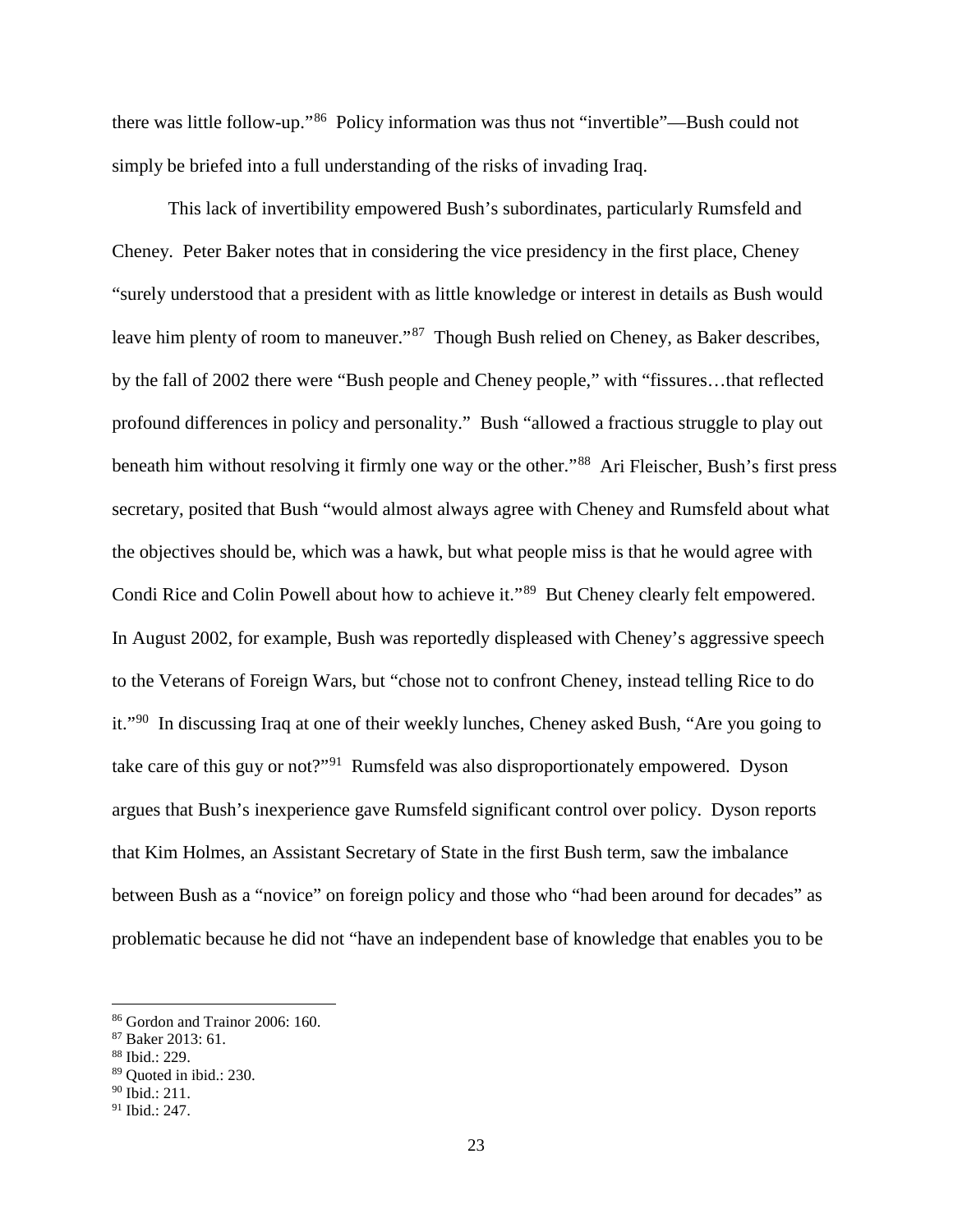able to choose between [different positions], to stop the fighting and make a decision that sticks."<sup>[92](#page-24-0)</sup> As Baker notes, a significant problem was that "Bush generally left it to Rice to manage the rivalries," but she was herself far less experienced than Cheney and Rumsfeld, who frequently circumvented her.<sup>93</sup>

This delegation to Cheney and Rumsfeld also biased the search for and production of information (*H3*). First, information acquisition was largely limited to Rumsfeld's goal of toppling Saddam with a small force and the optimistic assumptions of the postwar phase were not tested. Rumsfeld obtained control over the postwar planning in the Pentagon, but he was able to define the mission in accordance with his agenda to transform the military into a leaner force.<sup>[94](#page-24-2)</sup> But no measures were taken to guard against downside postwar risks.<sup>95</sup> Although Bush's views influenced the removal of nation-building as an option, the president, as Fallows notes, had incentives to manage risks more effectively.

Second, Dyson reports that Rumsfeld in particular saw bureaucratic infighting through the lens of power and control.<sup>96</sup> This power may have contributed to the failure to acquire information; Fallows notes that at the "zenith of his influence" during the planning phase, Rumsfeld "was not careful about remembering his practical obligations."[97](#page-24-5) Third, specific biases have been documented among those who shaped information acquisition: availability bias from the apparently successful light-footprint operation in Afghanistan<sup>98</sup>; motivated bias to ignore

<span id="page-24-0"></span> $92$  Quoted in Dyson 2009: 332.

<span id="page-24-1"></span><sup>93</sup> Baker 2013: 231-232; see also Dyson 2009: 332-333.

<span id="page-24-2"></span><sup>94</sup> Jervis 2008/2009: 666.

<span id="page-24-3"></span><sup>95</sup> Bensahel 2006: 458.

<span id="page-24-4"></span><sup>96</sup> Dyson 2009: 335.

<span id="page-24-5"></span> $97$  Fallows 2004.

<span id="page-24-6"></span><sup>98</sup> Jervis 2008/2009: 665.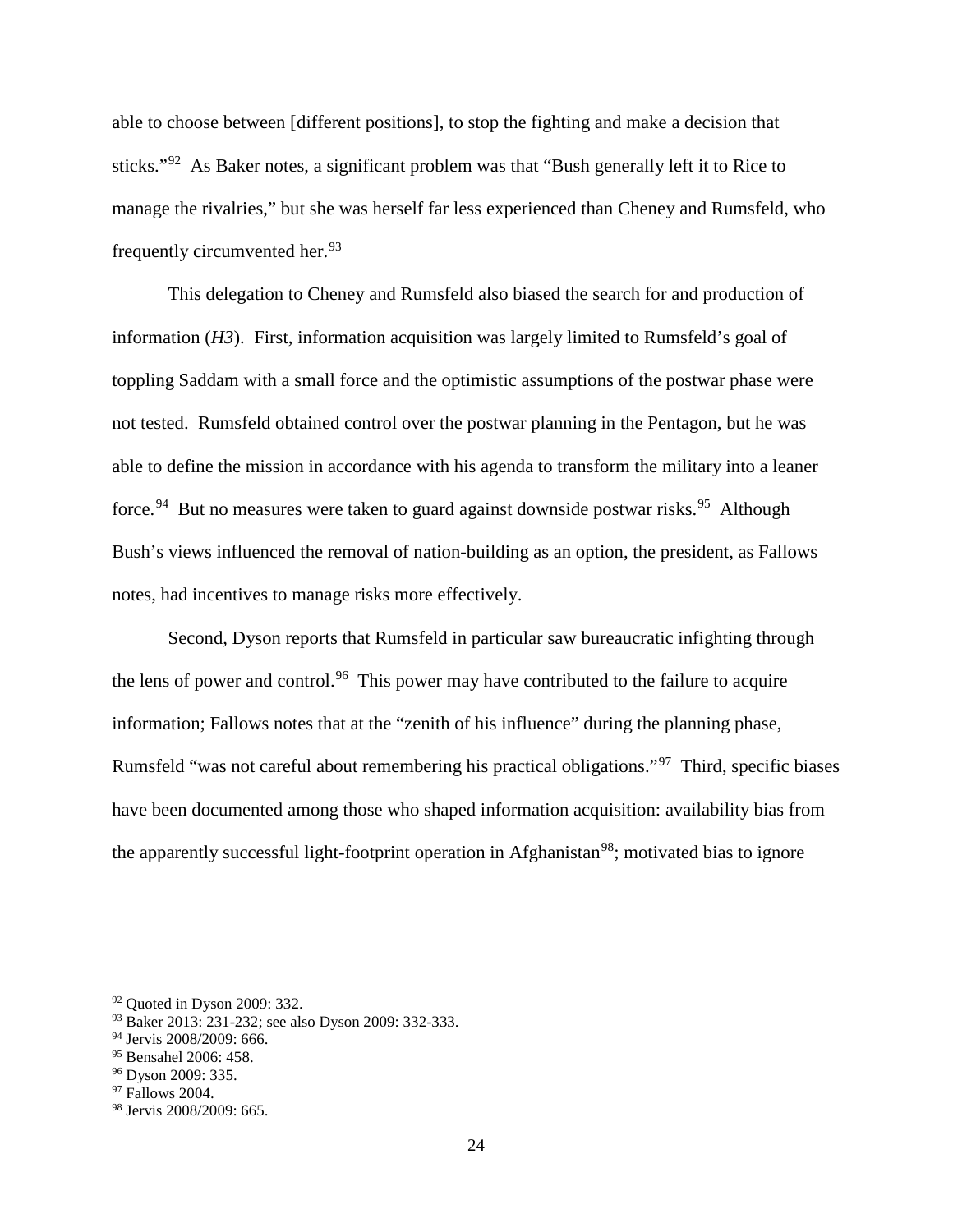contradictory evidence<sup>[99](#page-25-0)</sup>; and overconfidence.<sup>100</sup> But Bush's credible delegation and failure to monitor gave these biases extended life.

The Iraq decision-making was also notable for its marginalization of alternative views (*H4*). There was one insider with the stature and visibility to credibly voice an alternative perspective: Colin Powell. Shortly before Bush's inauguration, James Traub predicted that "if there is to be a regent in foreign affairs, it will…be Colin Powell…thanks to his standing in the world—and Bush's lack of it—Powell will be able to operate with tremendous latitude…It's not easy to see how Bush could fire him or perhaps even overrule him."[101](#page-25-2) Yet at Powell's announcement ceremony he "dominated the event," raising the possibility of "a secretary of state with the potential to overshadow his boss."<sup>102</sup> Rumsfeld was selected in part to counterbalance Powell, who was almost immediately marginalized. In the end, Powell's main influence was to get Bush to involve the United Nations. Indeed, the administration exploited Powell's skepticism, choosing Powell to make the now-infamous presentation to the UN. Bush asked him explicitly in a private Oval Office meeting on January 13, 2003, "Are you with me on this? I think I have to do this. I want you with me." When Powell expressed his support, Bush told him, "Time to put your war uniform on."<sup>[103](#page-25-4)</sup>

Another factor contributing to the lack of diversity in the Iraq decision-making was the drive for certainty, stemming in part from the desire to present an inexperienced president with a consensus view (*H5*). As Jervis argues, there was a widespread psychological need to downplay the costs of the administration's limited postwar approach, because probing further might prompt

<span id="page-25-0"></span><sup>&</sup>lt;sup>99</sup> Ibid.

<span id="page-25-1"></span><sup>100</sup> Johnson 2004.

<span id="page-25-2"></span><sup>101</sup> Traub 2001.

<span id="page-25-3"></span> $102$  Mann 2004: 265.

<span id="page-25-4"></span><sup>103</sup> Quoted in Baker 2013: 241.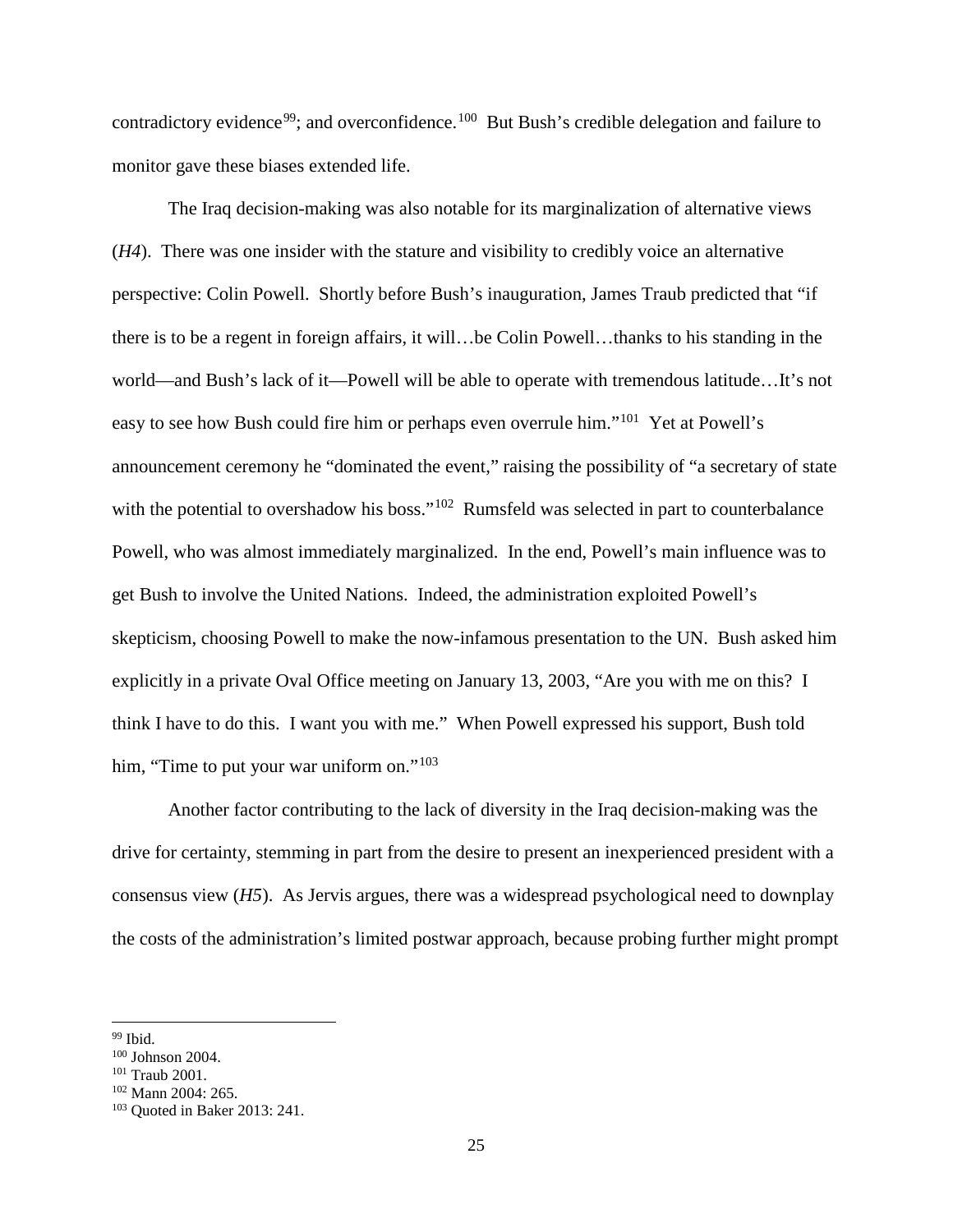awareness that the war was too risky.<sup>104</sup> This tendency may have stemmed from Bush's decision-making style, widely seen as instinctual, stubborn, risk-acceptant, and resistant to new information.[105](#page-26-1) But why did this administration fail to draw on the benefits of an experienced team and instead suffer from its drawbacks? Apart from Bush's style, a contributing factor may have been his inexperience and desire that his advisers present him with a consensus. Packer suggests that "the advisers around the president understood his strengths and what he needed to know in order to make decisions." A senior administration official told Packer in an interview that "no one ever walks into the Oval Office and tells them they've got no clothes on—and persists….I think it's dangerous that we have an environment where our principal leader cannot be well-informed. It's part and parcel of the office," but more so in this administration, which was "scary, because of the president and the atmosphere and the people there."<sup>[106](#page-26-2)</sup> Further research with elite subjects might explore whether less-experienced individuals are more likely to feel ambiguity aversion.

It is important to consider at least three potential alternative explanations. First, perhaps motivated bias accounts for most of the failure: knowing too much might have impeded the war itself. Second, there is the argument that postwar planning would undercut the political case that the war would be easy. I do not argue that motivated bias or fear of political fallout played no role, only that they are incomplete explanations. As Fallows notes, the failure to consider the domestic political consequences of postwar problems is puzzling, especially given that many Bush-era decisions were politicized. The Bush administration was also notoriously secretive, so officials might well have believed it possible to keep postwar plans secret (and there was some

<span id="page-26-0"></span><sup>104</sup> Jervis 2008/2009: 665.

<span id="page-26-1"></span> $105$  For a useful summary, see Dyson 2010/2011: 558-560; see also Packer 2005: 390.

<span id="page-26-2"></span><sup>106</sup> Packer 2005: 393-394; see also Dyson 2009: 333.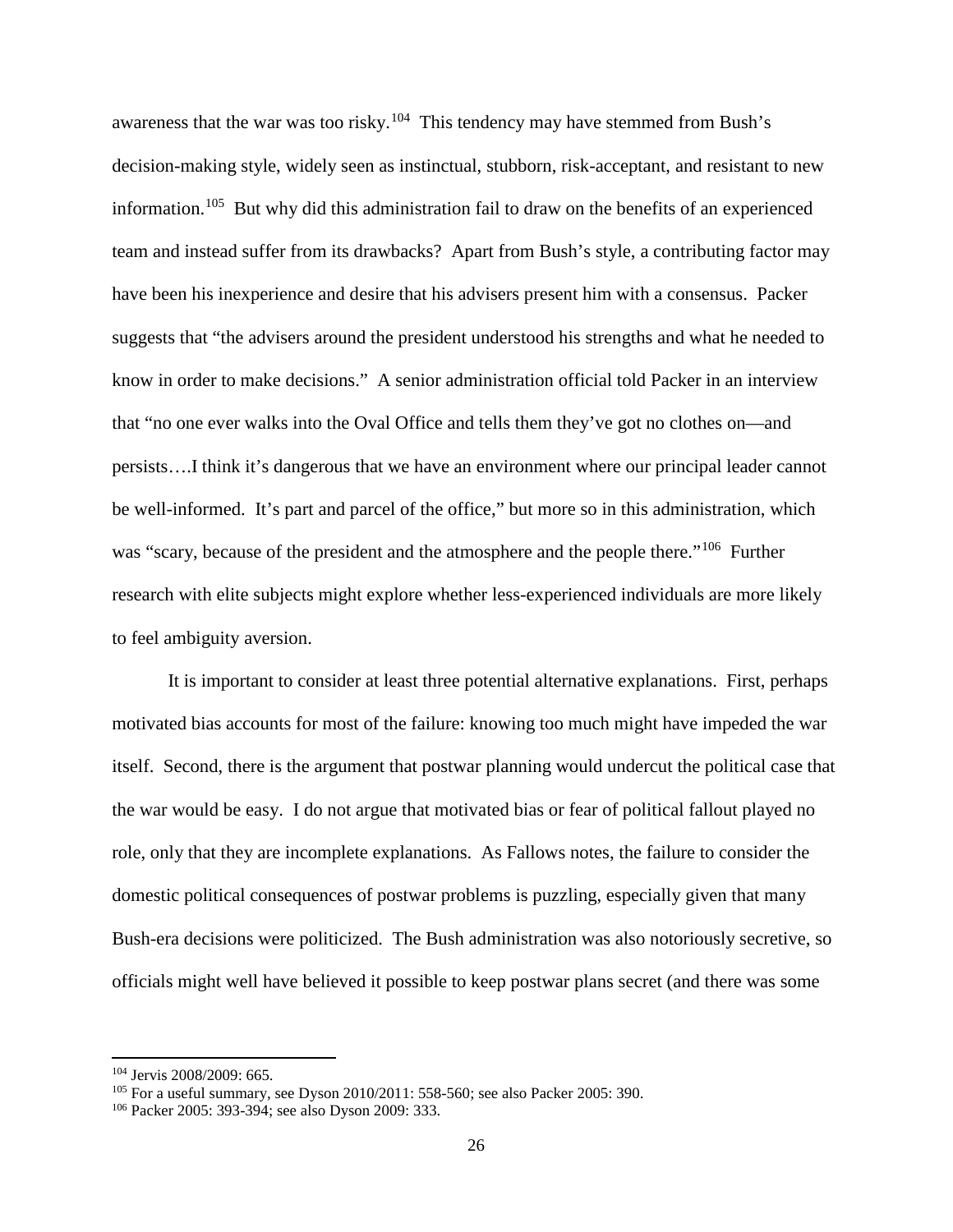successful planning for humanitarian contingencies). Third, perhaps the hawkish Bush administration preferences mattered most. I address this explanation at the end of the paper.

## **George H.W. Bush, Experience, and the Gulf War**

One of the often-noted ironies of the 2003 Iraq War is that so many of the participants had chosen not to remove Saddam Hussein in 1991. Three features of the 1991 case are notable. First, the elder Bush was directly involved in the details of the crisis. As Woodward reports (channeling Powell's perception), "Bush wanted the details, all the details. He wanted to be the player, the guy who made as many of the calls as possible."[107](#page-27-0) Steve Yetiv's study of decisionmaking in the Gulf War highlights the elder Bush's experience and skill in foreign affairs, and quotes Sandra Charles, Bush's Deputy National Security Advisor, as observing that Bush "was attached to and aware of Gulf politics and acted on the basis of knowledge."[108](#page-27-1) In the NSC meeting following Saddam's invasion of Kuwait, Bush "immediately took charge" from his own National Security Advisor, Brent Scowcroft (who had himself served in that position in the Ford administration). Woodward notes that Bush, "the former U.N. ambassador," asked about the UN diplomacy, and as "the former ambassador to China," asked about China's response.<sup>[109](#page-27-2)</sup> Woodward reports another moment in October 1990 when Bush told his chief pollster that he "felt he knew more than anyone about the region, and also about the diplomacy, the military, the economics, and the oil," and that "it was important that he had served as United Nations ambassador, U.S. envoy to China, CIA director and Vice President. Those experiences allowed him to see all the pieces. Now he could put them together."<sup>[110](#page-27-3)</sup>

<span id="page-27-1"></span><span id="page-27-0"></span><sup>&</sup>lt;sup>107</sup> Woodward 1991: 225.<br><sup>108</sup> Quoted in Yetiv 2011: 159; see also 158-159; 191-192.

<span id="page-27-2"></span><sup>109</sup> Woodward 1991: 225-226.

<span id="page-27-3"></span><sup>110</sup> Ibid.: 315.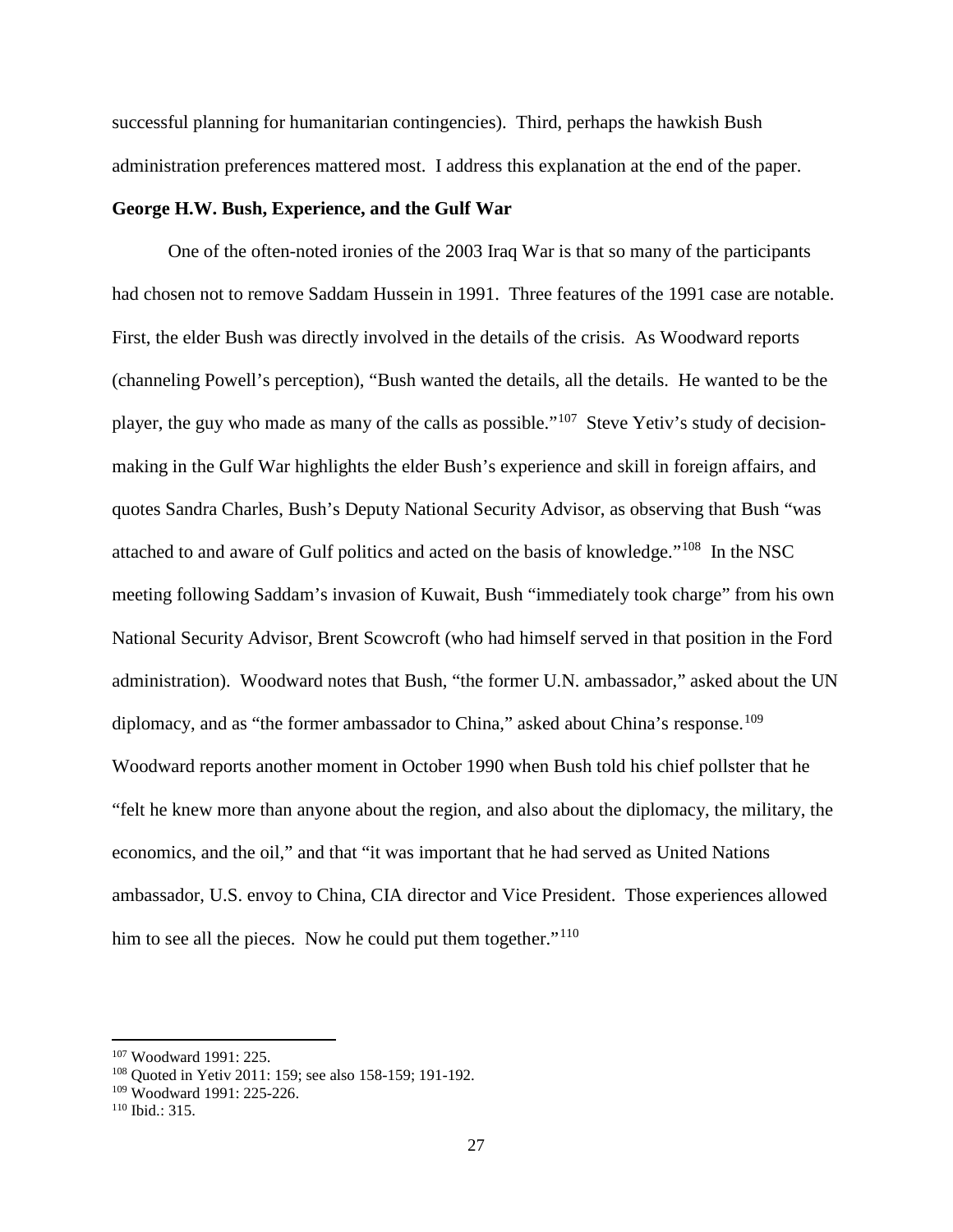Second, the shadow of Bush's experience loomed large over his subordinates (*H1*). Yetiv argues that "others around [Bush] understood that he was willing and able to play a predominate role. They must have factored that into their calculations."[111](#page-28-0) Stephen Wayne's analysis of Bush's decision-making style suggests that "although Bush was reported to be a good listener in the strategy sessions of the group, his personal experience and knowledge in foreign affairs, which exceeded that of most of the participants with the possible exception of Scowcroft, may have worked to intimidate those who might have fundamentally disagreed with the president."[112](#page-28-1) Wayne notes that on military issues, "where the president lacked detailed knowledge and experience," Bush tended to be more deferential and open to suggestions.<sup>[113](#page-28-2)</sup> Although Bush did delegate, especially to the military, he retained significant control over decisions (*H2*). Woodward reports that "often Powell and Cheney returned from [principals' meetings] and said to each other, now what did that mean? What were we supposed to do? Frequently, they had to wait to hear the answer later from Scowcroft or from television."<sup>114</sup> Bush also influenced decisions through implicit accountability. Yetiv notes that "even when he did not participate in group meetings….[Bush's] influence worked its way down to the deputies group serving the group of eight [principals]. In this sense, indirect influence obviated a direct presidential presence."[115](#page-28-4)

Bush's expertise on foreign policy affected how the principals, including Cheney (then serving as Secretary of Defense), gathered and produced information (*H3*). In October 1990, for example, when Bush asked for a briefing on an offensive option against Saddam, Cheney and

<span id="page-28-0"></span><sup>111</sup> Yetiv 2011: 191-192.

<span id="page-28-1"></span><sup>112</sup> Wayne 1993: 45.

<span id="page-28-2"></span><sup>113</sup> Ibid.: 45; 48.

<span id="page-28-3"></span><sup>114</sup> Woodward 1991: 302.

<span id="page-28-4"></span><sup>115</sup> Yetiv 2011: 192.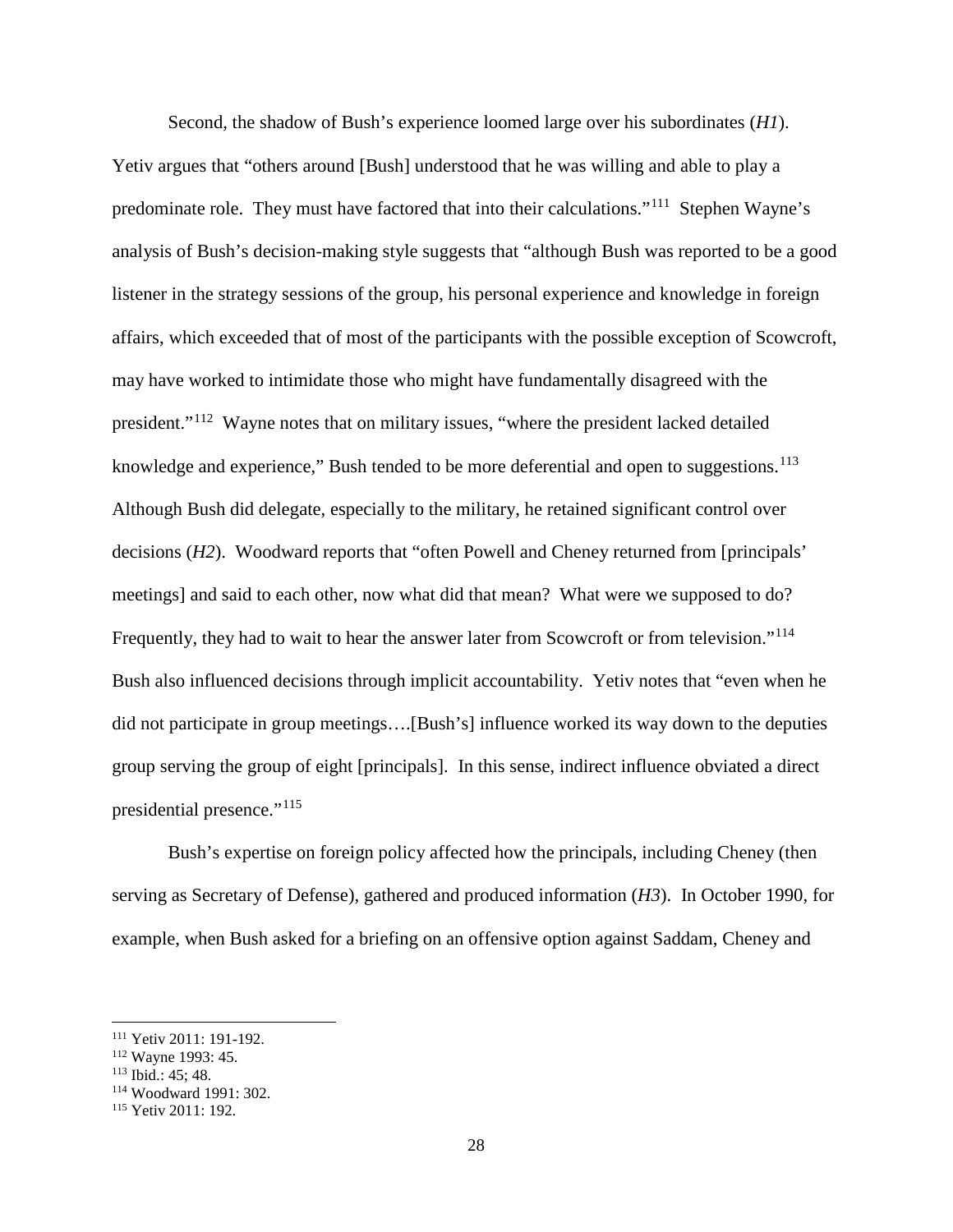Powell went over the plans at the Pentagon, asking "question after question" and deeming parts of the plan "unwise." Cheney "concluded that an attack with the U.S. forces now in place and based on this plan would be a risk of a high order." As Woodward reports,

Cheney recognized that he had an obligation to present this brief to President Bush. The President needed to know exactly where [Norman] Schwarzkopf was, the status of the deployment, and what might happen if offensive operations were ordered. The President, Scowcroft, and [White House Chief of Staff John] Sununu at least had to be educated on the magnitude of the task. Cheney did not want to walk over to the White House one day, months down the road, to say, 'Here's the plan, bang, go.' The President had to comprehend the stakes, the costs and the risks, step by step.<sup>[116](#page-29-0)</sup>

As Cheney had put it in a speech the previous month, "The President belongs to what I call the 'Don't screw around' school of military strategy."[117](#page-29-1) When Bush received the briefing the following day, "he and Scowcroft had many questions on various subjects," and came to a conclusion "similar to Cheney's," that the military was "not ready for an offensive operation."[118](#page-29-2) 

Third, dissenting voices were not completely marginalized (*H4*). Ironically, groupthink dynamics, in terms of the collegiality and cohesiveness highlighted by Janis, seem to have been more operative in the 1991 case than in 2003. In Woodward's account, Powell at several points complains about the collegiality of the Bush 41 inner circle amid his attempts to bring his opposition to the use of force to the table.<sup>[119](#page-29-3)</sup> But Stanley Renshon argues that "one cannot assume that the decision was necessarily flawed or that no differences were present or expressed."[120](#page-29-4) Indeed, in October 1990, Cheney suggested that Powell bring his proposal for containing Saddam to a private meeting with the president to which Powell was not usually invited.<sup>[121](#page-29-5)</sup> Additionally, "Bush was in frequent personal contact with a range of world leaders,

<span id="page-29-0"></span><sup>116</sup> Woodward 1991: 306.

<span id="page-29-1"></span> $117$  Quoted in ibid.: 307.

<span id="page-29-2"></span><sup>118</sup> Ibid.: 307.

<span id="page-29-3"></span> $119$  Ibid.; see also 302.

<span id="page-29-4"></span><sup>120</sup> Renshon 1993: 92.

<span id="page-29-5"></span><sup>121</sup> Woodward 1991: 302.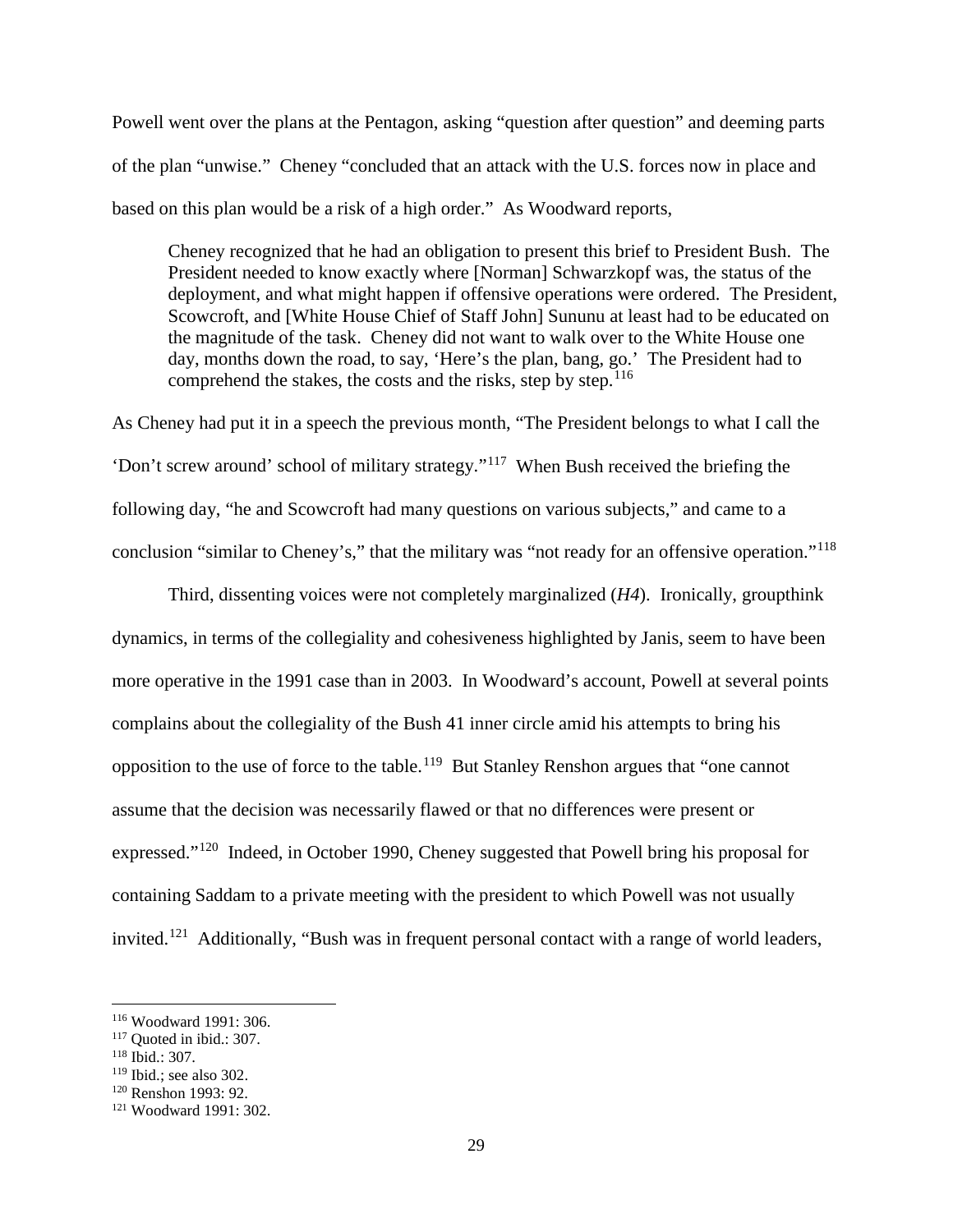not all of whom shared his views or favored his plans." Renshon concludes that "alternative points of view could easily have been presented and forcefully pressed."[122](#page-30-0)

Perhaps most pertinent for purposes of comparison with the 2003 case, on the question of when and how to end the war, Powell—who seems to have expressed dissatisfaction with the decision-making in the run-up to the war—did have his voice heard. As Rick Atkinson writes, "George Bush was depicted as the locomotive engineer who drove the war train…Colin Powell was the brakeman."<sup>123</sup> One could imagine the momentum of the war leading to mission creep. But Bush heeded the military's concerns that the war was becoming so lopsided as to tread on morally dangerous ground. Bush's political goals were also limited to ejecting Saddam from Kuwait. Even before the war began, Bush was worried about the ending, dictating into his tape recorder: "How do we keep from having overkill?...I think we need to watch and see when our military objectives are taken care of in Baghdad and Iraq...."<sup>[124](#page-30-2)</sup> Of the decision not to take out Saddam—later criticized by some for failing to finish the job and for allowing the Iraqi uprisings to lead to a humanitarian crisis—Bush and Scowcroft wrote,

Trying to eliminate Saddam, extending the ground war into an occupation of Iraq, would have violated our guideline about not changing objectives in midstream, engaging in 'mission creep,' and would have incurred incalculable human and political costs…We would have been forced to occupy Baghdad and, in effect, rule Iraq….Had we gone the invasion route, the United States could conceivably still be an occupying power in a bitterly hostile land.<sup>[125](#page-30-3)</sup>

The decision was taken by many to be a prudent assessment of risks.<sup>[126](#page-30-4)</sup> Cheney and others who would serve Bush 43 supported the decision.

<span id="page-30-0"></span><sup>122</sup> Renshon 1993: 93.

<span id="page-30-1"></span><sup>123</sup> Atkinson 1993: 450.

<span id="page-30-2"></span> $124$  Bush and Scowcroft 1998: 448.<br> $125$  Ibid.: 489.

<span id="page-30-3"></span>

<span id="page-30-4"></span><sup>&</sup>lt;sup>126</sup> Atkinson 1993: 477; for a contrary view, see Gordon and Trainor 1995: 476-477.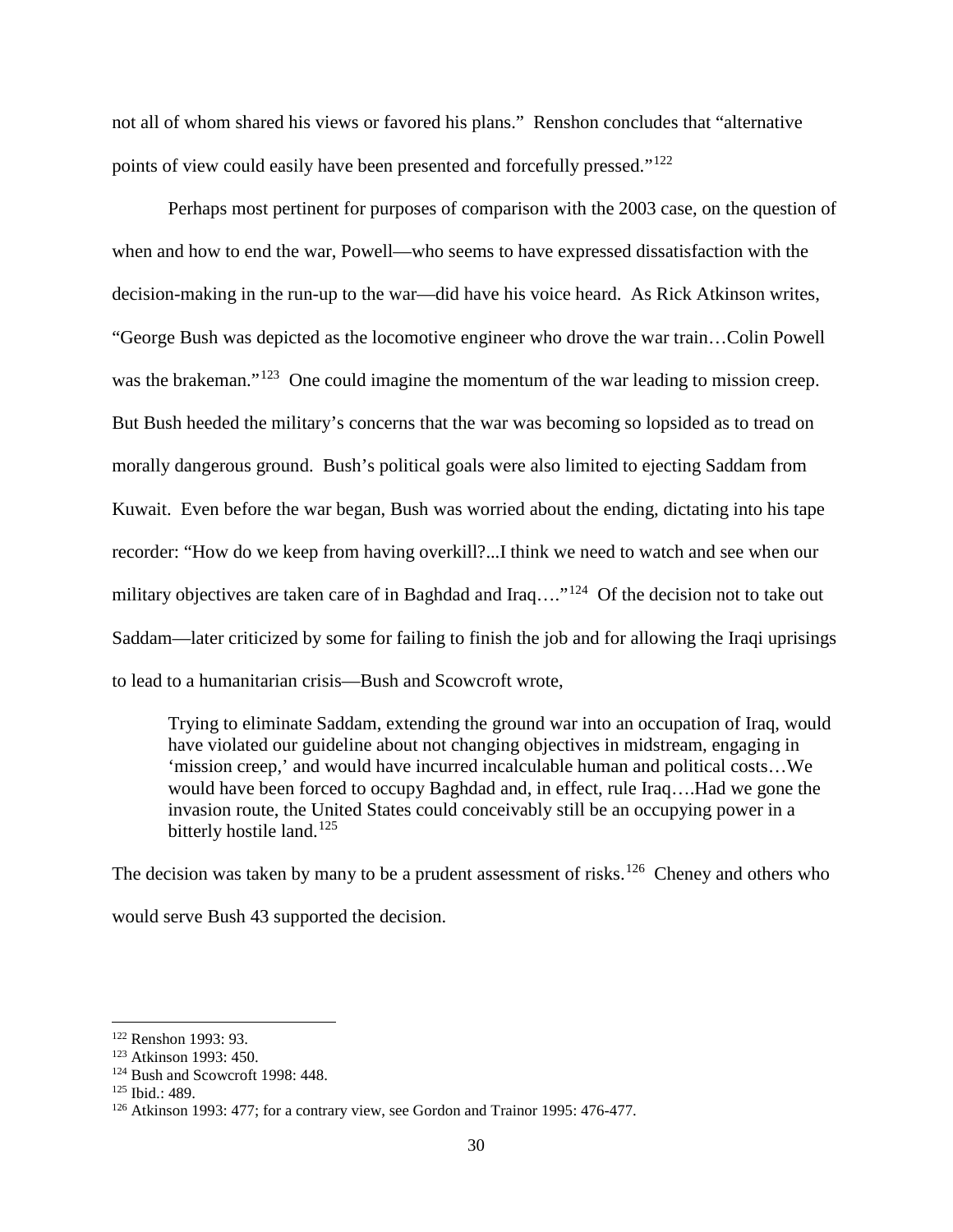The evolution of the views of key players from 1991 to 2003, especially those of Cheney, has been the subject of much debate. In Cheney's case, even accounting for 9/11, some commentators have seen the environment in which he was embedded as a key factor. Although it comes from Powell, an assessment reported by Peter Baker is illuminating. Powell's theory was that Cheney had not changed, but that

in the first Bush White House he was serving a president who was very sure of himself on foreign policy and national security. As defense secretary, Cheney had often expressed ideas similar to those he would advance as vice president. But back then, he was surrounded by other adults in the room with experience and gravitas…In this White House, Powell believed, Cheney was not effectively contained by anyone. He had a much freer hand with a president whose background gave him little real preparation to be commander in chief. $127$ 

In 1991, the elder Bush's strong foreign policy background helped keep the risks associated with the experience level of his team under control. Interestingly, in a biography with which he cooperated, George H.W. Bush noted that in his son's administration, Cheney's views had become "very hard-line and very different from the Dick Cheney I knew and worked with." Cheney "had his own empire there and marched to his own drummer," and Bush 41 felt that "the big mistake…was letting Cheney bring in kind of his own State Department." The elder Bush explicitly, however, noted that "it's not Cheney's fault, it's the president's fault."<sup>[128](#page-31-1)</sup>

### **Principal-Agent Dynamics Beyond Iraq**

Although the research design holds constant the Republican partisanship and hawkish preferences of the presidents, it remains difficult to disentangle the effects of hawkishness from biases such as overconfidence that are associated with experience. Furthermore, it is natural that presidents try to appoint like-minded advisers, so we might expect that biases point in the same direction as policy preferences like hawkishness. On the other hand, it is impossible to be sure

<span id="page-31-0"></span><sup>127</sup> Baker 2013: 230-231. For a similar view, see Haass 2009: 220-221.

<span id="page-31-1"></span><sup>128</sup> Quoted in Meacham 2015: 589.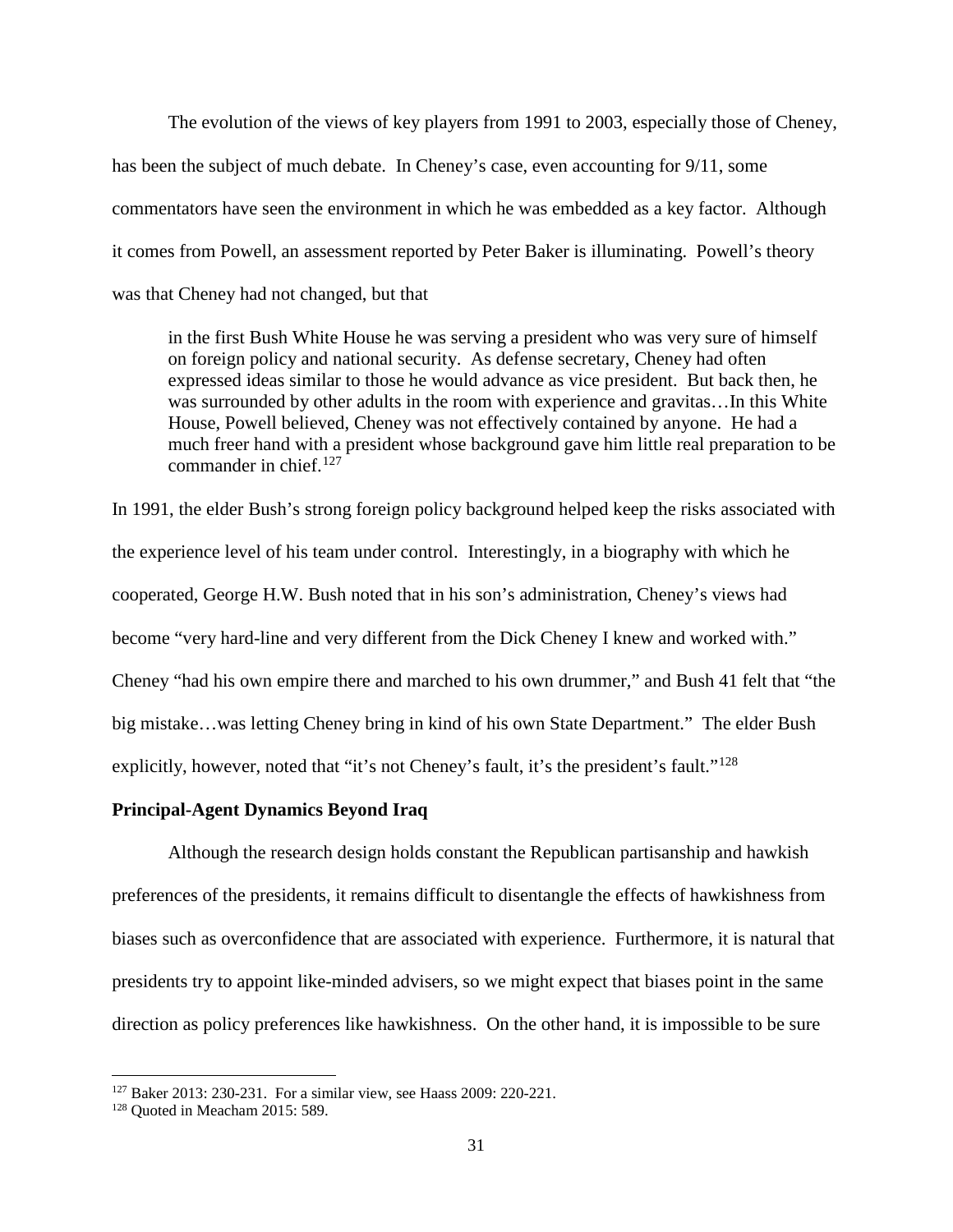of an adviser's preference on every issue, and one would expect experience to mitigate some biases. Brief illustrations from other cases can help isolate the role of experience and show how the argument generalizes.

First, there is evidence from the same administration over time, especially as leaders gain experience. Take George W. Bush himself. Many accounts stress the different decision-making dynamic by the time of the Iraq "surge" in 2007, with Bush significantly more willing to ask questions, challenge his military and civilian advisers, listen to a variety of outside experts, and ultimately overrule powerful figures who opposed the surge.<sup>[129](#page-32-0)</sup>

Furthermore, the principal-agent dynamics identified here have manifested on both sides of the aisle. Returning to the principal-agent combinations in Table 1, all combinations come with risk—but this risk may take different forms. In the upper left, the case of experience in both the principal and the agents might be termed "controlled risk." In addition to George H.W. Bush, Dwight Eisenhower is an exemplar in this category. Eisenhower both directly and indirectly managed his Secretary of State, John Foster Dulles, who tended to take a more aggressive stance and was prone to bluster; one could argue that the administration's "brinksmanship" depended on the ability to manage risk.<sup>130</sup> In the lower left, the inexperienced principal/experienced agent combination leads to "excess risk." Notably, inexperienced Democratic presidents have also found themselves magnifying biases that tend toward more aggressive stances. When Harry Truman took over the presidency in 1945, for example, he was both inexperienced and "totally unbriefed" on the complex policy FDR had been pursuing toward the Soviets. Truman's inexperience and desire to "appear decisive and in command" led him to rely excessively on his advisers and accelerate (though not cause) the confrontation with

<span id="page-32-0"></span><sup>129</sup> Feaver 2011; Baker 2013: 478; more broadly, see ch. 27.

<span id="page-32-1"></span><sup>130</sup> See Gaddis 2005: ch.5.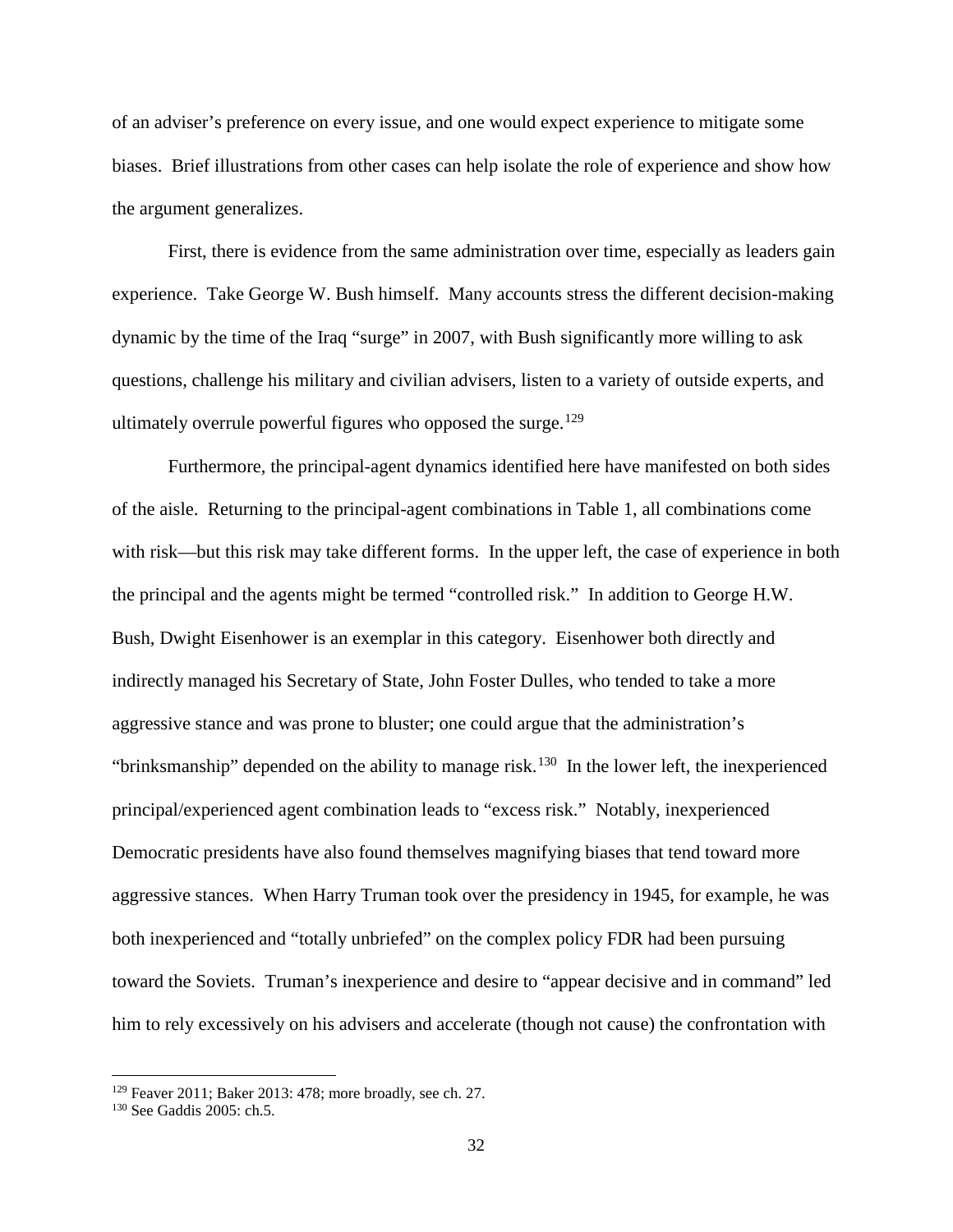the Soviets.[131](#page-33-0) In the upper right, if an experienced principal appoints less-experienced agents, perhaps to maintain control or play key roles himself, there may be fewer efficiency gains from delegation, and there is a risk of overreliance on the principal. Franklin Roosevelt's advisory system, for example, was famously chaotic, with most of the authority vested in the president. The dominant role of John F. Kennedy in resolving the Cuban Missile Crisis also illustrates what we might term "centralized risk." Finally, in the lower right, if both the principal and the agents are inexperienced, there is "incompetent risk," since information gathering and processing will be weak at all levels.

## **Conclusion**

The behavioral revolution has confirmed that individuals' experience matters for decision-making. Yet the interplay among elites with different levels of experience is less straightforward. Chief executives are undoubtedly important, but are not on the front lines of information gathering and planning. The preferences and beliefs—and resulting biases—of subordinates, as well as how those biases aggregate, also shape decision-making.

Moving from individuals to war outcomes reminds us that merely demonstrating that individual-level variation and bias matters is not enough. But political frameworks, such as the principle-agent model and theories of delegation, can help bridge from individuals to groups and institutions, and ultimately, to international outcomes. I have argued that the balance of experience between a leader and a group of advisers can affect how biases in the group aggregate. As the introductory essay suggests, one could imagine greater use of institutional theory in understanding how biases are expressed, or how institutions are designed to minimize or perhaps harness bias. Existing theories, in turn, can benefit from new individual-level

<span id="page-33-0"></span><sup>131</sup> Gaddis 2005: 15.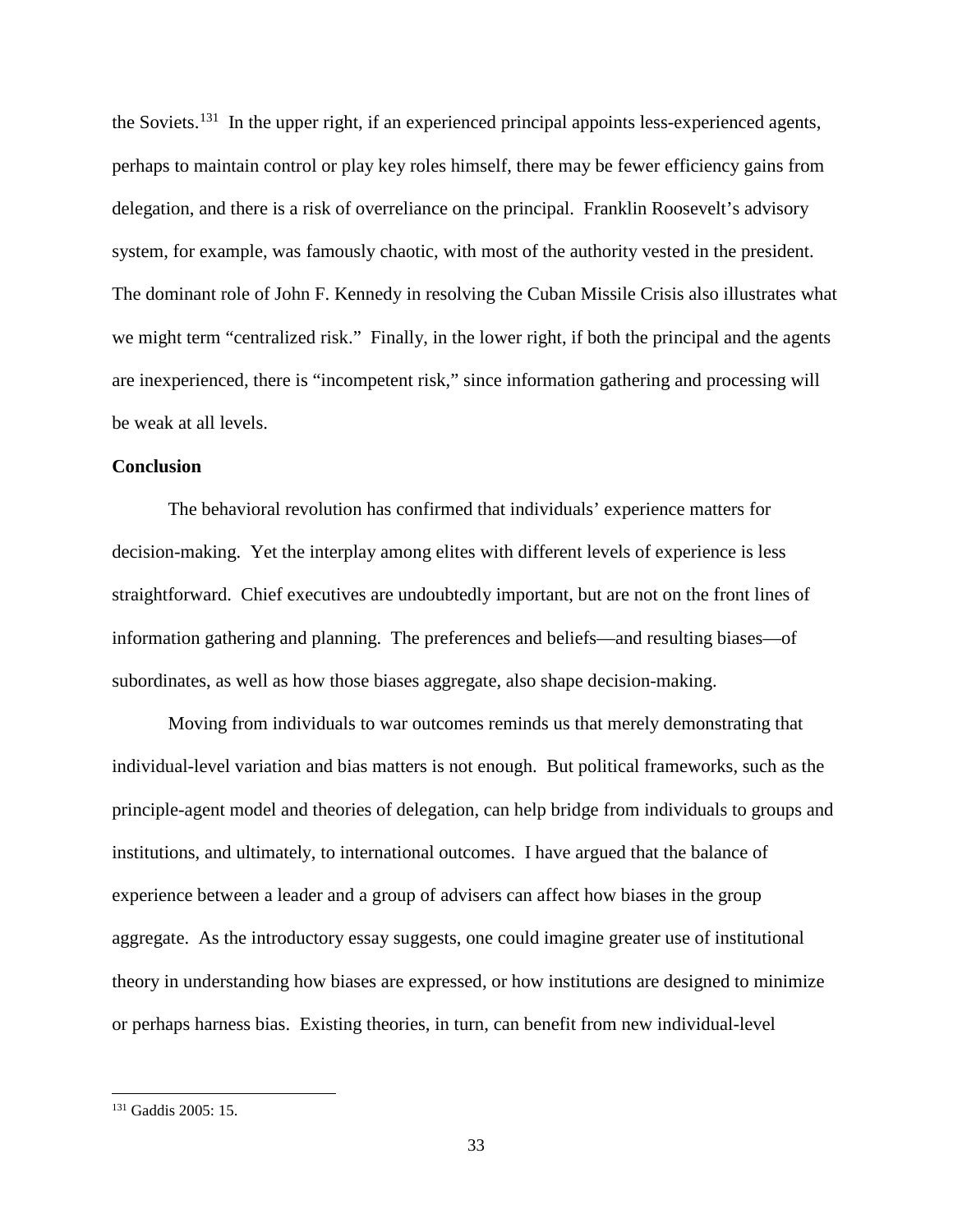insights, as this paper's exploration of the traits of principals and agents illustrates. More concretely, in the realm of bureaucratic oversight and delegation, the argument suggests areas for future research. Diminished foreign policy experience in Congress, for example, may reduce the effectiveness of oversight of the national security bureaucracy.<sup>[132](#page-34-0)</sup> While reduced oversight might aid delegation, it may also increase risk-taking by national security agencies.

As the concluding essays stress, there remains much work to do on the aggregation front. Given the experimental advances highlighted by papers in this volume, as well as Tetlock and Lerner's work on accountability agents, a next step might be to study the balance of experience in a laboratory setting. Are groups with a leader who has a reputation for expertise in a game more likely to use available information, engage in pre-emptive self-criticism, and reign in risks, even when group members have played many rounds and gained experience?

Finally, the paper carries a sobering lesson for the politics of leadership. A team of seasoned veterans cannot fully compensate for an inexperienced leader, and inexperience in a presidential principal may enable or underwrite risky behavior by advisers. More generally, deviations from rationality depend not only on who you are and where you sit, but also who is in charge. The same experienced adviser may exhibit bias in some settings but not others. It is thus not enough to understand the biases of any one individual—the balance of characteristics within a group are also important. A fruitful next step in the new behavioral revolution would be to revisit questions about how powerful individuals interact, using theoretical and empirical tools to understand the political and institutional forces that bridge from the minds of decision-makers to outcomes on the international stage.

<span id="page-34-0"></span><sup>&</sup>lt;sup>132</sup> On legislative expertise and the frequency of Congressional oversight, see McGrath 2013.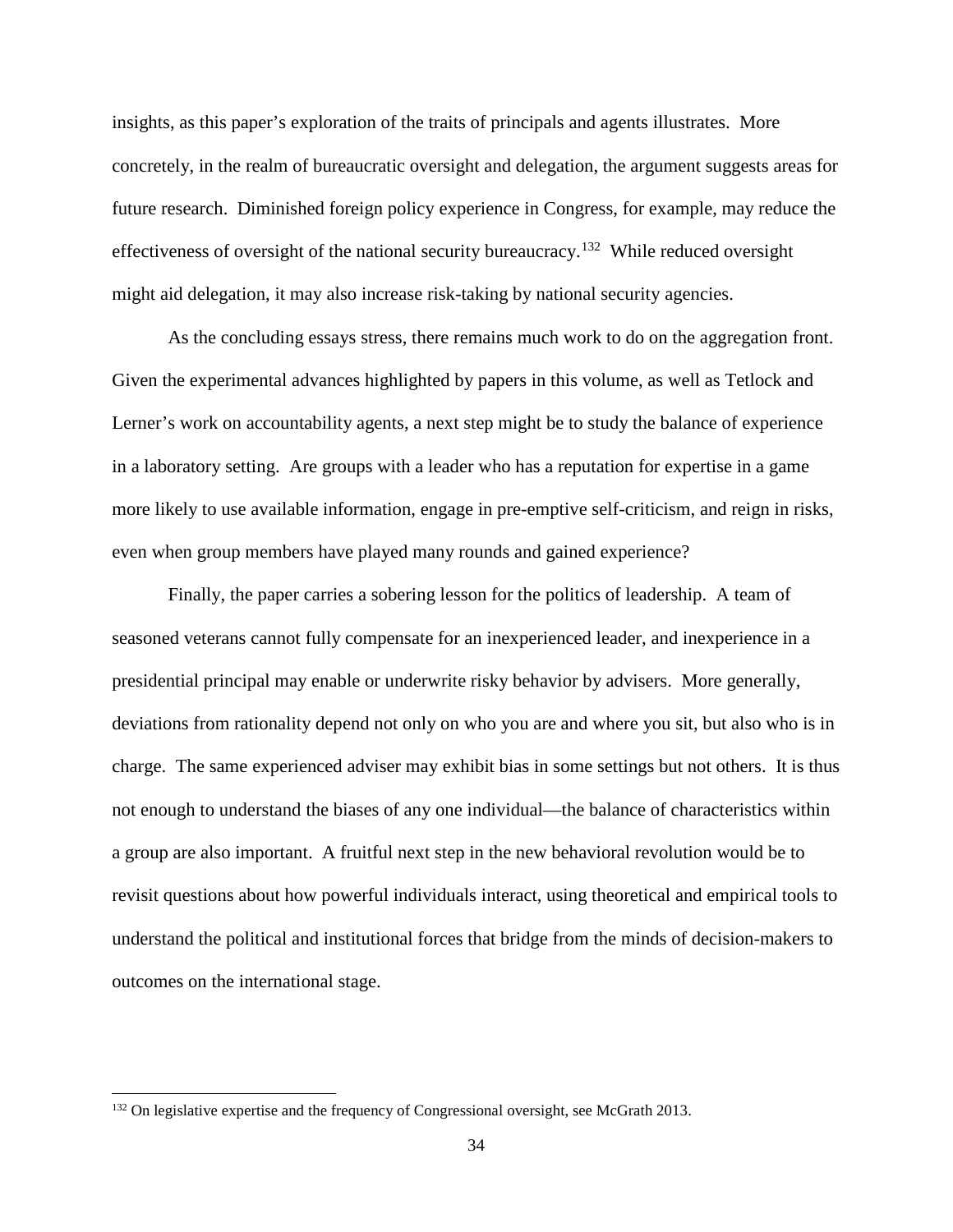## **References**

- Allison, Graham, and Philip Zelikow. 1999. *Essence of Decision: Explaining the Cuban Missile Crisis*. Second ed. New York: Longman.
- Anderson, Cameron, and Adam D. Galinsky. 2006. "Power, Optimism, and Risk-Taking." *European Journal of Social Psychology* 36(4): 511-536.
- Arrow, Kenneth J. 1963. "Uncertainty and the Welfare Economics of Medical Care." *American Economic Review* 53(5): 941-973.
- Atkinson, Rick. 1993. *Crusade: The Untold Story of the Persian Gulf War*. Boston: Houghton Mifflin.
- Baker, Peter. 2013. *Days of Fire: Bush and Cheney in the White House*. New York: Doubleday.
- Bawn, Kathleen. 1995. "Political Control Versus Expertise: Congressional Choices About Administrative Procedures." *American Political Science Review* 89(1): 62-73.
- Bendor, Jonathan, and Thomas H. Hammond. 1992. "Rethinking Allison's Models." *American Political Science Review* 86(2): 301-322.
- Bendor, Jonathan B., Amihai Glazer, and Thomas H. Hammond. 2001. "Theories of Delegation." *Annual Review of Political Science* 4: 235-269.
- Bensahel, Nora. 2006. "Mission Not Accomplished: What Went Wrong with Iraqi Reconstruction." *Journal of Strategic Studies* 29(3): 453-473.
- Bush, George, and Brent Scowcroft. 1998. *A World Transformed*. New York: Vintage Books.
- Callendar, Steven. 2008. "A Theory of Policy Expertise." *Quarterly Journal of Political Science* 3: 123-140.
- Chase, William G., and Herbert A. Simon. 1973. "Perception in Chess." *Cognitive Psychology*  4: 55-81.
- Colgan, Jeff D. 2013. "Domestic Revolutionary Leaders and International Conflict." *World Politics* 65(4): 656-690.
- Dessein, Wouter. 2002. "Authority and Communication in Organizations." *Review of Economic Studies* 69: 811-838.
- Downs, George W., and David M. Rocke. 1994. "Conflict, Agency, and Gambling for Resurrection: The Principal-Agent Problem Goes to War." *American Journal of Political Science* 38(2): 362-380.
- Dyson, Stephen Benedict. 2009. "'Stuff Happens': Donald Rumsfeld and the Iraq War." *Foreign Policy Analysis* 5: 327-347.
- ---. 2010/2011. "George W. Bush, the Surge, and Presidential Leadership." *Political Science Quarterly* 125(4): 557-585.
- ---. 2013. "What Really Happened in Planning for Postwar Iraq?" *Political Science Quarterly* 128(3): 455-488.
- Fallows, James. 2004. "Blind into Baghdad." *Atlantic Monthly*, January.
- Falk, Armin, and Michael Kosfeld. 2006. "The Hidden Costs of Control." *American Economic Review* 96(5): 1611-1630.
- Feaver, Peter D. 2003. *Armed Servants: Agency, Oversight, and Civil-Military Relations*. Cambridge: Harvard University Press.
- ---. 2011. "The Right to Be Right: Civil-Military Relations and the Iraq Surge Decision." *International Security* 35(4): 87-125.
- Frey, Bruno S. 1993. "Does Monitoring Increase Work Effort? The Rivalry with Trust and Loyalty." *Economic Inquiry* 31(4): 663-670.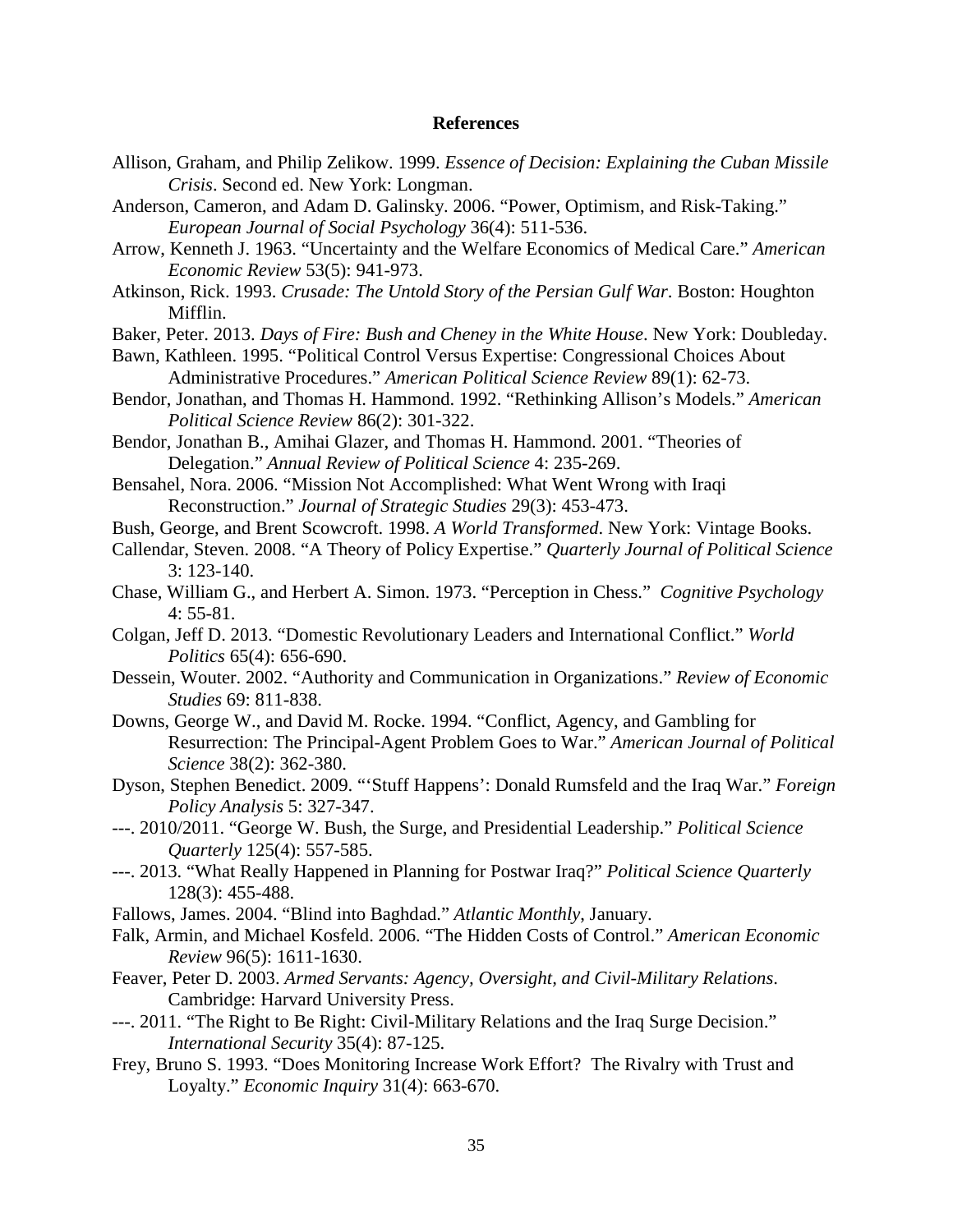Gaddis, John Lewis. 2005. *Strategies of Containment: A Critical Appraisal of American National Security Policy During the Cold War*. Oxford: Oxford University Press.

- Gailmard, Sean, and John W. Patty. 2012. "Formal Models of Bureaucracy." *Annual Review of Political Science* 15: 353-377.
- ---. 2013. *Learning While Governing: Expertise and Accountability in the Executive Branch*. Chicago: University of Chicago Press.
- George, Alexander. 1980. *Presidential Decisionmaking in Foreign Policy: The Effective Use of Information and Advice*. Boulder: Westview Press.
- Gilligan, Thomas W., and Keith Krehbiel. 1987. "Collective Decisionmaking and Standing Committees: An Informational Rationale for Restrictive Amendment Procedures." *Journal of Law, Economics, and Organization* 3(2): 287-335.
- Glaser, Robert, and Michelene T.H. Chi. 1988. "Overview." In *The Nature of Expertise*, edited by Michelene T.H. Chi, Robert Glaser and Marshall J. Farr. Hillsdale, NJ: Lawrance Erlbaum Associates.
- Goel, Anand M., and Anjan V. Thakor. 2008. "Overconfidence, CEO Selection, and Corporate Governance." *Journal of Finance* 63(6): 2737-2784.
- Goodwin, Doris Kearns. 2006. *Team of Rivals: The Political Genius of Abraham Lincoln*. New York: Simon & Schuster.
- Gordon, Michael R., and Bernard E. Trainor. 1995. *The Generals' War*. New York: Back Bay Books.
- ---. 2006. *Cobra II: The Inside Story of the Invasion and Occupation of Iraq*. New York: Pantheon Books.
- Haass, Richard N. 2009. *War of Necessity, War of Choice: A Memoir of Two Iraq Wars*. New York: Simon & Schuster.
- Hafner-Burton, Emilie M., D. Alex Hughes, and David G. Victor. 2013. "The Cognitive Revolution and the Political Psychology of Elite Decision Making." *Perspectives on Politics* 11(2): 368-386.
- Halevy, Yoram. 2007. "Ellsberg Revisited: An Experimental Study." *Econometrica* 75(2): 503- 536.
- Hermann, Margaret G., and Charles F. Hermann. 1989. "Who Makes Foreign Policy Decisions and How: An Empirical Inquiry." International studies Quarterly 33(4): 361-387.
- Hirsch, Alexander V., and Kenneth W. Shotts. 2012. "Policy-Specific Information and Informal Agenda Power." *American Journal of Political Science* 56(1): 67-83.
- Horowitz, Michael C., Allan C. Stam, and Cali M. Ellis. 2015. *Why Leaders Fight*. Cambridge: Cambridge University Press.
- Houghton, David Patrick. 2008. "Invading and Occupying Iraq: Some Insights from Political Psychology." *Peace and Conflict* 14: 169-192.
- Janis, Irving L. 1982. *Groupthink: Psychological Studies of Policy Decisions and Fiascoes*. 2nd ed. Boston: Houghton Mifflin.
- Jervis, Robert. 1976. *Perception and Misperception in International Politics*. Princeton: Princeton University Press.
- ---. 2003. "The Confrontation between Iraq and the US: Implications for the Theory and Practice of Deterrence." *European Journal of International Relations* 9(2): 315-337.
- ---. 2008/2009. "War, Intelligence, and Honesty: A Review Essay." *Political Science Quarterly* 123(4): 645-675.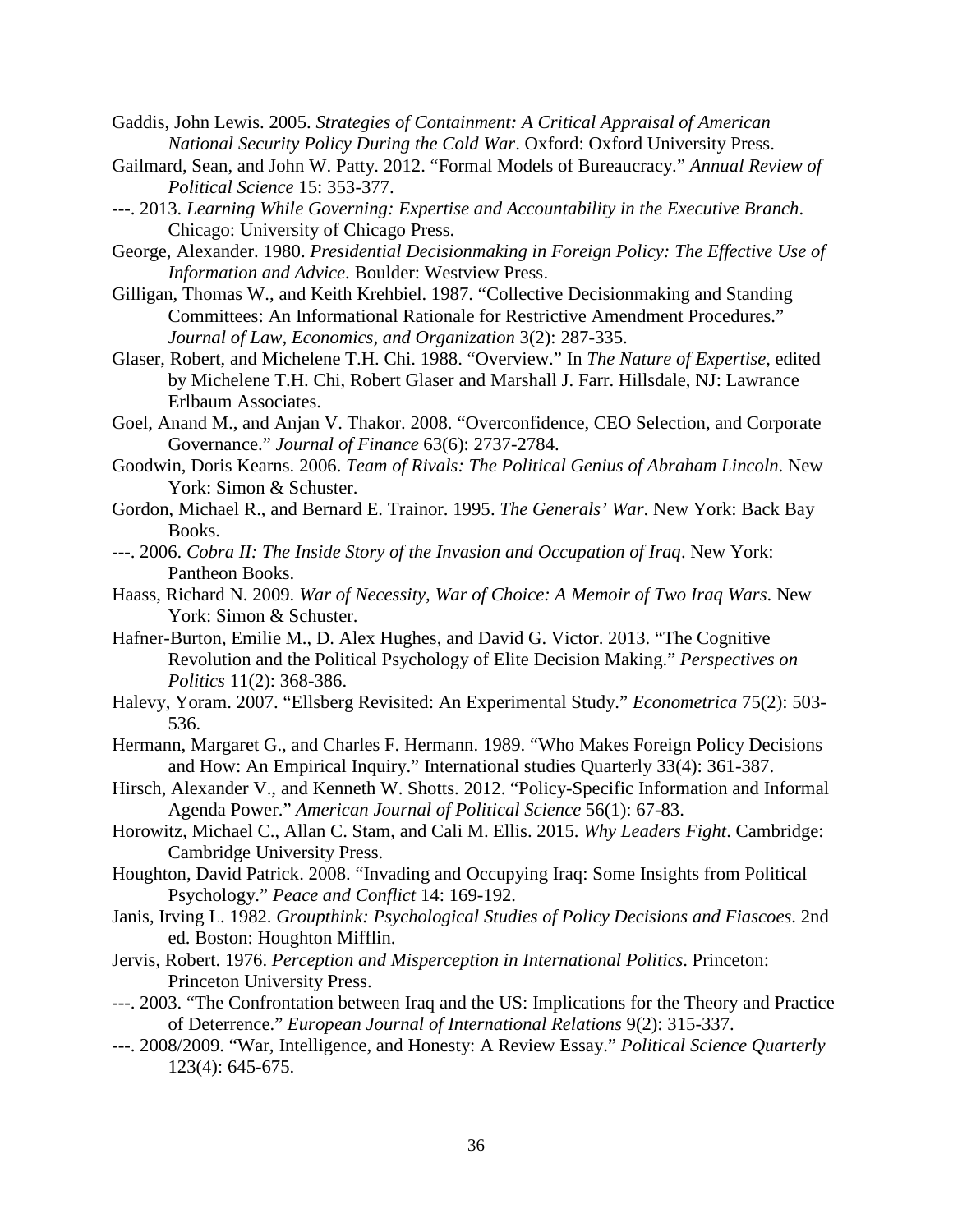- Johnson, Dominic D.P. 2004. *Overconfidence and War: The Havoc and Glory of Positive Illusions*. Cambridge: Harvard University Press.
- Johnson, Dominic D.P., and James H. Fowler. 2011. "The Evolution of Overconfidence." *Nature* 477: 317-320.
- Jones, Bryan D., Graeme Boushey, and Samuel Workman. 2006. "Behavioral Rationality and the Policy Processes: Toward a New Model of Organizational Information Processing." In *Oxford Handbook of Public Policy*, edited by M. Moran, M. Rein and R.E. Goodin. Oxford: Oxford University Press.
- Kahneman, Daniel, and Jonathan D. Renshon. 2009. "Hawkish Biases." In *American Foreign Policy and the Politics of Fear: Threat Inflation since 9/11*, edited by Trevor Thrall and Jane Cramer. New York: Routledge.
- Kiewiet, D. Roderick, and Mathew D. McCubbins. 1991. *The Logic of Delegation*. Chicago: University of Chicago Press.
- Kirby, Susan L., and Mark A. Davis. 1998. "A Study of Escalating Commitment in Principal-Agent Relationships: Effects of Monitoring and Personal Responsibility." *Journal of Applied Psychology* 83(2): 206-217.
- Lake, David A. 2010/2011. "Two Cheers for Bargaining Theory: Assessing Rationalist Explanations of the Iraq War." *International Security* 35(3): 7-52.
- Lerner, Jennifer S., and Philip E. Tetlock. 1999. "Accounting for the Effects of Accountability." *Psychological Bulletin* 125(3): 255-275.
- Levy, Jack S. 1997. "Prospect Theory, Rational Choice, and International Relations." *International Studies Quarterly* 41(1): 87-112.
- Mann, James. 2004. *Rise of the Vulcans: The History of Bush's War Cabinet*. New York: Penguin Books.
- McDermott, Rose. 1998. *Risk-Taking in International Politics*. Ann Arbor: University of Michigan Press.
- McGrath, Robert J. 2013. "Congressional Oversight Hearings and Policy Control." *Legislative Studies Quarterly* 38(3): 349-376.
- Mellers, B., E. Stone, P. Atanasov, N. Rohrbaugh, S. E. Metz, L. Ungar, M.M. Bishop, M. Horowitz, E. Merkle, and P. Tetlock. 2015. "The Psychology of Intelligence Analysis: Drivers of Prediction Accuracy in World Politics." *Journal of Experimental Psychology: Applied* 21(1): 1-14.
- Myers, David G., and Helmut Lamm. 1976. "The Group Polarization Phenomenon." *Psychological Bulletin* 83(4): 602-627.
- Packer, George. 2005. *The Assassins' Gate: America in Iraq*. New York: Farrar, Straus and Giroux.
- Page, Scott E. 2011. *Diversity and Complexity*. Princeton: Princeton University Press.
- Pitesa, Marko, and Stefan Thau. 2013. "Masters of the Universe: How Power and Accountability Influence Self-Serving Decisions under Moral Hazard." *Journal of Applied Psychology* 98(3): 550-558.
- Preston, Thomas. 2001. *The President and His Inner Circle: Leadership Style and the Advisory Process in Foreign Affairs*. New York: Columbia University Press.
- Renshon, Jonathan D. 2015. "Losing Face and Sinking Costs: Experimental Evidence on the Judgment of Political and Military Leaders." *International Organizatin* 69(3): 659-695.
- Renshon, Stanley A. 1993. "Good Judgment, and the Lack Thereof During the Gulf War: A Preliminary Psychological Model with Some Applications." In *The Political Psychology*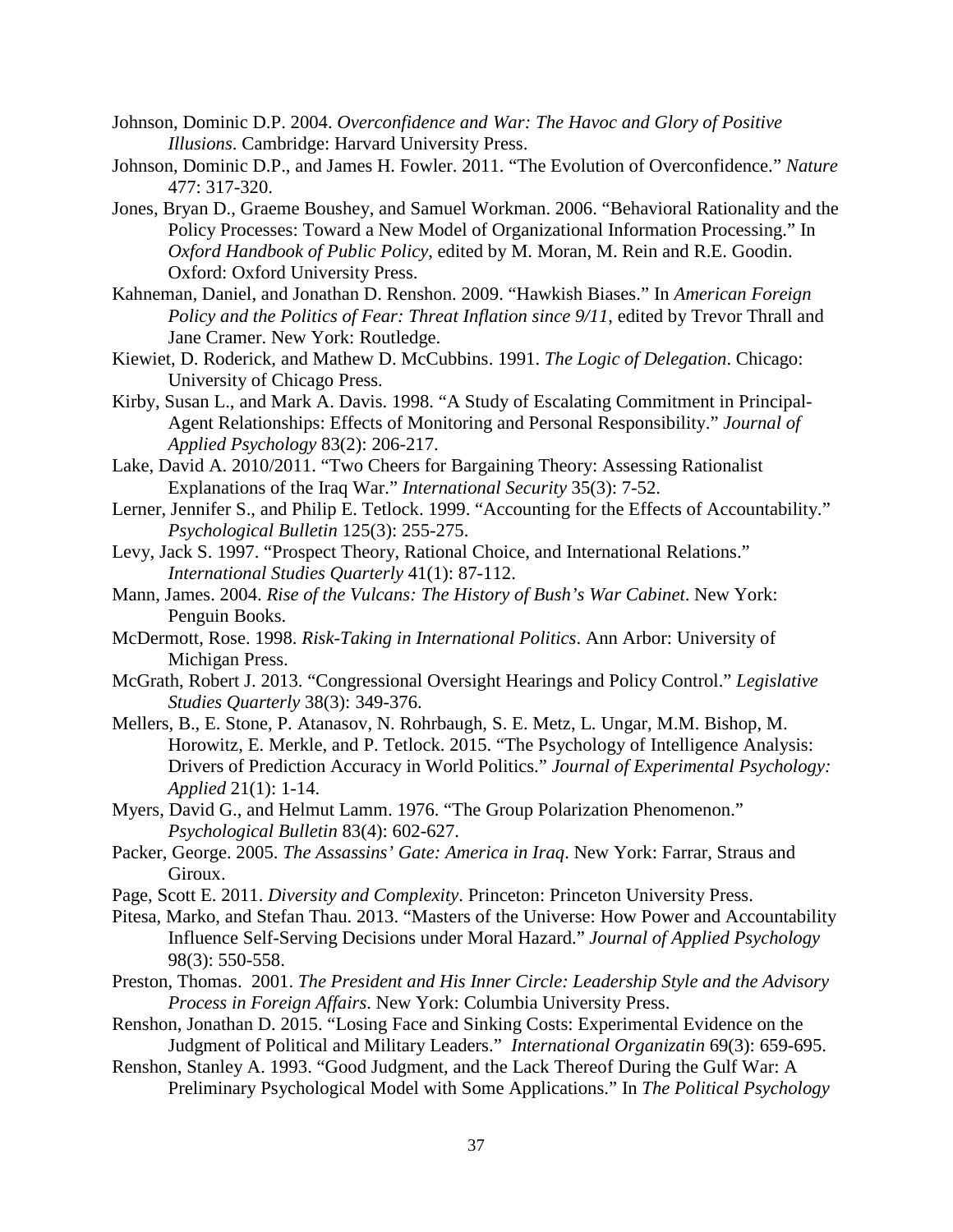*of the Gulf War: Leaders, Publics, and the Process of Conflict*, edited by Stanley A. Renshon. Pittsburgh: University of Pittsburgh Press.

- Rosen, Stephen Peter. 2005. *War and Human Nature*. Princeton: Princeton University Press.
- Saunders, Elizabeth N. 2011. *Leaders at War: How Presidents Shape Military Interventions*. Ithaca: Cornell University Press.
- Sunstein, Cass R. 2002. "The Law of Group Polarization." *Journal of Political Philosophy* 10(2): 175-195.
- t'Hart, Paul, Eric K. Stern, and Bengt Sundelius. 1997. "Foreign Policy-making at the Top: Political Group Dynamics." In *Beyond Groupthink: Political Group Dynamics and Foreign Policy Decision-making.* Ann Arbor: University of Michigan Press.
- Tetlock, Philip E. 2005. *Expert Political Judgment: How Good Is It? How Can We Know?* Princeton: Princeton University Press.
- Tetlock, Philip E., and Jennifer S. Lerner. 1999. "The Social Contingency Model: Identifying Empirical and Normative Boundary Conditions on the Error-and-Bias Portrait of Human Nature." In *Dual-Process Theories in Social Psychology*, edited by S. Chaiken and Y. Trope. New York: Guilford Press.
- Traub, James. 2001. "The Bush Years: W.'s World." *New York Times*, January 14.
- Vertzberger, Yaacov Y.I. 1998. *Risk Taking and Decisionmaking: Foreign Military Intervention Decisions*. Stanford: Stanford University Press.
- Voss, James F., and Timothy A. Post. 1988. "On the Solving of Ill-Structured Problems." In *The Nature of Expertise*, edited by Michelene T.H. Chi, Robert Glaser and Marshall J. Farr. Hillsdale, NJ: Lawrance Erlbaum Associates.
- Wayne, Stephen J. 1993. "President Bush Goes to War: A Psychological Interpretation from a Distance." In *The Political Psychology of the Gulf War: Leaders, Publics, and the Process of Conflict*, edited by Stanley A. Renshon. Pittsburgh: University of Pittsburgh Press.
- Woodward, Bob. 1991. *The Commanders: The Pentagon and the First Gulf War, 1989-1991*. New York: Simon & Schuster.
- ---. 2004. *Plan of Attack*. New York: Simon & Schuster.
- Yetiv, Steve A. 2011. *Explaining Foreign Policy: U.S. Decision-Making in the Gulf Wars*. Baltimore: Johns Hopkins University Press.
- Zhu, David H. 2013. "Group Polarization on Corporate Boards: Theory and Evidence on Board Decisions About Acquisition Premiums." *Strategic Management Journal* 34: 800-822.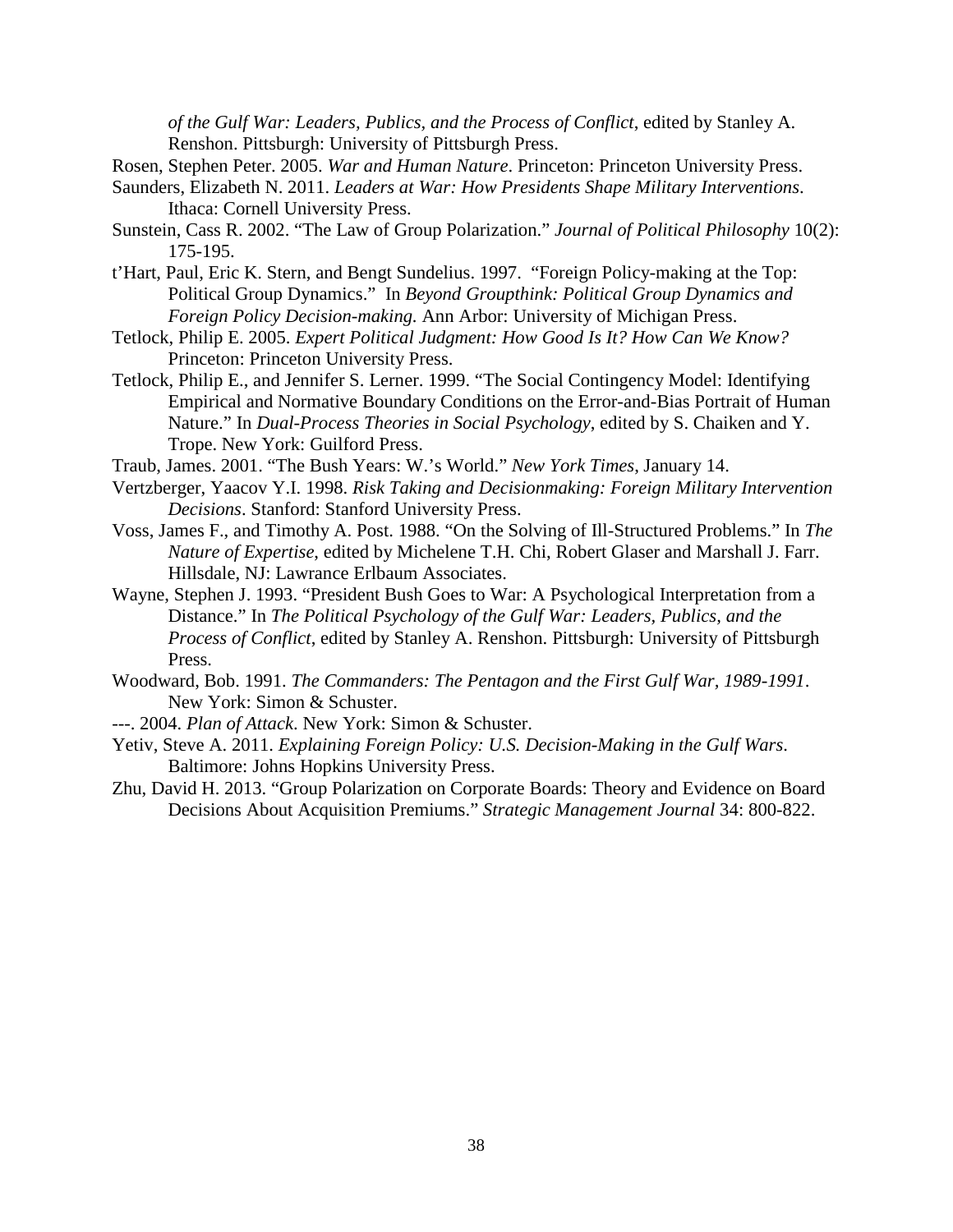# **Table 1: Balance of Experience**

|                                            | <b>High Agent</b><br><b>Experience</b>                              | <b>Low Agent</b><br><b>Experience</b>                |  |
|--------------------------------------------|---------------------------------------------------------------------|------------------------------------------------------|--|
| <b>High Principal</b><br><b>Experience</b> | No Imbalance:<br>"Controlled Risk"<br>(e.g., Bush 41, Eisenhowever) | Imbalance:<br>"Centralized Risk"<br>(e.g., FDR, JFK) |  |
| <b>Low Principal</b><br><b>Experience</b>  | Imbalance:<br>"Excess Risk"<br>(e.g., Bush 43, Truman)              | No Imbalance:<br>"Incompetent Risk"                  |  |